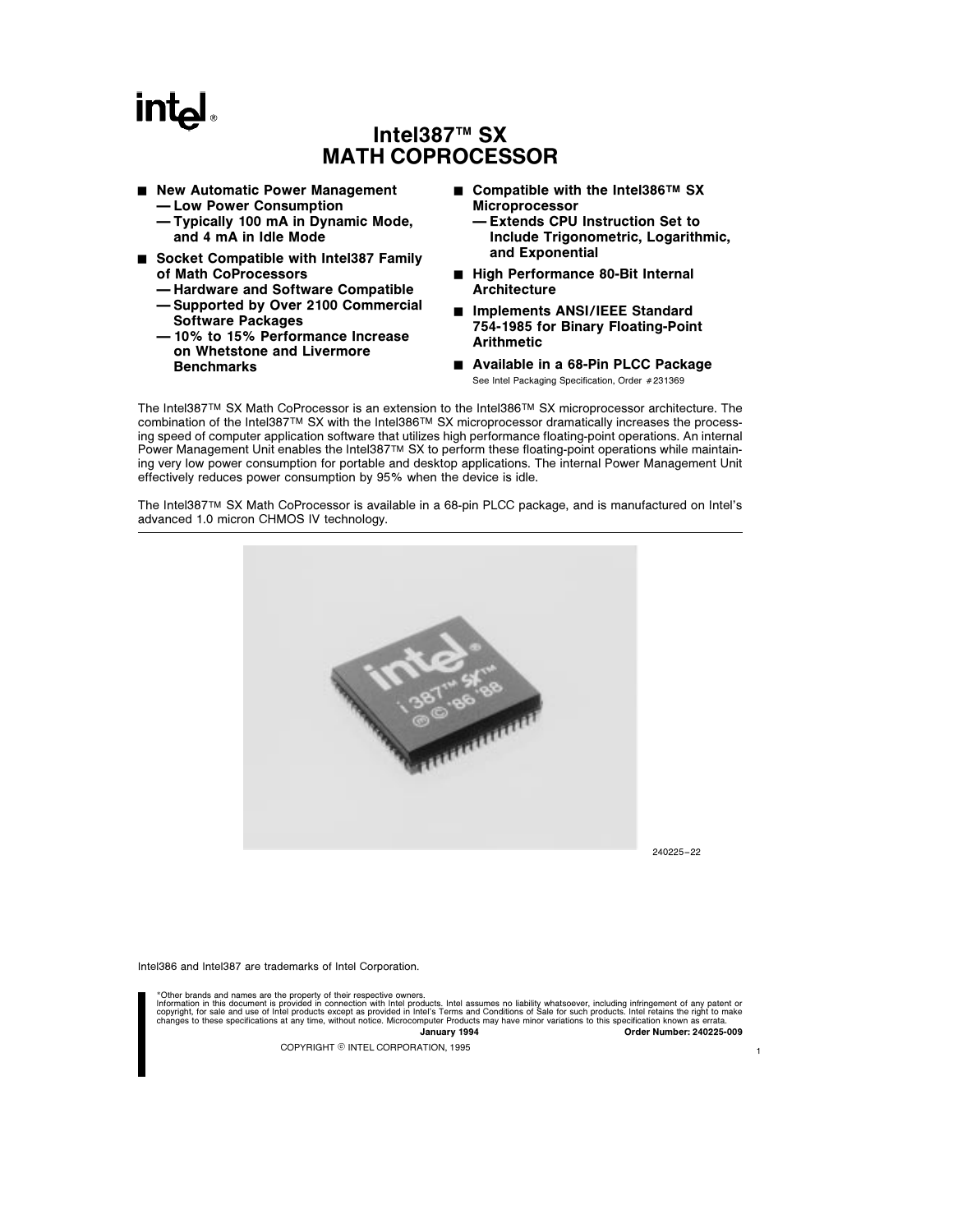# Intel387™ SX Math CoProcessor

| <b>CONTENTS</b><br>PAGE                    |  |
|--------------------------------------------|--|
|                                            |  |
| 1.1 Pin Description Table  6               |  |
| 2.0 FUNCTIONAL DESCRIPTION 7               |  |
|                                            |  |
| 2.2 Math CoProcessor Architecture  7       |  |
| 2.3 Power Management  8                    |  |
| 2.3.1 Dynamic Mode  8                      |  |
| 2.3.2 Idle Mode  8                         |  |
| 2.4 Compatibility  8                       |  |
| 2.5 Performance                            |  |
| 3.0 PROGRAMMING INTERFACE  9               |  |
| 3.1 Instruction Set 9                      |  |
| 3.1.1 Data Transfer Instructions  9        |  |
| 3.1.2 Arithmetic Instructions  9           |  |
| 3.1.3 Comparison Instructions  10          |  |
| 3.1.4 Transcendental<br>Instructions  10   |  |
| 3.1.5 Load Constant Instructions  10       |  |
| 3.1.6 Processor Instructions  11           |  |
| 3.2 Register Set  11                       |  |
| 3.2.1 Status Word (SW) Register  12        |  |
| 3.2.2 Control Word (CW)<br>Register  15    |  |
| 3.2.3 Data Register  16                    |  |
| 3.2.4 Tag Word (TW) Register  16           |  |
| 3.2.5 Instruction and Data<br>Pointers  16 |  |
| 3.3 Data Types  18                         |  |
| 3.4 Interrupt Description  18              |  |
| 3.5 Exception Handling  18                 |  |
| 3.6 Initialization  21                     |  |
| 3.7 Processing Modes  21                   |  |
| 3.8 Programming Support  21                |  |

| PAGE               | <b>CONTENTS</b><br>PAGE                                         |
|--------------------|-----------------------------------------------------------------|
| . 5<br>. 6         | <b>4.0 HARDWARE SYSTEM</b><br><b>INTERFACE</b> 21               |
|                    | 4.1 Signal Description  22                                      |
| . 7<br>. 7         | 4.1.1 Intel386 CPU Clock 2<br>(CPUCLK2)  22                     |
| . 7<br>. 8         | 4.1.2 Intel387 Math CoProcessor<br>Clock 2 (NUMCLK2)  22        |
| . 8                | 4.1.3 Clocking Mode (CKM)  23                                   |
| . 8                | 4.1.4 System Reset (RESETIN)  23                                |
| . 8                | 4.1.5 Processor Request                                         |
| . 8                | 4.1.6 Busy Status (BUSY #)  23                                  |
| . 9                | 4.1.7 Error Status (ERROR #)  23                                |
| . 9                | 4.1.8 Data Pins (D15-D0)  23                                    |
| . 9                | 4.1.9 Write/Read Bus Cycle                                      |
| . 9                | 4.1.10 Address Stobe (ADS #)  23                                |
| . 10<br>. 10       | 4.1.11 Bus Ready Input                                          |
| . 10               | 4.1.12 Ready Output                                             |
| . 11               | 4.1.13 Status Enable (STEN)  24                                 |
| . 11<br>$\cdot$ 12 | 4.1.14 Math CoProcessor Select 1                                |
| . 15               | 4.1.15 Math CoProcessor Select 2                                |
| $\ldots \ldots$ 16 | 4.1.16 Command (CMD0#)  24                                      |
| $\ldots \ldots$ 16 | 4.1.17 System Power $(V_{CC})$ 24                               |
| . 16               | 4.1.18 System Ground (V <sub>SS</sub> )  24                     |
| . 18               | 4.2 System Configuration  25                                    |
| . 18               | 4.3 Math CoProcessor Architecture  26                           |
| . 18               | 4.3.1 Bus Control Logic  26<br>4.3.2 Data Interface and Control |
| $\cdots$ 21        |                                                                 |
| . 21               | 4.3.3 Floating Point Unit  26                                   |
| . 21               | 4.3.4 Power Management Unit  26                                 |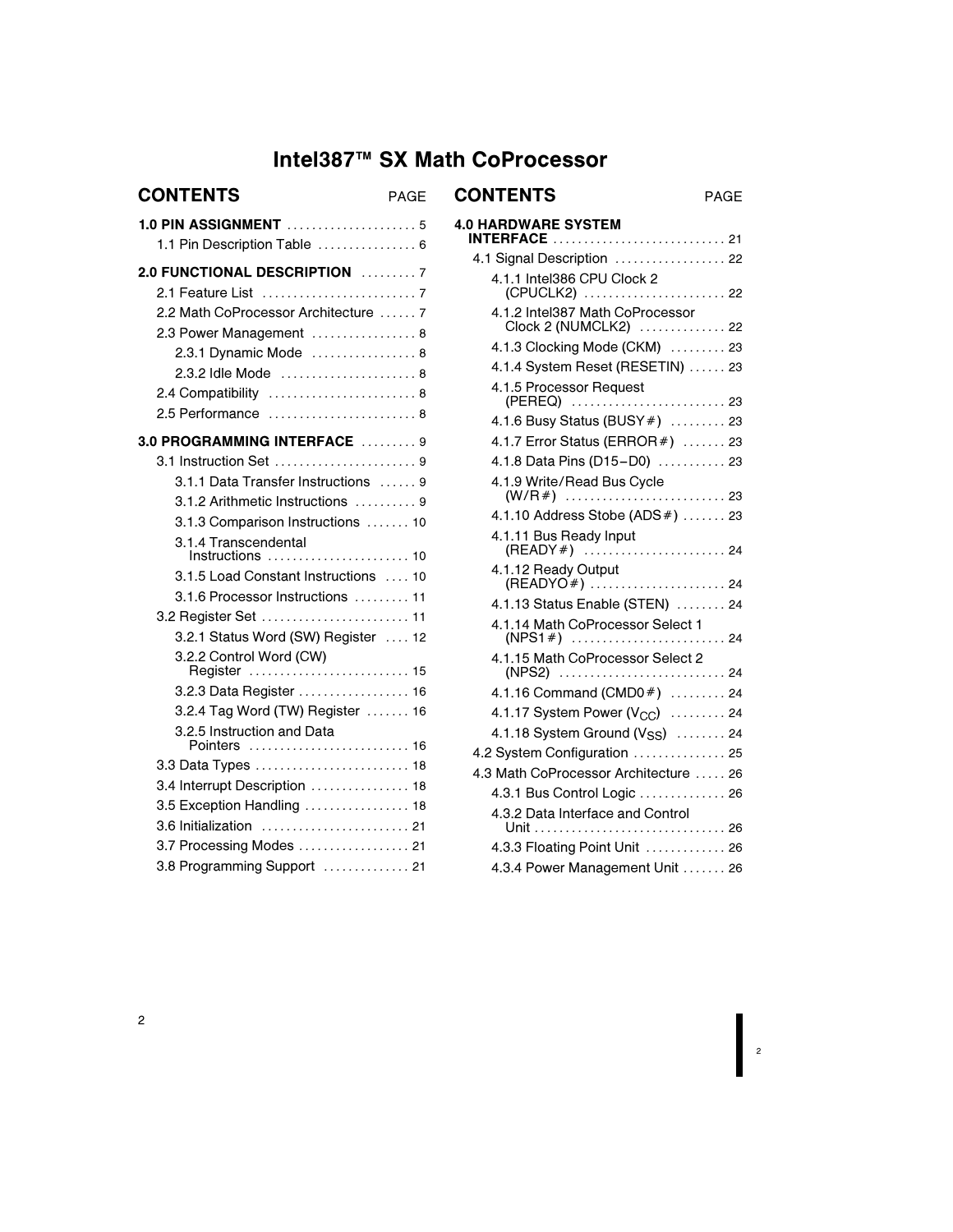# **CONTENTS**

| 4.4.1 Intel387 SX Math<br>CoProcessor Addressing  27 |  |
|------------------------------------------------------|--|
| 4.4.2 CPU/Math CoProcessor<br>Synchronization  27    |  |
| 4.4.3 Synchronous/Asynchronous<br>Modes  27          |  |
| 4.4.4 Automatic Bus Cycle<br>Termination  27         |  |
| 5.0 BUS OPERATION  27                                |  |
| 5.1 Non-pipelined Bus Cycles  28                     |  |
|                                                      |  |
| 5.1.2 Read Cycle  29                                 |  |
| 5.2 Pipelined Bus Cycles  29                         |  |
| 5.3 Mixed Bus Cycles  30                             |  |
| 5.4 BUSY # and PEREQ Timing<br>Relationship  32      |  |
| 6.0 PACKAGE SPECIFICATIONS  33                       |  |
| 6.1 Mechanical Specifications  33                    |  |
| 6.2 Thermal Specifications  33                       |  |
|                                                      |  |

# PAGE **CONTENTS** PAGE

| <b>7.0 ELECTRICAL</b><br><b>CHARACTERISTICS</b> 33                                                           |
|--------------------------------------------------------------------------------------------------------------|
| 7.1 Absolute Maximum Ratings  33                                                                             |
| 7.2 D.C. Characteristics  34                                                                                 |
| 7.3 A.C. Characteristics  35                                                                                 |
| 8.0 Intel387 SX MATH COPROCESSOR<br><b>INSTRUCTION SET</b> 41                                                |
| <b>APPENDIX A-Intel387 SX MATH</b><br><b>COPROCESSOR COMPATIBILITY  A-1</b>                                  |
| A.1 8087/80287 Compatibility  A-1                                                                            |
| A.1.1 General Differences  A-1                                                                               |
| A.1.2 Exceptions  A-2                                                                                        |
| <b>APPENDIX B-COMPATIBILITY</b><br><b>BETWEEN THE 80287 AND 8087</b><br><b>MATH COPROCESSOR</b> $\ldots$ 8-1 |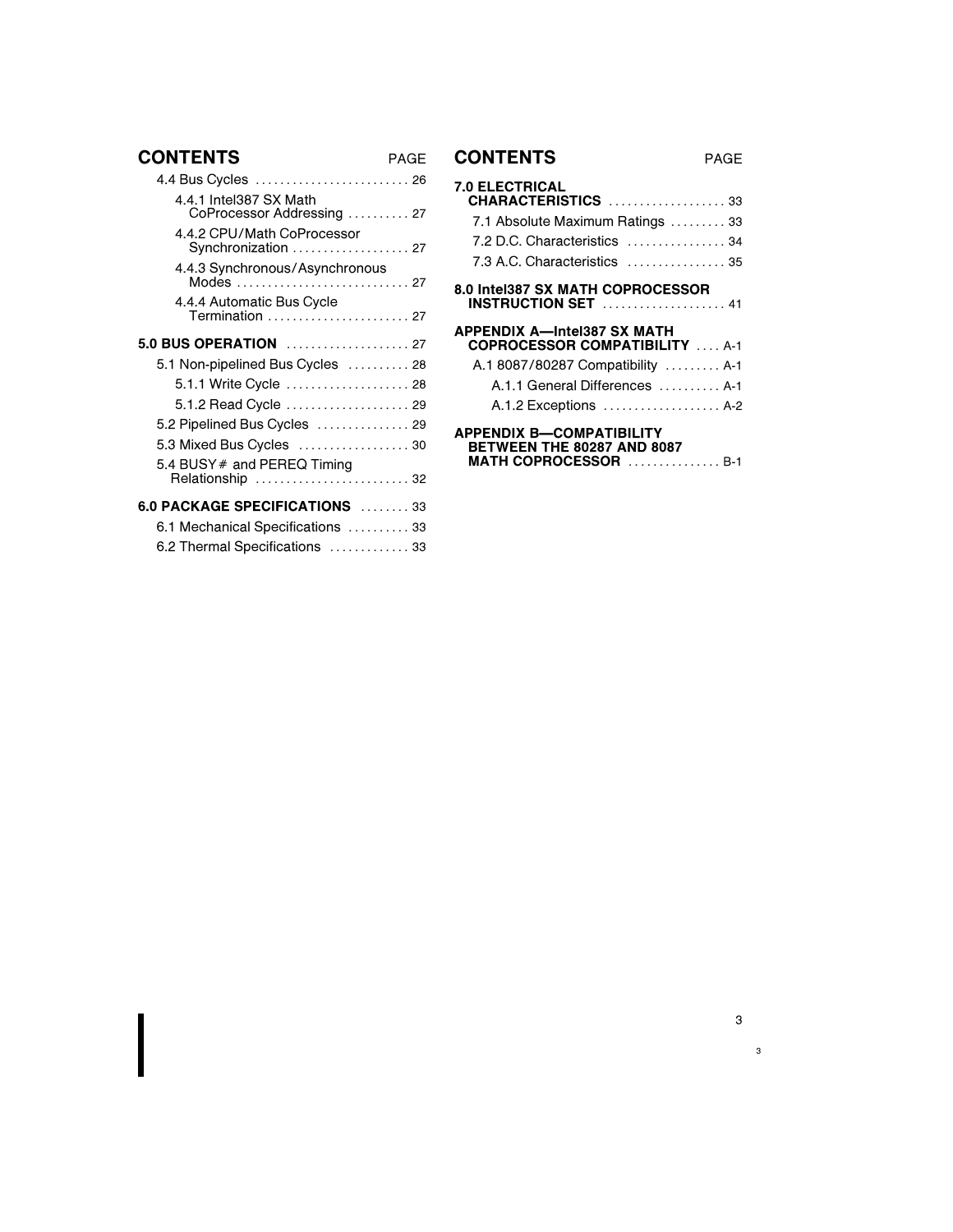| AG<br>. . |
|-----------|
|           |

| <b>CONTENTS</b><br>PAGE |
|-------------------------|
|-------------------------|

| <b>CONTENTS</b> |                                                                                              | PAGE | <b>CONTEI</b>                          |
|-----------------|----------------------------------------------------------------------------------------------|------|----------------------------------------|
| <b>FIGURES</b>  |                                                                                              |      | Figure 7-2                             |
| Figure 1-1      | Intel387 SX Math<br>CoProcessor Pinout  5                                                    |      |                                        |
| Figure 2-1      | Intel387 SX Math<br>CoProcessor Block                                                        |      | Figure 7-3<br>Figure 7-4<br>Figure 7-5 |
| Figure 3-1      | Intel 386 SX CPU and<br>Intel387 Math CoProcessor<br>Register Set  11                        |      | Figure 7-6<br>Figure 7-7               |
| Figure 3-2      | Status Word  12                                                                              |      |                                        |
| Figure 3-3      | Control Word  15                                                                             |      | <b>TABLES</b>                          |
| Figure 3-4      | Tag Word Register  16                                                                        |      | Table 1-1                              |
| Figure 3-5      | Instruction and Data Pointer<br>Image in Memory, 32-Bit<br>Protected Mode Format  17         |      | Table 3-1                              |
| Figure 3-6      | Instruction and Data Pointer<br>Image in Memory, 16-Bit                                      |      | Table 3-2                              |
| Figure 3-7      | Protected Mode Format  17<br><b>Instruction and Data Pointer</b>                             |      | Table 3-3                              |
|                 | Image in Memory, 32-Bit<br>Real Mode Format  17                                              |      | Table 3-4                              |
| Figure 3-8      | Instruction and Data Pointer<br>Image in Memory, 16-Bit<br>Real Mode Format  18              |      | Table 3-5                              |
| Figure 4-1      | Intel386 SX CPU and<br>Intel387 SX Math<br>CoProcessor System<br>Configuration  25           |      | Table 3-6<br>Table 3-7                 |
| Figure 5-1      | Bus State Diagram  28                                                                        |      |                                        |
| Figure 5-2      | Non-Pipelined Read and<br>Write Cycles  29                                                   |      | Table 3-8                              |
| Figure 5-3      | <b>Fastest Transition to and</b><br>from Pipelined Cycles  30                                |      | Table 4-1                              |
| Figure 5-4      | Pipelined Cycles with Wait<br>States<br>.                                                    | . 31 | Table 4-2                              |
| Figure 5-5      | BUSY # and PEREQ Timing<br>Relationship  32                                                  |      | Table 4-3<br>Table 6-1                 |
| Figure 7-1a     | <b>Typical Output Valid Delay</b><br>vs Load Capacitance at Max<br>Operating Temperature  37 |      | Table 6-2                              |
| Figure 7-1b     | <b>Typical Output Slew Time vs</b>                                                           |      | Table 7-1                              |
|                 | Load Capacitance at Max<br>Operating Temperature  37                                         |      | Table 7-2a                             |
| Figure 7-1c     | Maximum I <sub>CC</sub> vs<br>Frequency  37                                                  |      | Table 7-2b                             |
|                 |                                                                                              |      |                                        |

| Figure 7-2    | CPUCLK2/NUMCLK2<br>Waveform and<br>Measurement Points for                                |
|---------------|------------------------------------------------------------------------------------------|
|               | Input/Output  38                                                                         |
| Figure 7-3    | Output Signals  38                                                                       |
| Figure 7-4    | Input and I/O Signals  39                                                                |
| Figure 7-5    | RESET Signal  39                                                                         |
| Figure 7-6    | Float from STEN  40                                                                      |
| Figure 7-7    | Other Parameters  40                                                                     |
| <b>TABLES</b> |                                                                                          |
| Table 1-1     | Pin Cross Reference-<br>Functional Grouping  5                                           |
| Table 3-1     | Condition Code<br>Interpretation  13                                                     |
| Table 3-2     | Condition Code Interpretation<br>after FPREM and FPREM1<br>Instructions  14              |
| Table 3-3     | <b>Condition Code Resulting</b><br>from Comparison  14                                   |
| Table 3-4     | <b>Condition Code Defining</b><br>Operand Class<br>$\ldots$ 14                           |
| Table 3-5     | <b>Mapping Condition Codes to</b><br>Intel386 CPU Flag Bits  14                          |
| Table 3-6     | Intel387 SX Math<br>CoProcessor Data Type<br>Representation in Memory  19                |
| Table 3-7     | <b>CPU Interrupt Vectors</b><br>Reserve for Math<br>CoProcessor  20                      |
| Table 3-8     | Intel387 SX Math<br>CoProcessor Exceptions  20                                           |
| Table 4-1     | Pin Summary  22                                                                          |
| Table 4-2     | Output Pin Status during<br>Reset                                                        |
| Table 4-3     | Bus Cycle Definition  26                                                                 |
| Table 6-1     | <b>Thermal Resistances</b><br>(°C/Watt) $\theta_{\text{JC}}$ and $\theta_{\text{JA}}$ 33 |
| Table 6-2     | Maximum T <sub>A</sub> at Various                                                        |
| Table 7-1     | D.C. Specifications  34                                                                  |
| Table 7-2a    | Timing Requirements of the<br>Bus Interface Unit  35                                     |
| Table 7-2b    | Timing Requirements of the                                                               |
| Table 7-2c    | Other AC Parameters  36                                                                  |
| Table 8-1     | Instruction Formats  41                                                                  |
|               |                                                                                          |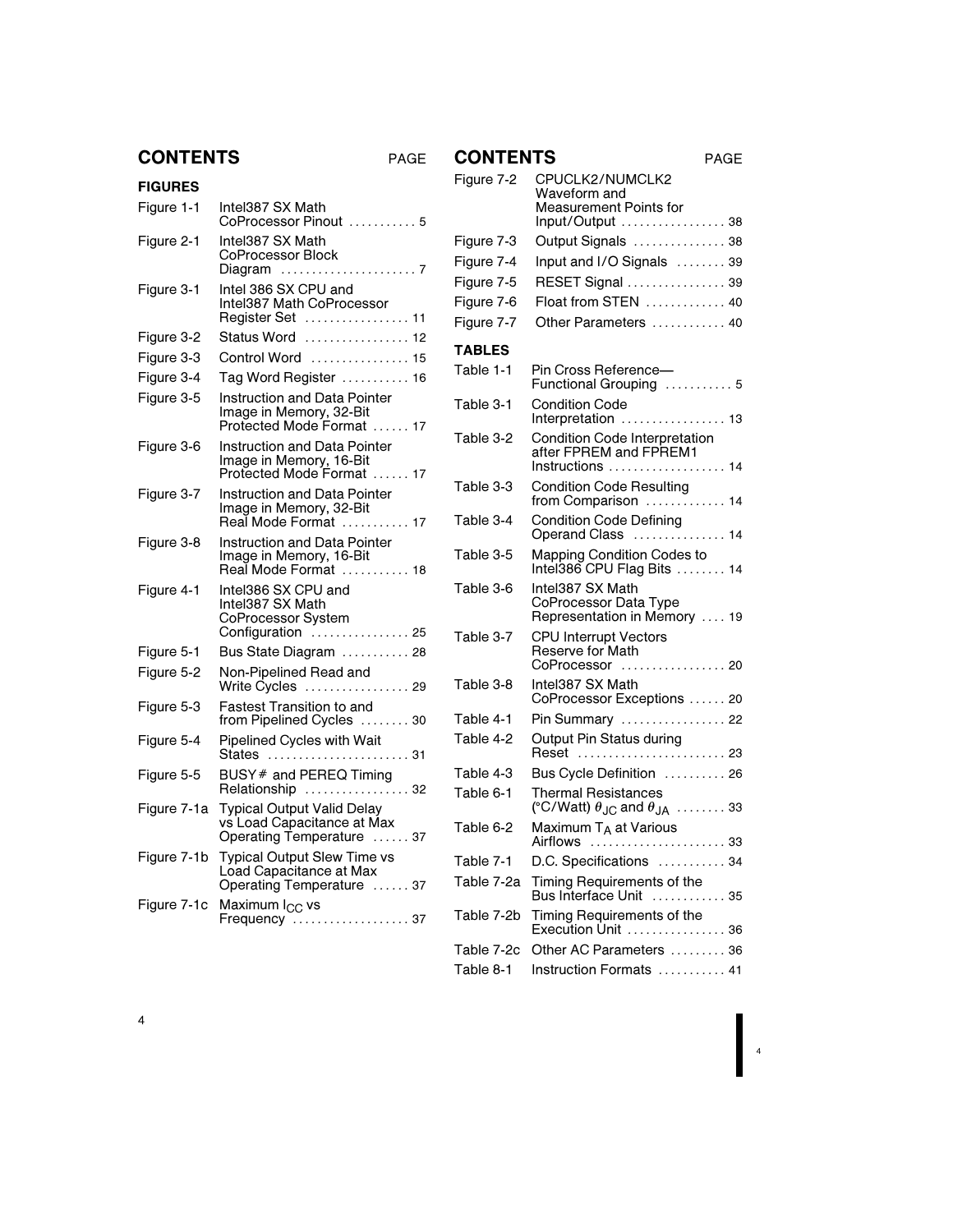# **intel**

### Intel387TM SX MATH COPROCESSOR

# 1.0 PIN ASSIGNMENT

The Intel387 SX Math CoProcessor pinout as viewed from the top side of the component is shown in Figure 1-1.  $V_{CC}$  and  $V_{SS}$  (GND) connections must be made to multiple pins. The circuit board should include  $V_{CC}$  and  $V_{SS}$  planes for power distribution and all  $V_{CC}$  and  $V_{SS}$  pins must be connected to the appropriate plane.

NOTE:

Pins identified as N.C. should remain completely unconnected.



Figure 1-1. Intel387TM SX Math CoProcessor Pinout

|  |  | Table 1-1. Pin Cross Reference-Functional Grouping |  |  |
|--|--|----------------------------------------------------|--|--|
|--|--|----------------------------------------------------|--|--|

| BUSY#            | 36 | D <sub>0</sub>   | 19             | $V_{\rm CC}$ | 4  | $V_{SS}$ | 5  | N.C. |    |
|------------------|----|------------------|----------------|--------------|----|----------|----|------|----|
| <b>PEREQ</b>     | 56 | D <sub>01</sub>  | 20             |              | 9  |          | 14 |      | 10 |
| ERROR $#$        | 35 | D <sub>02</sub>  | 23             |              | 13 |          | 21 |      | 17 |
| ADS#             | 47 | D <sub>03</sub>  | 8              |              | 22 |          | 25 |      | 18 |
| CMD0#            | 48 | D04              | 7              |              | 26 |          | 27 |      | 52 |
| NPS1 $#$         | 44 | D <sub>05</sub>  | 6              |              | 31 |          | 32 |      | 65 |
| NPS <sub>2</sub> | 45 | D <sub>06</sub>  | 3              |              | 33 |          | 34 |      | 67 |
| <b>STEN</b>      | 40 | D07              | $\overline{2}$ |              | 37 |          | 38 |      | 68 |
| W/R#             |    | D <sub>0</sub> 8 | 24             |              | 39 |          | 42 |      |    |
|                  | 41 | D <sub>09</sub>  | 28             |              | 43 |          | 55 |      |    |
| READV#           | 49 | D <sub>10</sub>  | 29             |              | 46 |          | 60 |      |    |
| READYO#          | 57 | D <sub>11</sub>  | 30             |              | 50 |          | 61 |      |    |
|                  |    | D <sub>12</sub>  | 16             |              | 58 |          | 63 |      |    |
| <b>CKM</b>       | 59 | D <sub>13</sub>  | 15             |              | 62 |          | 66 |      |    |
| CPUCLK2          | 54 | D14              | 12             |              | 64 |          |    |      |    |
| NUMCLK2          | 53 | D <sub>15</sub>  | 11             |              |    |          |    |      |    |
|                  |    |                  |                |              |    |          |    |      |    |
| <b>RESETIN</b>   | 51 |                  |                |              |    |          |    |      |    |
|                  |    |                  |                |              |    |          |    |      |    |
|                  |    |                  |                |              |    |          |    |      |    |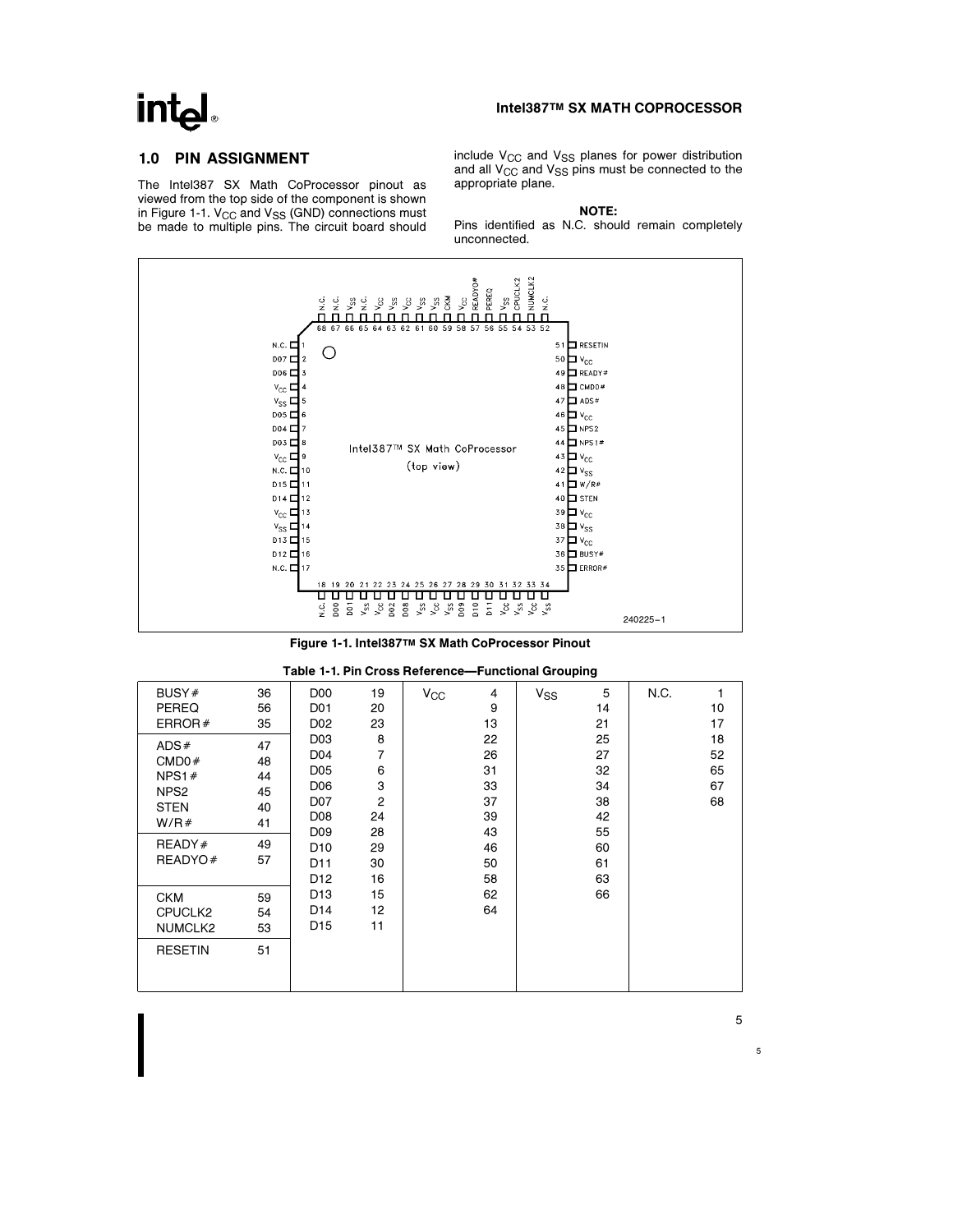# intel

6

# 1.1 Pin Description Table

The following table lists a brief description of each pin on the Intel387 SX Math CoProcessor. For a more complete description refer to Section 4.1 Signal Description. The following definitions are used in these descriptions:

- $#$  The signal is active LOW.
- I Input Signal
- O Output Signal
- I/O Input and Output Signal

| <b>Symbol</b>    | <b>Type</b>  | <b>Name and Function</b>                                                                                                                                                      |
|------------------|--------------|-------------------------------------------------------------------------------------------------------------------------------------------------------------------------------|
| ADS#             | T            | <b>ADDRESS STROBE</b> indicates that the address and bus cycle definition is valid.                                                                                           |
| BUSY#            | $\circ$      | BUSY indicates that the Math CoProcessor is currently executing an instruction.                                                                                               |
| <b>CKM</b>       | T            | <b>CLOCKING MODE</b> is used to select synchronous or asynchronous clock modes.                                                                                               |
| CM <sub>D0</sub> | T            | <b>COMMAND</b> determines whether an opcode or operand are being sent to the Math<br>CoProcessor. During a read cycle it indicates which register group is being read.        |
| CPUCLK2          | I            | <b>CPU CLOCK</b> input provides the timing for the bus interface unit and the execution<br>unit in synchronous mode.                                                          |
| $D15-D0$         | 1/O          | <b>DATA BUS</b> is used to transfer instructions and data between the Math<br>CoProcessor and CPU.                                                                            |
| ERROR $#$        | $\circ$      | <b>ERROR</b> signals that an unmasked exception has occurred.                                                                                                                 |
| <b>NC</b>        |              | NO CONNECT should always remain unconnected. Connection of a N.C. pin may<br>cause the Math CoProcessor to malfunction or be incompatible with future<br>steppings.           |
| NPS1#            | T            | <b>NPX SELECT 1</b> is used to select the Math CoProcessor.                                                                                                                   |
| NPS <sub>2</sub> | I            | <b>NPX SELECT 2</b> is used to select the Math CoProcessor.                                                                                                                   |
| NUMCLK2          | T            | <b>NUMERICS CLOCK</b> is used in asynchronous mode to drive the Floating Point<br><b>Execution Unit.</b>                                                                      |
| PEREQ            | $\circ$      | <b>PROCESSOR EXTENSION REQUEST</b> signals the CPU that the Math<br>CoProcessor is ready for data transfer to/from its FIFO.                                                  |
| READY#           | $\mathbf{I}$ | <b>READY</b> indicates that the bus cycle is being terminated.                                                                                                                |
| READYO#          | $\circ$      | <b>READY OUT</b> signals the CPU that the Math CoProcessor is terminating the bus<br>cycle.                                                                                   |
| <b>RESETIN</b>   | T            | <b>SYSTEM RESET</b> terminates any operation in progress and forces the Math<br>CoProcessor to enter a dormant state.                                                         |
| <b>STEN</b>      | T            | <b>STATUS ENABLE</b> serves as a master chip select for the Math CoProcessor.<br>When inactive, this pin forces all outputs and bi-directional pins into a floating<br>state. |
| W/R#             | I            | <b>WRITE/READ</b> indicates whether the CPU bus cycle in progress is a read or a write<br>cycle.                                                                              |
| $V_{\rm CC}$     | T            | <b>SYSTEM POWER</b> provides the $+5V$ nominal D.C. supply input.                                                                                                             |
| $V_{SS}$         | ı            | <b>SYSTEM GROUND</b> provides the 0V connection from which all inputs and outputs<br>are measured.                                                                            |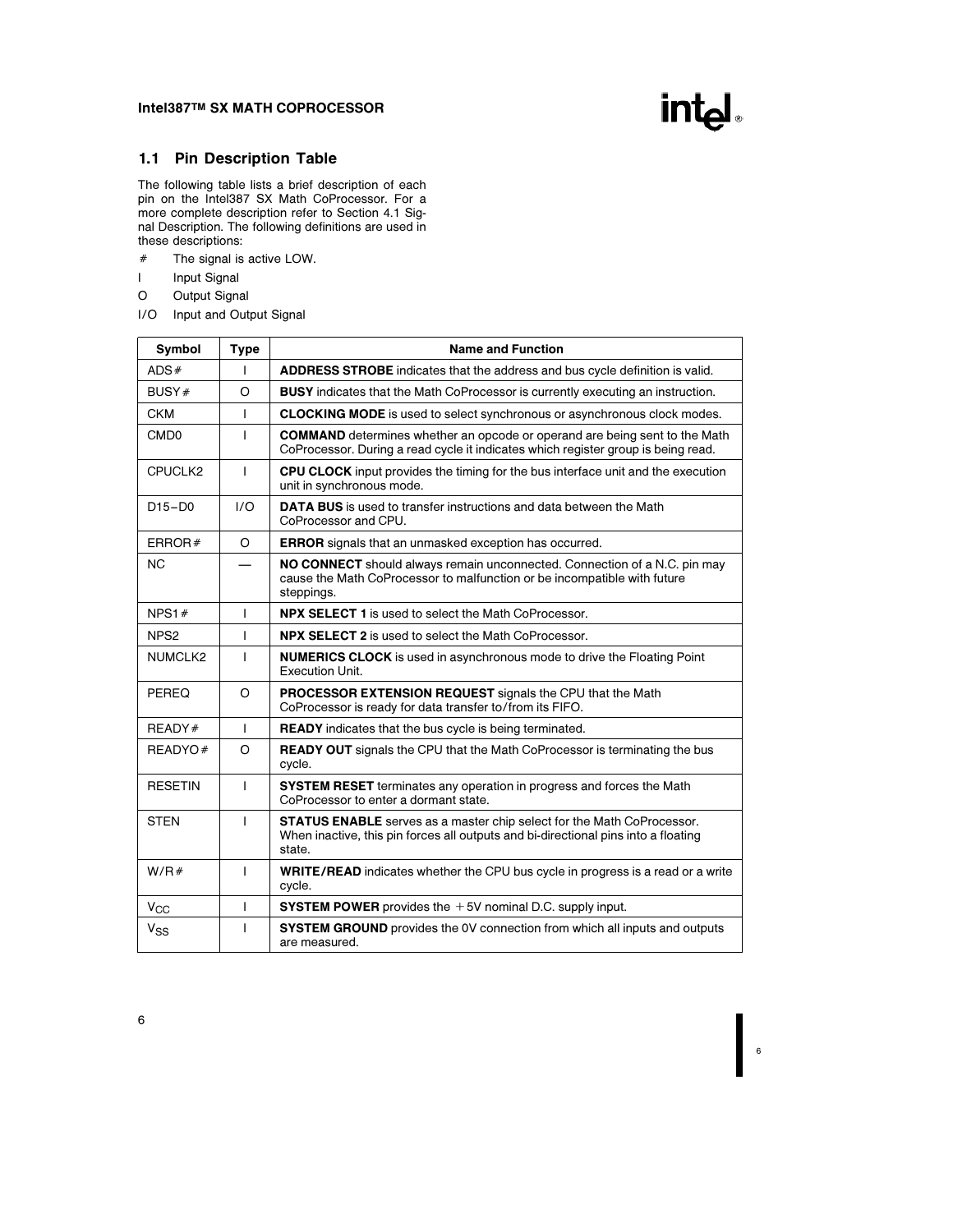# $\mathsf{Int}\mathsf{d}$

# 2.0 FUNCTIONAL DESCRIPTION

The Intel387 SX Math CoProcessor is designed to support the Intel386 SX Microprocessor and effectively extend the CPU architecture by providing fast execution of arithmetic instructions and transcendental functions. This component contains internal power management circuitry for reduced active power dissipation and an automatic idle mode.

# 2.1 Feature List

- New power saving design provides low power dissipation in active and idle modes.
- Higher Performance, 10%-25% higher benchmark performance than the original Intel387 SX Math CoProcessor.
- High Performance 84-bit Internal Architecture
- Eight 80-bit Numeric Registers, usable as individually addressable general registers or as a register stack.
- $\bullet$  Full-range transcendental operations for SINE, COSINE, TANGENT, ARCTANGENT, and LOG-ARITHM.
- Programmable rounding modes and notification of rounding effects.
- Exception reporting either by software polling or hardware interrupts.
- Fully compatible with the SX Microprocessors.

## Intel387TM SX MATH COPROCESSOR

- Expands Intel386 SX CPU data types to include 32-bit, 64-bit, and 80-bit Floating Point; 32-bit and 64-bit Integers; and 18 Digit BCD Operands.
- Directly extends the Intel386 SX CPU Instruction Set to trigonometric, logarithmic, exponential, and arithmetic functions for all data types.
- Operates independently of Real, Protected, and Virtual-86 Modes of the Intel386 SX Microprocessors.
- Fully compatible with the Intel387 SL Mobile and DX Math CoProcessors. Implements all Intel387 Math CoProcessor architectural enhancements over 8087 and 80287.
- Implements ANSI/IEEE Standard 754-1985 for binary floating point arithmetic.
- Upward Object Code compatible from 8087 and 80287.

# 2.2 Math CoProcessor Architecture

As shown in Figure 2-1, the Intel387 SX Math Co-Processor is internally divided into four sections; the Bus Control Logic, the Data Interface and Control Logic, the Floating Point Unit, and the Power Management Unit. The Bus Control Logic is responsible for the CPU bus tracking and interface. The Data Interface and Control Unit latches data and decodes instructions. The Floating Point Unit executes the mathematical instructions. The Power Management Unit is new to the Intel387 family and is the nucleus



Figure 2-1. Intel387TM SX Math CoProcessor Block Diagram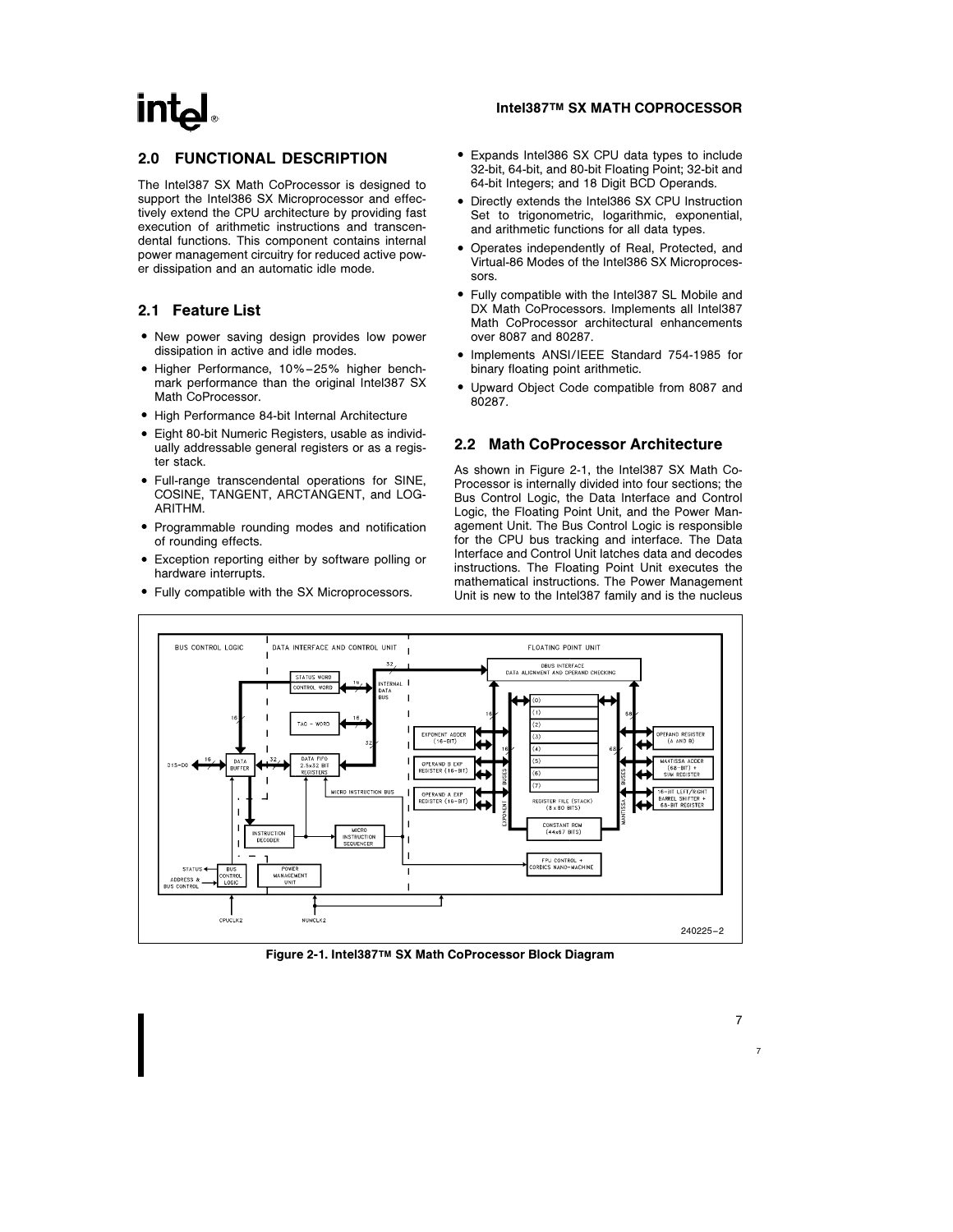of the static architecture. It is responsible for shutting down idle sections of the device to save power.

#### Microprocessor/Math CoProcessor Interface

The Intel386 CPU interprets the pattern 11011B in most significant five bits of an instruction as an opcode intended for a math coprocessor. Instructions thus marked are called ESCAPE or ESC instructions. Upon decoding the instruction as an ESC instruction, the Intel386 CPU transfers the opcode to the math coprocessor through an I/O write cycle at a dedicated address (8000F8H) outside the normal programmed I/O address range. The math coprocessor has dedicated output signals for controlling the data transfer and notifying the CPU if the Math CoProcessor is busy or that a floating point error has occurred.

#### 2.3 Power Management

The Intel387 SX Math CoProcessor offers two modes of power management; dynamic and idle.

#### 2.3.1 DYNAMIC MODE

**Dynamic Mode** is when the device is executing an instruction. Using Intel's CHMOS IV technology, the Intel387 SX Math CoProcessor draws considerably less power than its predecessor. The active power supply current is reduced to approximately 100 mA at 20 MHz and provides low case temperatures.

#### 2.3.2 IDLE MODE

When an instruction is not being executed, the Intel387 SX Math CoProcessor will automatically change to *Idle Mode*. Three clocks after completion of the previous instruction, the internal power manager shuts down the floating point execution unit and all non-essential circuitry. Only portions of the Bus Interface Unit remain active to monitor the CPU bus activity and to accept the next instruction when it is transferred. When the CPU transfers the next instruction to the Math CoProcessor, the Intel387 SX



Math CoProcessor accepts the instruction and ramps the internal core within one clock so there is no impact to performance or throughput. In idle mode, the Intel387 SX Math CoProcessor draws typically 4 mA of current and reduces case temperature to near ambient.

#### NOTE:

In asynchronous clock mode (CKM  $=$  0), the internal idle mode is disabled.

#### 2.4 Compatibility

The Intel387 SX Math CoProcessor is compatible with the Intel387 SL Mobile Math CoProcessor. Due to the increased performance and internal pipelining effects, diagnostic programs should never use instruction execution time for test purposes.

#### 2.5 Performance

The increased performance of floating point calculations can be attributed to the 84-bit architecture and floating point processor. For the CPU to execute floating point calculations requires very long software emulation methods with reduced resolution and accuracy. The performance of the Intel387 SX Math CoProcessor has been further enhanced through improvements in the internal microcode and through internal architectural changes. These refinements will increase Whetstone benchmarks by approximately 10% to 25% over the original Intel387 SX Math CoProcessor.

Real performance, however, should be measured with application software. Depending upon software coding, system overhead, and percentage of floating point instructions, performance can vary significantly.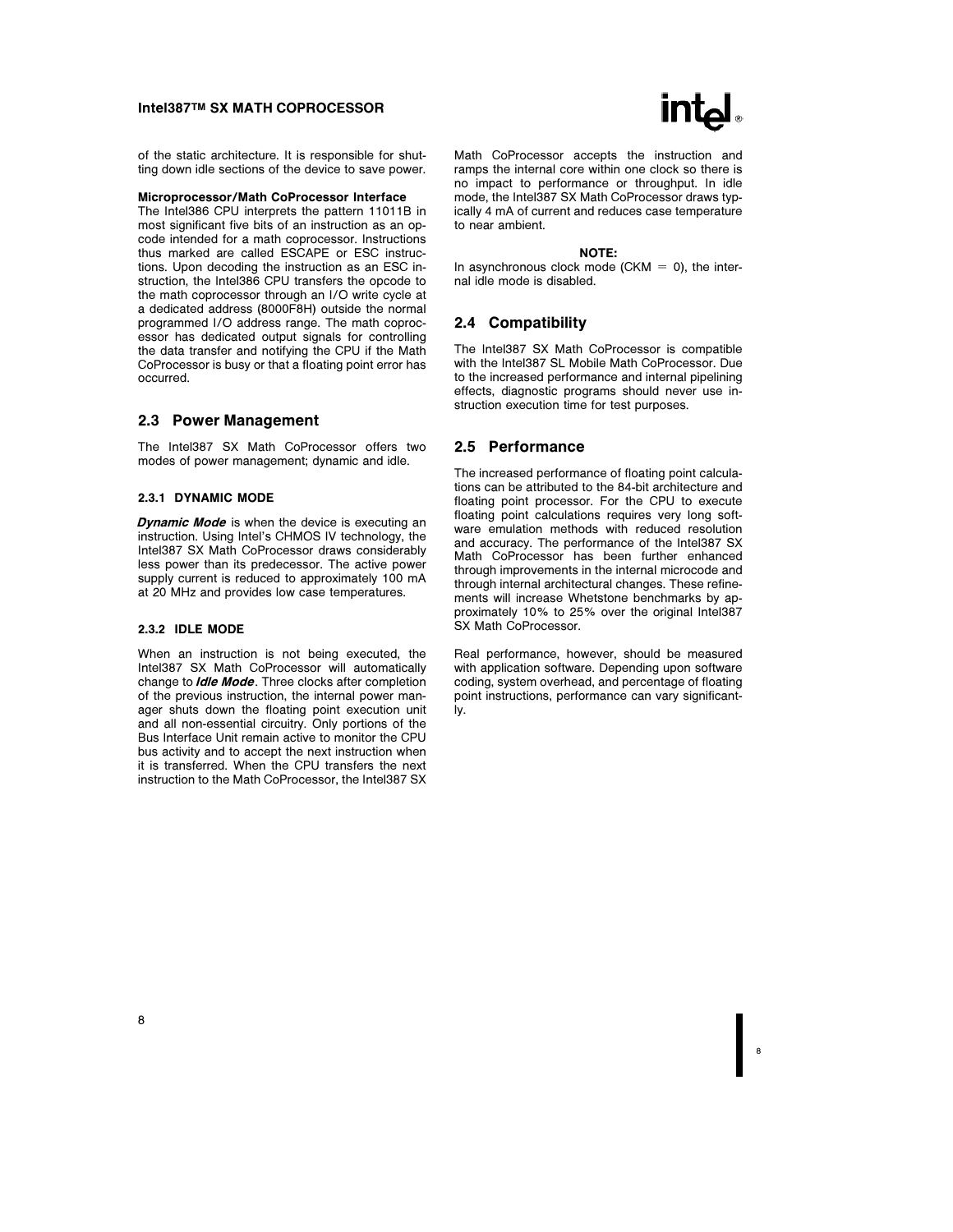## 3.0 PROGRAMMING INTERFACE

The Intel387 SX Math CoProcessor effectively extends to an Intel386 Microprocessor system additional instructions, registers, data types, and interrupts specifically designed to facilitate high-speed floating point processing. All communication between the CPU and the Math CoProcessor is transparent to applications software. The CPU automatically controls the Math CoProcessor whenever a numerics instruction is executed. All physical memory and virtual memory of the CPU are available for storage of the instructions and operands of programs that use the Math CoProcessor. All memory addressing modes, including use of displacement, base register, index register, and scaling are available for addressing numerical operands.

The Intel387 SX Math CoProcessor is software compatible with the Intel387 DX Math CoProcessors and supports all applications written for the Intel386 CPU and Intel387 Math CoProcessors.

# 3.1 Instruction Set

The Intel386 CPU interprets the pattern 11011B in most significant five bits of an instruction as an opcode intended for a math coprocessor. Instructions thus marked are called ESCAPE or ESC instruction.

The typical Math CoProcessor instruction accepts one or two operands and produces one or sometimes two results. In two-operand instructions, one operand is the contents of the Math CoProcessor register, while the other may be a memory location. The operands of some instructions are predefined; for example, FSQRT always takes the square root of the number in the top stack element.

The Intel387 SX Math CoProcessor instruction set can be divided into six groups. The following sections gives a brief description of each instruction. Section 8.0 defines the instruction format and byte fields. Further details can be obtained from the Intel387 User's Manual, Programmer's Reference, Order #231917.

#### 3.1.1 DATA TRANSFER INSTRUCTIONS

The class includes the operations that load, store, and convert operands of any support data types.

Real Transfers

- FLD Load Real (single, double, extended)
- FST Store Real (single, double)
- FSTP Store Real and pop (single, double, extended)
- FXCH Exchange registers

## Intel387TM SX MATH COPROCESSOR

Integer Transfers

- FILD Load (convert from) Integer (word, short, long)
- FIST Store (convert to) Integer (word, short)
- FISTP Store (convert to) Integer and pop (word, short, long)

Packed Decimal Transfers

- FBLD Load (convert from) packed decimal
- FBSTP Store packed decimal and pop

#### 3.1.2 ARITHMETIC INSTRUCTIONS

This class of instructions provide variations on the basic add, subtract, multiply, and divide operations and a number of other basic arithmetic operations. Operands may reside in registers or one operand may reside in memory.

| Addition       |                                |
|----------------|--------------------------------|
| FADD           | Add Real                       |
| FADDP          | Add Real and pop               |
| FIADD          | Add Integer                    |
| Subtraction    |                                |
| <b>FSUB</b>    | Subtract Real                  |
| <b>FSUBP</b>   | Subtract Real and pop          |
| <b>FISUB</b>   | Subtract Integer               |
| <b>FSUBR</b>   | Subtract Real reversed         |
| FSUBRP         | Subtract Real reversed and pop |
| <b>FISUBR</b>  | Subtract Integer reversed      |
| Multiplication |                                |
| FMUL           | <b>Multiply Real</b>           |
| <b>FMULP</b>   | Multiply Real and pop          |
| FIMUL          | Multiply Integer               |
| Division       |                                |
| <b>FDIV</b>    | Divide Real                    |
| <b>FDIVP</b>   | Divide Real and pop            |
| <b>FIDIV</b>   | Divide Integer                 |
| <b>FDIVR</b>   | Divide Real reversed           |
| <b>FDIVRP</b>  | Divide Real reversed and pop   |
| FIDIVR         | Divide Integer reversed        |
|                |                                |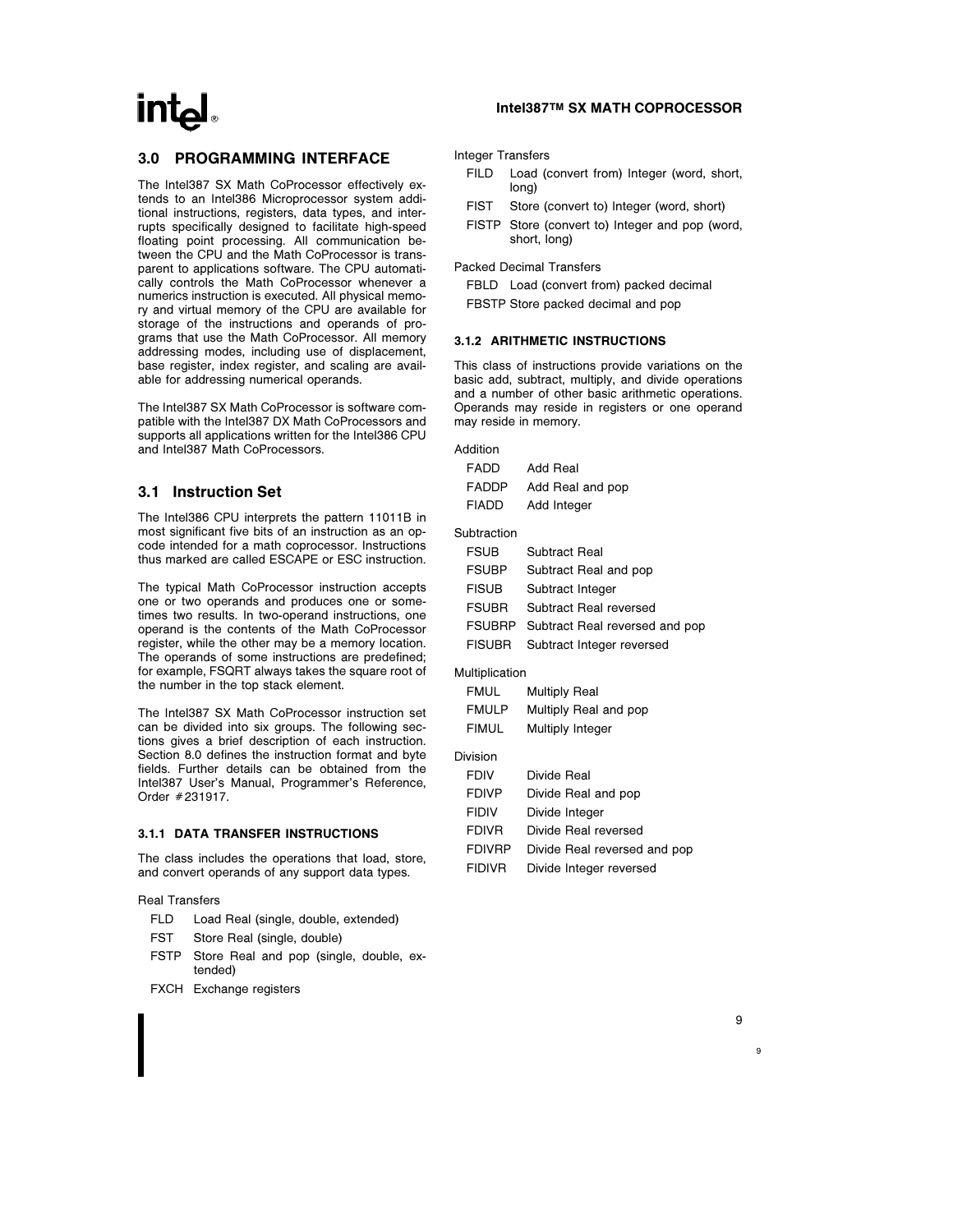| ® |
|---|
|---|

| <b>Other Operations</b> |
|-------------------------|
|                         |

| <b>FSORT</b>  | Square Root                                     |
|---------------|-------------------------------------------------|
| <b>FSCALE</b> | Scale                                           |
| <b>FPREM</b>  | Partial Remainder                               |
|               | FPREM1 IEEE standard partial remainder          |
|               | FRNDINT Round to Integer                        |
|               | <b>FXTRACT</b> Extract Exponent and Significand |
| <b>FABS</b>   | Absolute Value                                  |
| FCHS          | Change sign                                     |

#### 3.1.3 COMPARISON INSTRUCTION

Instructions of this class allow comparison of numbers of all supported real and integer data types. Each of these instructions analyzes the top stack element often in relationship to another operand and reports the result as a condition code in the status word.

| <b>FCOM</b>   | Compare Real                                    |  |  |  |
|---------------|-------------------------------------------------|--|--|--|
| <b>FCOMP</b>  | Compare Real and pop                            |  |  |  |
| <b>FCOMPP</b> | Compare Real and pop twice                      |  |  |  |
| <b>FUCOM</b>  | Unordered compare Real                          |  |  |  |
|               | FUCOMP Unordered compare Real and pop           |  |  |  |
|               | FUCOMPP Unordered compare Real and pop<br>twice |  |  |  |
| <b>FICOM</b>  | Compare Integer                                 |  |  |  |
| <b>FICOMP</b> | Compare Integer and pop                         |  |  |  |
| <b>FTST</b>   | Test                                            |  |  |  |
| <b>FXAM</b>   | Examine                                         |  |  |  |
|               |                                                 |  |  |  |

#### 3.1.4 TRANSCENDENTAL INSTRUCTIONS

This group of the Intel387 operations includes trigonometric, inverse trigonometric, logarithmic and exponential functions. The transcendental operate on the top one or two stack elements, and they return their results to the stack. The trigonometric operations assume their arguments are expressed in radians. The logarithmic and exponential operations work in base 2.

| <b>FSIN</b>                    | Sine                           |
|--------------------------------|--------------------------------|
| <b>FCOS</b>                    | Cosine                         |
|                                | <b>FSINCOS</b> Sine and cosine |
| <b>FPTAN</b>                   | Tangent                        |
|                                | FPATAN Arctangent of ST(1)/ST  |
| F <sub>2</sub> XM <sub>1</sub> | $2x-1$                         |
| FYL2X                          | X <sub>°</sub> N × Y *         |
|                                | $FYL2XP1 Y * log2(X + 1)$      |

#### 3.1.5 LOAD CONSTANT INSTRUCTIONS

Each of these instructions loads (pushes) a commonly used constant onto the stack. The constants have extended real values nearest to the infinitely precise numbers. The only error that can be generated is an Invalid Exception if a stack overflow occurs.

| FLDZ         | Load $+0.0$                     |
|--------------|---------------------------------|
| FLD1         | $Load + 1.0$                    |
| <b>FLDPI</b> | l oad $\pi$                     |
|              | FLDL2T Load log <sub>2</sub> 10 |
|              | FLDL2E Load log <sub>2</sub> e  |
|              | FLDLG2 Load log <sub>10</sub> 2 |
|              | FLDLN2 Load log <sub>e</sub> 2  |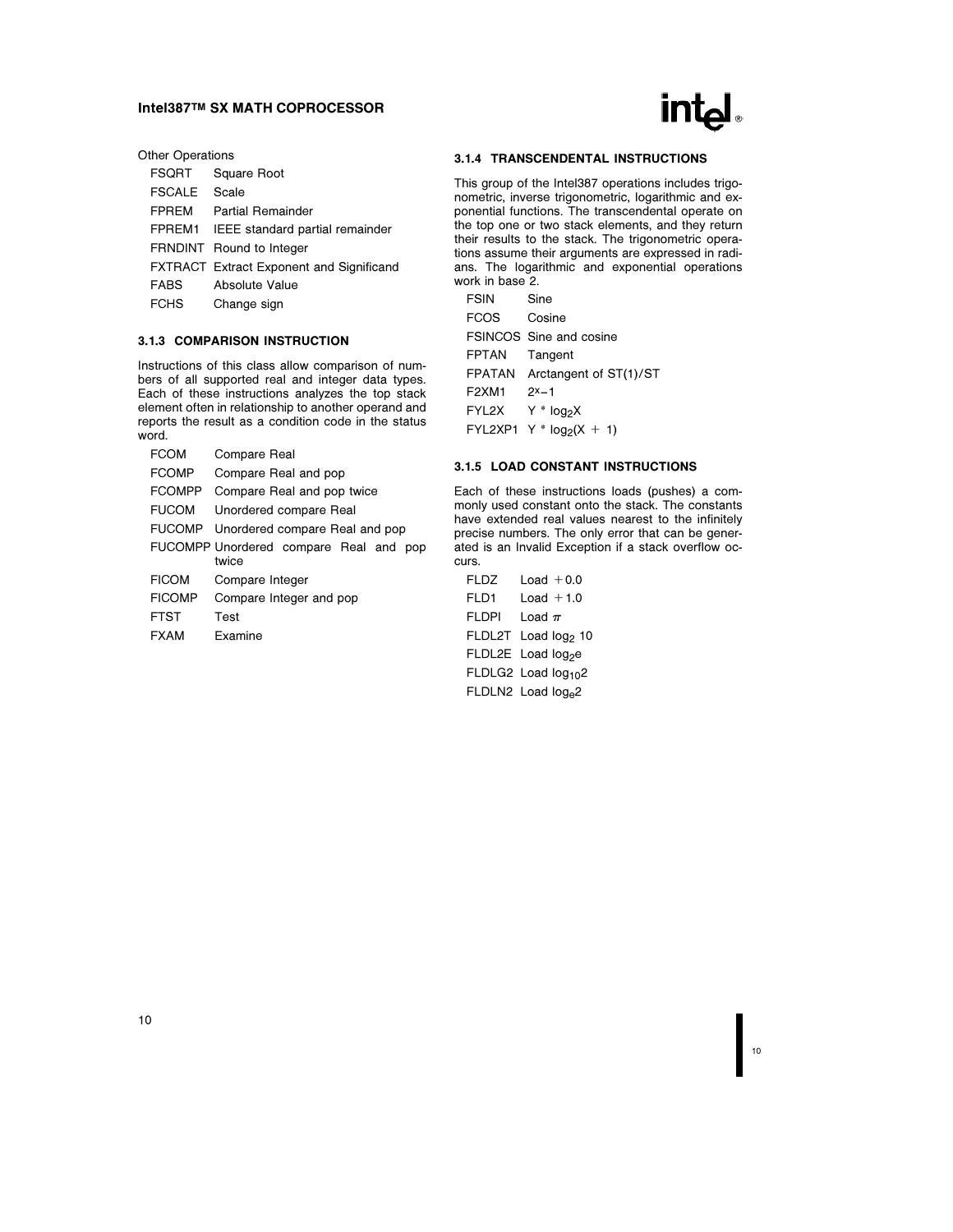# int<sub>e</sub>

### 3.1.6 PROCESSOR INSTRUCTIONS (ADMINISTRATIVE)

| FINIT         | Initialize Math CoProcessor               |
|---------------|-------------------------------------------|
| <b>FLDCW</b>  | Load Control Word                         |
| <b>FSTCW</b>  | Store Control Word                        |
| FI DCW        | Load Status Word                          |
| <b>FSTSW</b>  | Store Status Word                         |
|               | FSTSW AX Store Status Word to AX register |
| <b>FCLEX</b>  | <b>Clear Exceptions</b>                   |
| <b>FSTENV</b> | <b>Store Environment</b>                  |
| FI DENV       | Load Environment                          |
| FSAVF         | Save State                                |
|               |                                           |

# Intel387TM SX MATH COPROCESSOR

|              | FRSTOR Restore State                 |
|--------------|--------------------------------------|
|              | FINCSTP Increment Stack pointer      |
|              | FDECSTP Decrement Stack pointer      |
| <b>FFREE</b> | <b>Free Register</b>                 |
| <b>FNOP</b>  | No Operation                         |
| <b>FWAIT</b> | <b>Report Math CoProcessor Error</b> |

# 3.2 Register Set

Figure 3-1 shows the Intel387 SX Math CoProcessor register set. When a Math CoProcessor is present in a system, programmers may use these registers in addition to the registers normally available on the CPU.



Figure 3-1. Intel386TM CPU and Intel387TM Math CoProcessor Register Set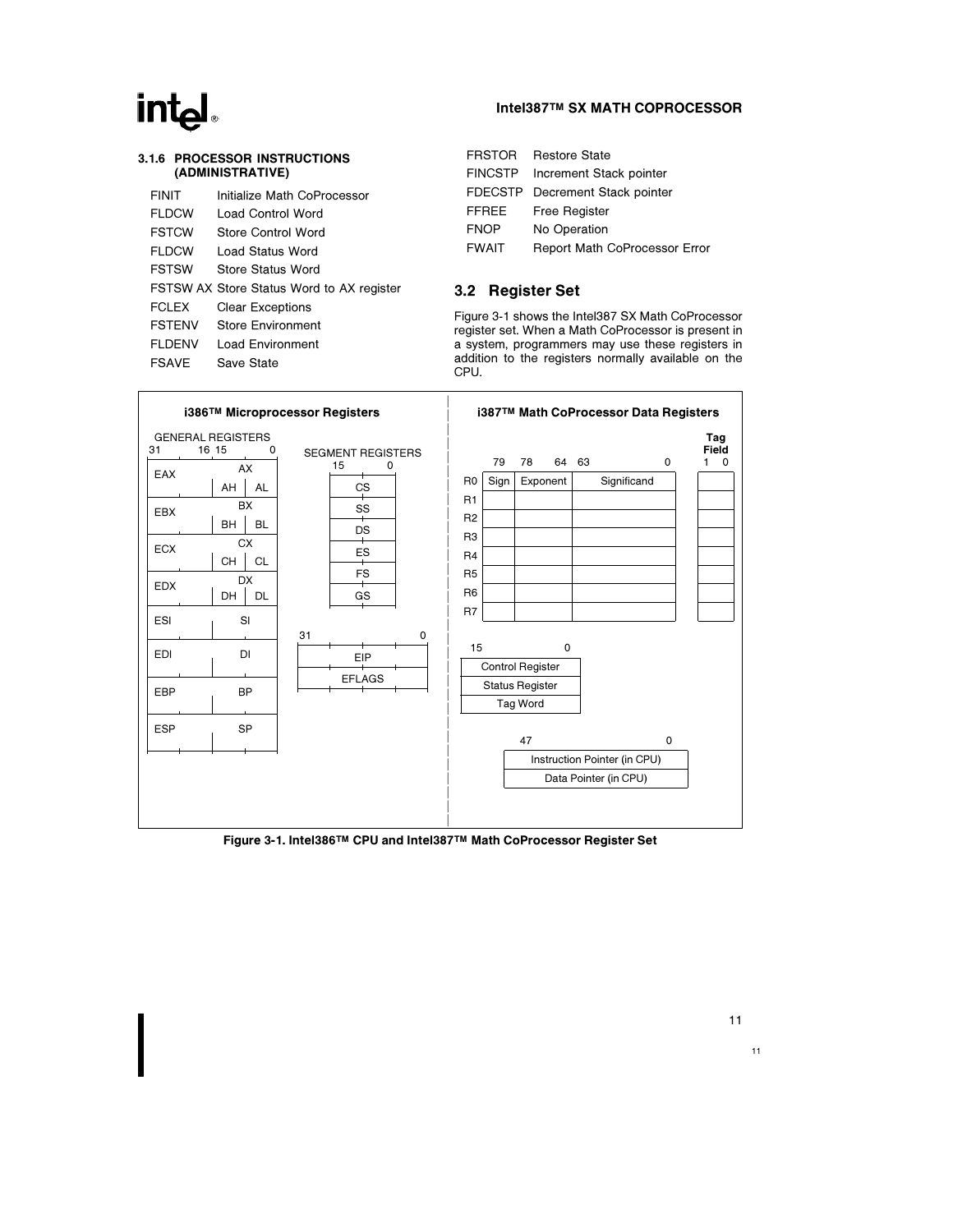

#### 3.2.1 STATUS WORD (SW) REGISTER

The 16-bit status word (in the status register) shown in Figure 3-2 reflects the overall state of the Math CoProcessor. It can be read and inspected by programs using the FSTSW memory or FSTSW AX instructions.

Bit 15, the Busy bit (B) is included for 8087 compatibility only. It always has the same value as the Error Summary bit (ES, bit 7 of status word); it does not indicate the status of the BUSY  $#$  output of the Math CoProcessor.

Bits 13-11 (TOP) serves as the pointer to the Math CoProcessor data register that is the current Top-Of-Stack. The significance of the stack top is described in Section 3.2.5 Data Registers.

The four numeric condition code bits  $(C_3 - C_0)$ , Bit 14, 10 –8) are similar to the flags in a CPU; instructions that perform arithmetic operations update these bits to reflect the outcome. The effects of the instructions on the condition code are summarized in Tables 3-1 through 3-4. These condition code bits are used principally for conditional branching. The FSTSW AX instructions stores the Math CoProcessor status word directly to the CPU AX register, allowing the condition codes to be inspected efficiently by Intel386 CPU code. The Intel386 CPU SAHF instruction can copy  $C_3 - C_0$  directly to the flag bits to simplify conditional branching. Table 3-5 shows the mapping of these bits to the Intel386 CPU flag bits.

Bit 7 is the error summary (ES) status bit. This bit is set if any unmasked exception bit is set; it is clear otherwise. If this bit is set, the ERROR  $#$  signal is asserted.

Bit 6 is the stack flag (SF). This bit is used to distinguish invalid operations due to stack overflow or underflow from other kinds of invalid operations. When SF is set, bit 9  $(C_1)$  distinguishes between stack overflow  $(C_1 = 1)$  or underflow  $(C_1 = 0)$ .

Bit 5-0 are the six exception flags of the status word and are set to indicate that during an instruction execution the Math CoProcessor has detected one of six possible exception conditions since these status bits were last cleared or reset. Section 3.5 entitled Exception Handling explains how they are set and used.

The exception flags are ''sticky'' bits and can only be cleared by the instructions FINIT, FCLEX, FLDENV, FSAVE, and FRSTOR. Note that when a new value is loaded into the status word by the FLDENV or FRSTOR instruction, the value of ES (bit 7) and B (bit 15) are not derived from the values loaded from memory but rather are dependent upon the values of the exception flags (bits 5-0) in the status word and their corresponding masks in the control word. If ES is set in such a case, the  $ERROR#$  output of the Math CoProcessor is activated immediately.



Figure 3-2. Status Word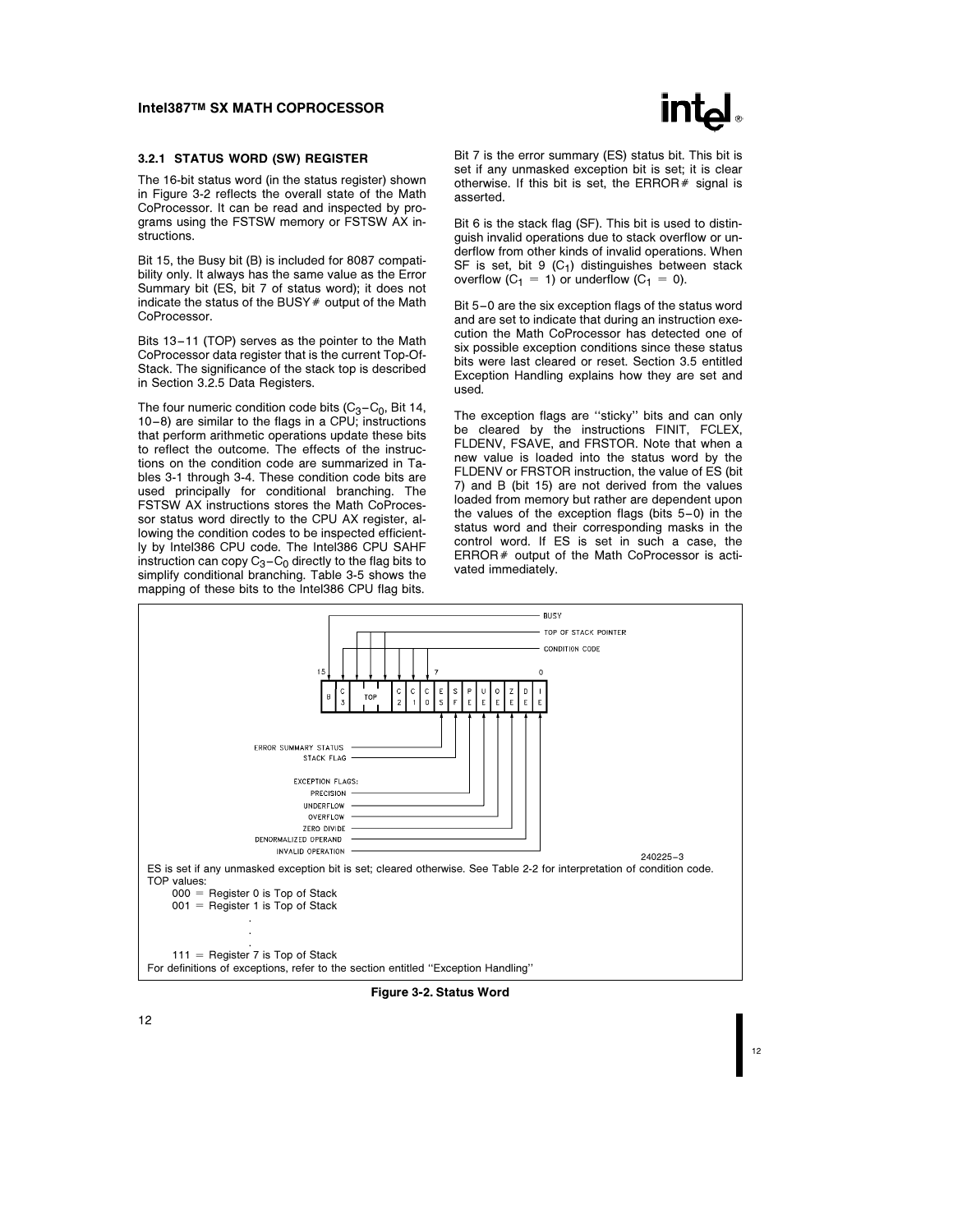# intel

| <b>Instruction</b>                                                                                                                       |                                                                                                                                                                                                                                                                                                                                                                                                                                        | CO(S)                                                                                                                                                                 | C3 (Z)                                            |                                                    | C2(C)                                                                                          |
|------------------------------------------------------------------------------------------------------------------------------------------|----------------------------------------------------------------------------------------------------------------------------------------------------------------------------------------------------------------------------------------------------------------------------------------------------------------------------------------------------------------------------------------------------------------------------------------|-----------------------------------------------------------------------------------------------------------------------------------------------------------------------|---------------------------------------------------|----------------------------------------------------|------------------------------------------------------------------------------------------------|
| FPREM, FPREM1<br>(see Table 3-2)                                                                                                         |                                                                                                                                                                                                                                                                                                                                                                                                                                        | Q <sub>2</sub>                                                                                                                                                        | Three least significant bits<br>of quotient<br>Q0 |                                                    | Reduction<br>$0 =$ complete<br>$1 = incomplete$                                                |
| <b>FICOMP</b>                                                                                                                            | FCOM, FCOMP,<br>FCOMPP, FTST,<br>FUCOM, FUCOMP,<br>FUCOMPP, FICOM,                                                                                                                                                                                                                                                                                                                                                                     |                                                                                                                                                                       | Result of comparison<br>(see Table 3-3)           |                                                    | Operand is not<br>comparable<br>(Table 3-3)                                                    |
| <b>FXAM</b>                                                                                                                              |                                                                                                                                                                                                                                                                                                                                                                                                                                        | Operand class                                                                                                                                                         | (see Table 3-4)                                   | Sign<br>or $O/U#$                                  | Operand class<br>(Table 3-4)                                                                   |
| FCHS, FABS, FXCH,<br>FINCSTP, FDECSTP,<br>Constant loads,<br>FXTRACT, FLD,<br>FILD, FBLD,<br>FSTP (ext real)                             |                                                                                                                                                                                                                                                                                                                                                                                                                                        | <b>UNDEFINED</b>                                                                                                                                                      |                                                   | Zero<br>or $O/U#$                                  | <b>UNDEFINED</b>                                                                               |
| FIST, FBSTP,<br>FRNDINT, FST,<br>FSTP, FADD, FMUL,<br>FDIV, FDIVR,<br>FSUB, FSUBR,<br>FSCALE, FSQRT,<br>FPATAN, F2XM1,<br>FYL2X, FYL2XP1 |                                                                                                                                                                                                                                                                                                                                                                                                                                        | <b>UNDEFINED</b>                                                                                                                                                      |                                                   | Roundup<br>or $O/U#$                               | <b>UNDEFINED</b>                                                                               |
| FPTAN, FSIN<br>FCOS, FSINCOS                                                                                                             |                                                                                                                                                                                                                                                                                                                                                                                                                                        | <b>UNDEFINED</b>                                                                                                                                                      |                                                   | Roundup<br>or $O/U#$ .<br>undefined<br>if $C2 = 1$ | Reduction<br>$0 =$ complete<br>$1 = incomplete$                                                |
| FLDENV, FRSTOR                                                                                                                           |                                                                                                                                                                                                                                                                                                                                                                                                                                        |                                                                                                                                                                       | Each bit loaded from memory                       |                                                    |                                                                                                |
| FLDCW, FSTENV,<br>FSTCW, FSTSW,<br><b>UNDEFINED</b><br>FCLEX, FINIT,<br><b>FSAVE</b>                                                     |                                                                                                                                                                                                                                                                                                                                                                                                                                        |                                                                                                                                                                       |                                                   |                                                    |                                                                                                |
| O/U#                                                                                                                                     |                                                                                                                                                                                                                                                                                                                                                                                                                                        | When both IE and SF bits of status word are set, indicating a stack exception, this bit<br>distinguishes between stack overflow $(C1 = 1)$ and underflow $(C1 = 0)$ . |                                                   |                                                    |                                                                                                |
| Reduction                                                                                                                                | If FPREM or FPREM1 produces a remainder that is less than the modulus, reduction is<br>complete. When reduction is incomplete the value at the top of the stack is a partial<br>remainder, which can be used as input to further reduction. For FPTAN, FSIN, FCOS, and<br>FSINCOS, the reduction bit is set if the operand at the top of the stack is too large. In this<br>case the original operand remains at the top of the stack. |                                                                                                                                                                       |                                                   |                                                    |                                                                                                |
| Roundup                                                                                                                                  |                                                                                                                                                                                                                                                                                                                                                                                                                                        | instruction was upward.                                                                                                                                               |                                                   |                                                    | When the PE bit of the status word is set, this bit indicates whether the last rounding in the |
| <b>UNDEFINED</b>                                                                                                                         | Do not rely on finding any specific value in these bits.                                                                                                                                                                                                                                                                                                                                                                               |                                                                                                                                                                       |                                                   |                                                    |                                                                                                |

# Table 3-1. Condition Code Interpretation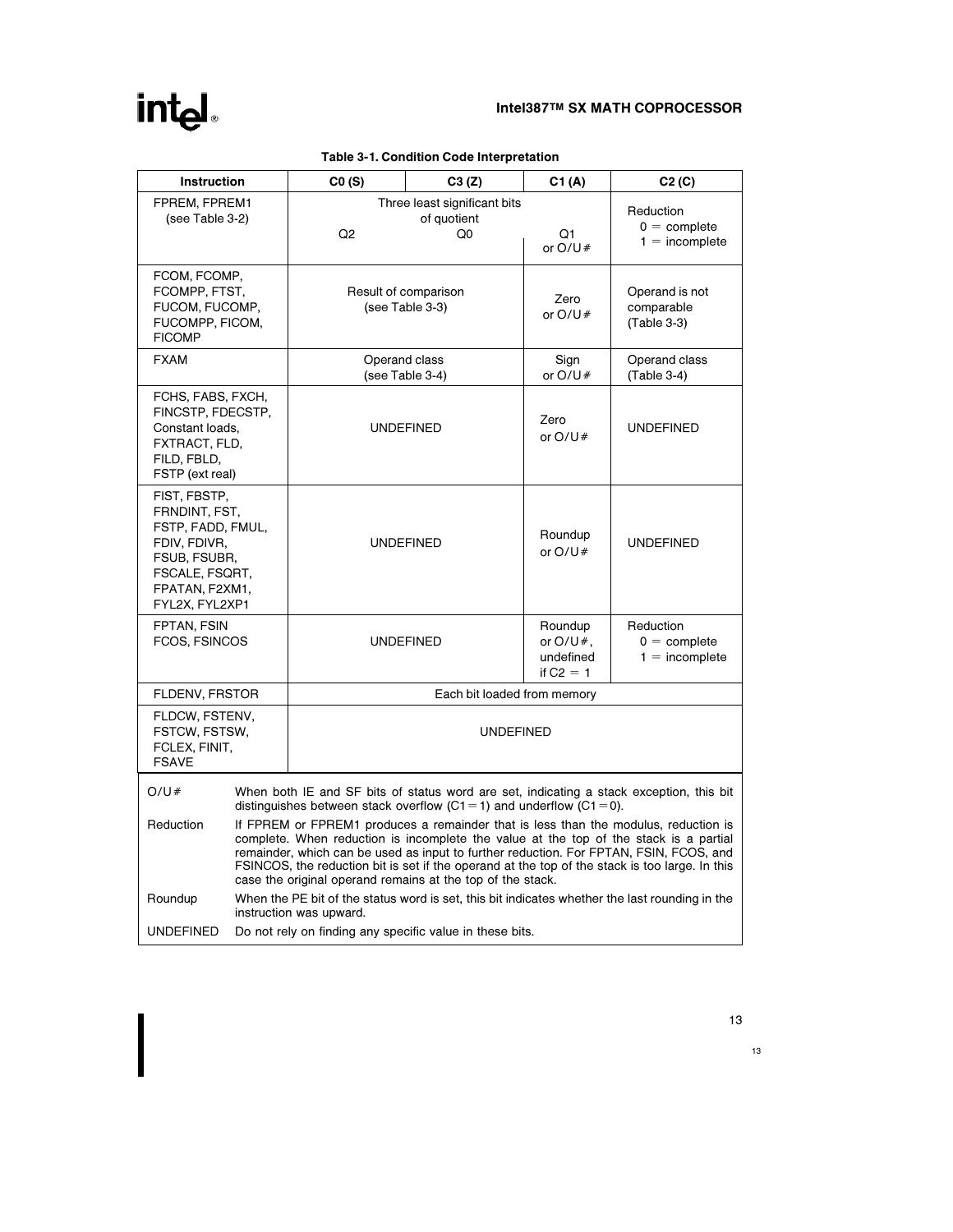

| <b>Condition Code</b> |                |                |                | Interpretation after FPREM and FPREM1 |                                                                                |                                |  |
|-----------------------|----------------|----------------|----------------|---------------------------------------|--------------------------------------------------------------------------------|--------------------------------|--|
|                       | C <sub>2</sub> | C <sub>3</sub> | C <sub>1</sub> | C0                                    |                                                                                |                                |  |
|                       |                | X              | X              | X                                     | Incomplete Reduction:<br>further interation required<br>for complete reduction |                                |  |
|                       |                | Q1             | Q0             | Q2                                    | Q MOD8                                                                         |                                |  |
|                       |                | O              |                |                                       |                                                                                |                                |  |
|                       |                |                |                |                                       |                                                                                | Complete Reduction:            |  |
|                       | $\Omega$       |                |                |                                       |                                                                                | C0, C3, C1 contain three least |  |
|                       |                |                |                |                                       |                                                                                | significant bits of quotient   |  |
|                       |                |                |                |                                       |                                                                                |                                |  |
|                       |                |                |                |                                       | 5                                                                              |                                |  |
|                       |                |                |                |                                       | 6                                                                              |                                |  |
|                       |                |                |                |                                       |                                                                                |                                |  |

# Table 3-2. Condition Code Interpretation after FPREM and FPREM1 Instructions

### Table 3-3. Condition Code Resulting from Comparison

| Order           | CЗ | C.2 | C٥ |
|-----------------|----|-----|----|
| TOP > Operand   |    |     |    |
| $TOP <$ Operand |    |     |    |
| $TOP = Operand$ |    |     |    |
| Unordered       |    |     |    |

#### Table 3-4. Condition Code Defining Operand Class

| C <sub>3</sub> | C <sub>2</sub> | C <sub>1</sub> | C <sub>0</sub> | Value at TOP    |
|----------------|----------------|----------------|----------------|-----------------|
| n              | o              |                |                | + Unsupported   |
|                | n              |                |                | $+$ NaN         |
| n              | n              |                |                | $-$ Unsupported |
|                |                |                |                | $-$ NaN         |
|                |                |                |                | $+$ Normal      |
|                |                |                |                | $+$ Infinity    |
|                |                |                |                | $-$ Normal      |
|                |                |                |                | $-$ Infinity    |
|                |                |                |                | $+0$            |
|                |                |                |                | $+$ Empty       |
|                | n              |                |                | - 0             |
|                |                |                |                | $-$ Empty       |
|                |                |                |                | + Denormal      |
|                |                |                | 0              | - Denormal      |

# Table 3-5 Mapping Condition Codes to Intel386TM CPU Flag Bits

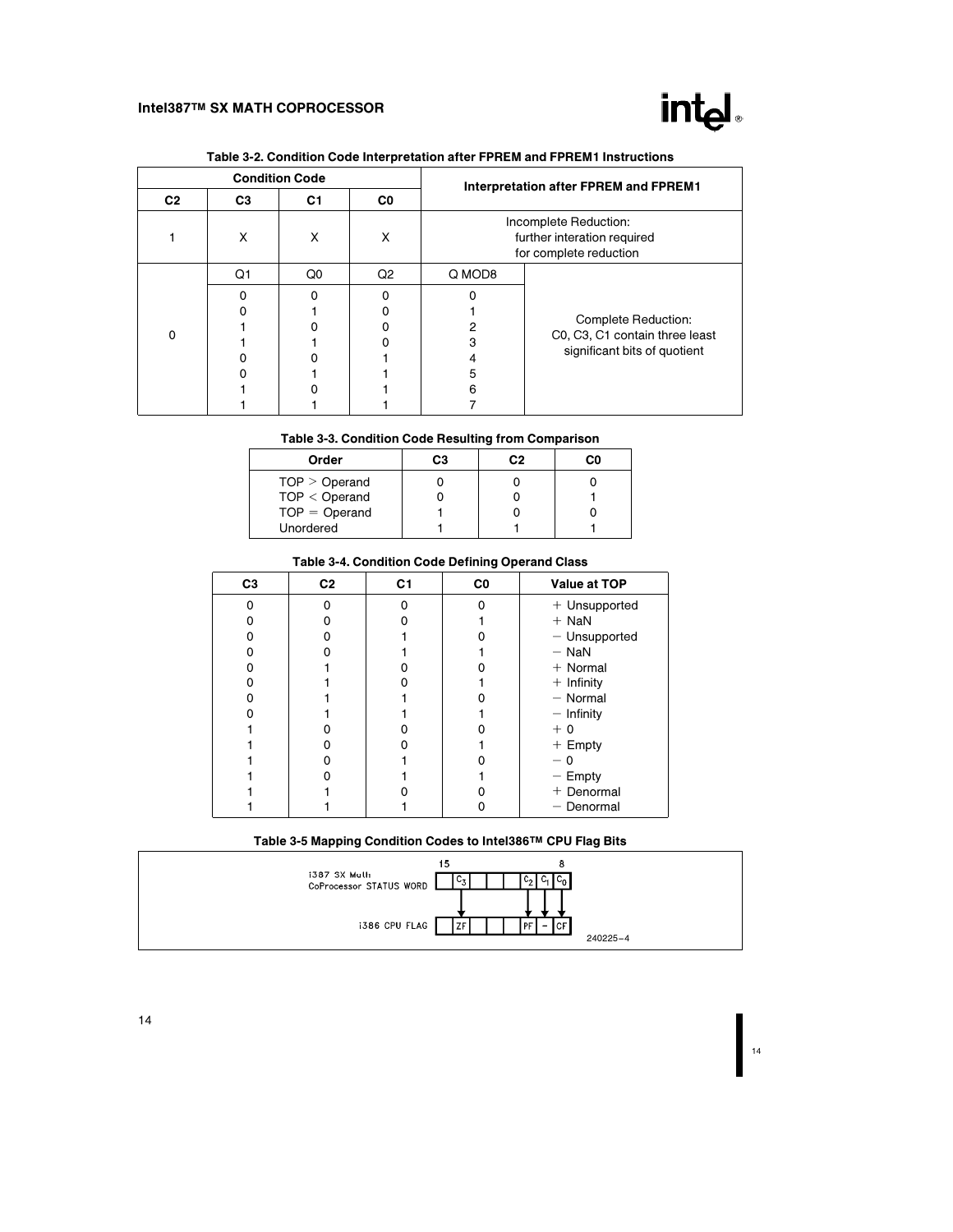#### 3.2.2 CONTROL WORD (CW) REGISTER

The Math CoProcessor provides the programmer with several processing options that are selected by loading a control word from memory into the control register. Figure 3-3 show the format and encoding of fields in the control word.

The low-order byte of the control word register is used to configure the exception masking. Bits 5-0 of the control word contain individual masks for each of the six exceptions that the Math CoProcessor recognizes. See Section 3.5, Exception Handling, for further explanation on the exception control and definition.

The high-order byte of the control word is used to configure the Math CoProcessor operating mode, including precision, rounding and infinity control.

- The rounding control (RC) field (bits 11-10) provide for directed rounding and true chop, as well as the unbiased round to nearest even mode specified in the IEEE standard. Rounding control affects only those instructions that perform rounding at the end of the operation (and thus can generate a precision exception); namely, FST, FSTP, FIST, all arithmetic instructions (except FPREM, FPREM1, FXTRACT, FABS, and FCHS) and all transcendental instructions.
- The precision control (PC) field (bits 9-8) can be used to set the Math CoProcessor internal operating precision of the significand at less than the default of 64 bits (extended precision). This can be useful in providing compatibility with early generation arithmetic processors of smaller precision. PC affects only the instructions FADD, FSUB(R), FMUL, FDIV(R), and FSQRT. For all other instructions, either the precision is determined by the opcode or extended precision is used.
- The "infinity control bit" (bit 12) is not meaningful to the Intel387 SX Math CoProcessor and programs must ignore its value. To maintain compatibility with the 8087 and 80287 (non-387 core), this bit can be programmed, however, regardless of its value the Intel387 SX Math CoProcessor always treats infinity in the affine sense ( $-\infty <$  $+\infty$ ). This bit is initialized to zero both after a hardware reset and after FINIT instruction.

All other bits are reserved and should not be programmed, to assure compatibility with future processors.



Figure 3-3. Control Word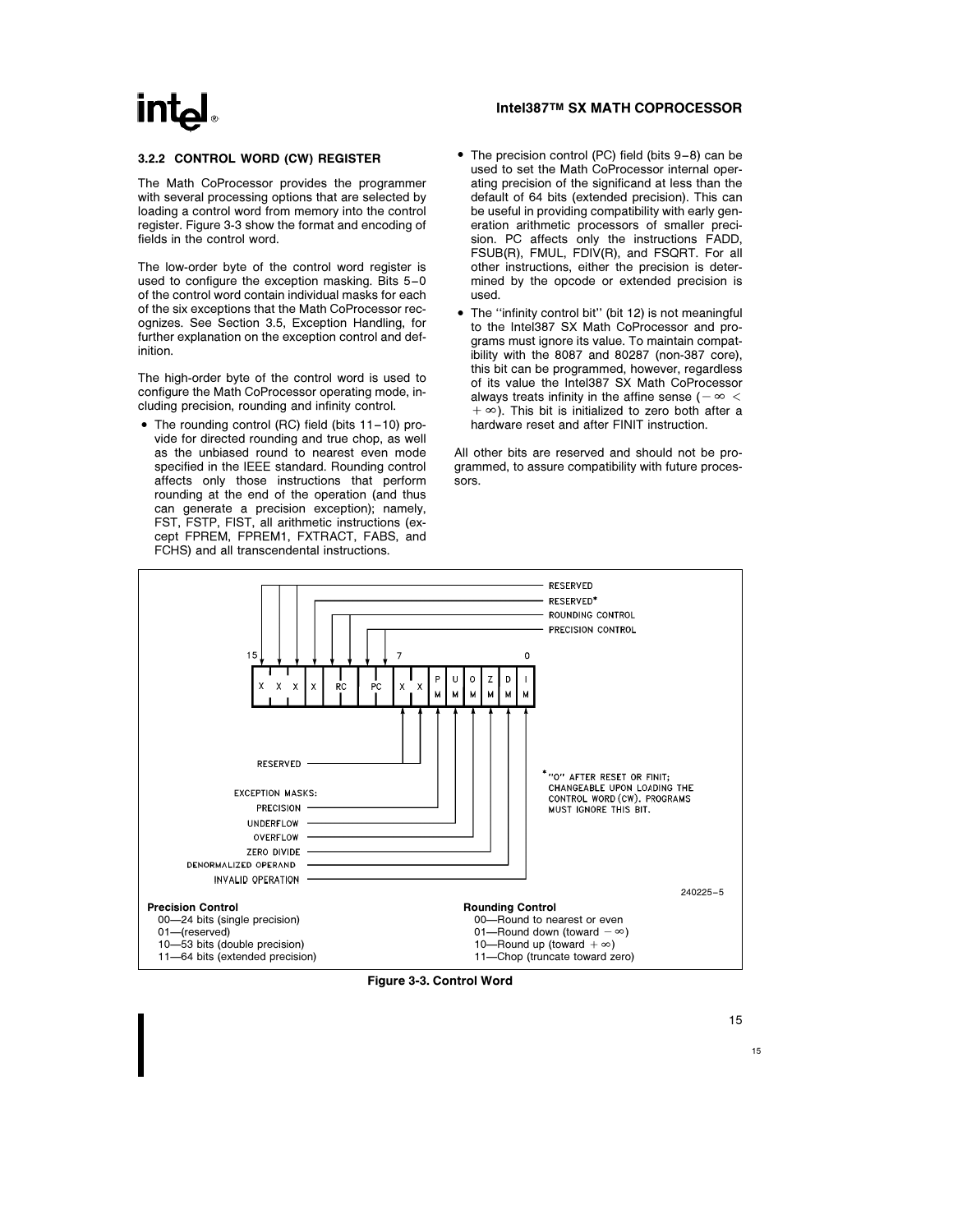#### 3.2.3 DATA REGISTER

Intel387 SX Math CoProcessor data register set consists of eight registers (R0 –R7) which are treated as both a stack and a general register file. Each of these data registers in the Math CoProcessor is 80 bits wide and is divided into fields corresponding to the Math CoProcessor's extended-precision real data type, which is used for internal calculations.

The Math CoProcessor register set can be accessed either as a stack, with instructions operating on the top one or two stack elements, or as individually addressable registers. The TOP field in the status word identifies the current top-of-stack register. A ''push'' operation decrements TOP by one and loads a value into the new top register. A ''store and pop'' operation stores the value from the current top register into memory and then increments TOP by one. The Math CoProcessor register stack grows ''down'' toward lower-addressed registers.

Most of the Intel387 SX Math CoProcessor operations use the register stack as the operand(s) and/or as a place to store the result. Instructions may address the data register either implicitly or explicitly. Many instructions operate on the register at the top of the stack. These instructions implicitly address the register at which TOP points. Other instructions allow the programmer to explicitly specify which register to use. Explicit register addressing is also relative to TOP (where ST denotes the current stack top and ST(i) refers to the i'th register from the ST in the stack so the real register address in computed as  $ST + i$ ).

#### 3.2.4 TAG WORD (TW) REGISTER

The tag word marks the content of each numeric data register, as Figure 3-4 shows. Each two-bit tag represents one of the eight data register. The princi-



pal function of the tag word is to optimize the Math CoProcessor's performance and stack handling by making it possible to distinguish between empty and non-empty register locations. It also enables exception handlers to identify special values (e.g. NaNs or denormals) in the contents of a stack location without the need to perform complex decoding of the actual data.

#### 3.2.5 INSTRUCTION AND DATA POINTERS

Because the Math CoProcessor operates in parallel with the CPU, any exceptions detected by the Math CoProcessor may be reported after the CPU has executed the ESC instruction which caused it. To allow identification of the numeric instruction which caused the exception, the Intel386 Microprocessor contains registers that aid in diagnosis. These registers supply the address of the failing instruction and the address of its numeric memory operand (if appropriate).

The instruction and data pointers are provided for user-written exception handlers. These registers are located in the CPU, but appear to be located in the Math CoProcessor because they are accessed by the ESC instructions FLDENV, FSTENV, FSAVE, and FRSTOR; which transfer the values between the registers and memory. Whenever the CPU executes a new ESC instruction (except administrative instructions), it saves the address of the instruction (including any prefixes that may be present), the address of the operand (if present) and the opcode.

The instruction and data pointers appear in one of four formats depending on the operating mode of the CPU (protected mode or real-address mode) and depending on the operand size attribute in effect (32-bit operand or 16-bit operand). (See Figures 3-5, 3-6, 3-7, and 3-8.) Note that the value of the data pointer is *undefined* if the prior ESC instruction did not have a memory operand.



Figure 3-4. Tag Word Register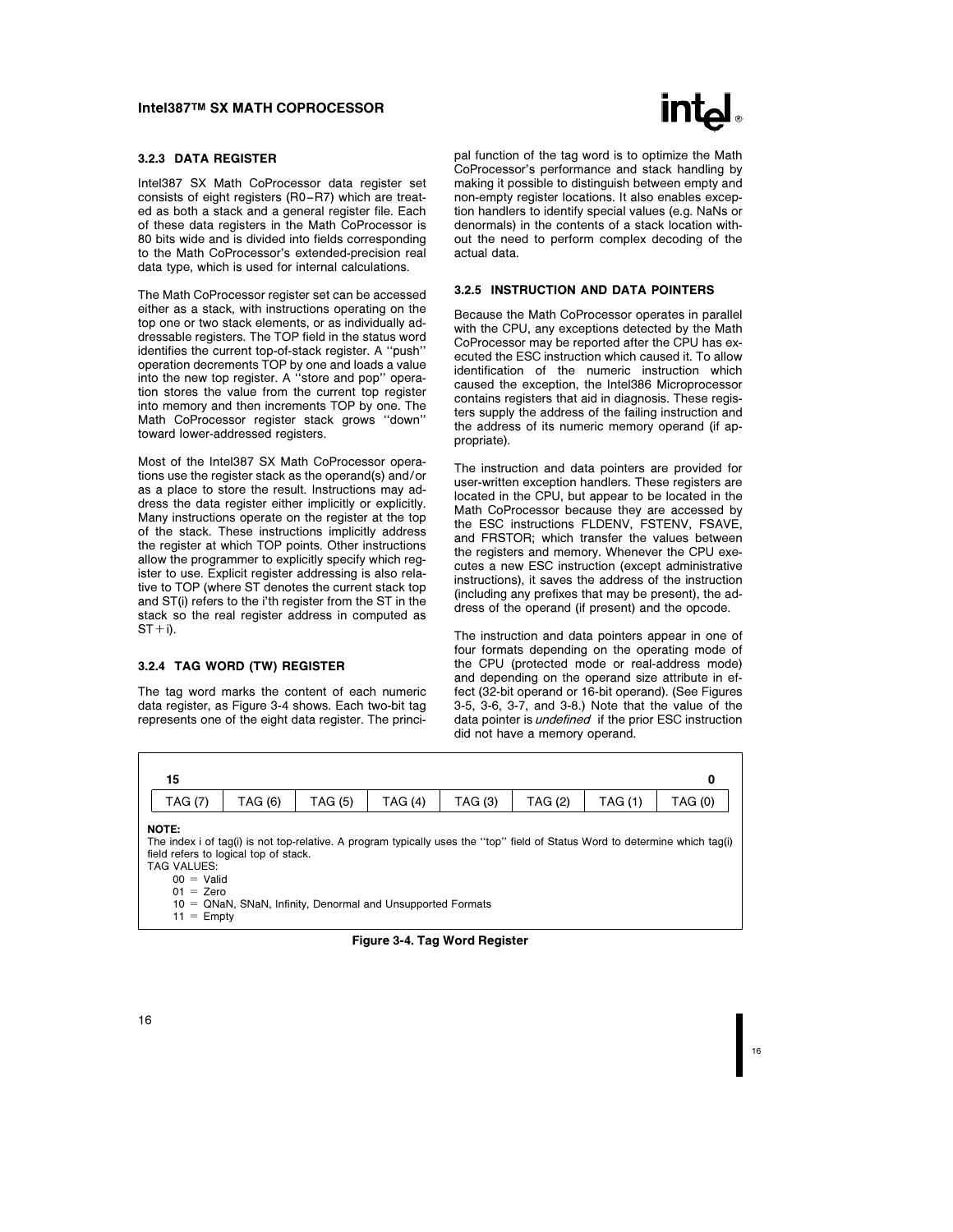# intel

| 31    | 23              | 15                  |                    |  |
|-------|-----------------|---------------------|--------------------|--|
|       | <b>RESERVED</b> |                     | CONTROL WORD       |  |
|       | <b>RESERVED</b> |                     | <b>STATUS WORD</b> |  |
|       | <b>RESERVED</b> |                     | <b>TAG WORD</b>    |  |
|       |                 | IP OFFSET           |                    |  |
| 00000 | OPCODE 10.0     |                     | CS SELECTOR        |  |
|       |                 | DATA OPERAND OFFSET |                    |  |
|       | <b>RESERVED</b> |                     | OPERAND SELECTOR   |  |

Figure 3-5. Instruction and Data Pointer Image in Memory, 32-Bit Protected-Mode Format



### Figure 3-6. Instruction and Data Pointer Image in Memory, 16-Bit Protected-Mode Format

|                 | 23                       | 32-BIT REAL-ADDRESS MODE FORMAT<br>15 |                         |      |                     |  |  |
|-----------------|--------------------------|---------------------------------------|-------------------------|------|---------------------|--|--|
|                 | <b>RESERVED</b>          |                                       | CONTROL WORD            |      |                     |  |  |
|                 | <b>RESERVED</b>          |                                       | <b>STATUS WORD</b>      |      |                     |  |  |
| <b>RESERVED</b> |                          |                                       | <b>TAG WORD</b>         |      |                     |  |  |
| <b>RESERVED</b> |                          |                                       | INSTRUCTION POINTER 150 |      |                     |  |  |
| 0000            | INSTRUCTION POINTER 3116 |                                       | $\Omega$                |      | OPCODE 10.0         |  |  |
|                 | <b>RESERVED</b>          |                                       |                         |      | OPERAND POINTER 150 |  |  |
| 0000            | OPERAND POINTER 3116     |                                       |                         | 0000 | 00000000            |  |  |

Figure 3-7. Instruction and Data Pointer Image in Memory, 32-Bit Real-Mode Format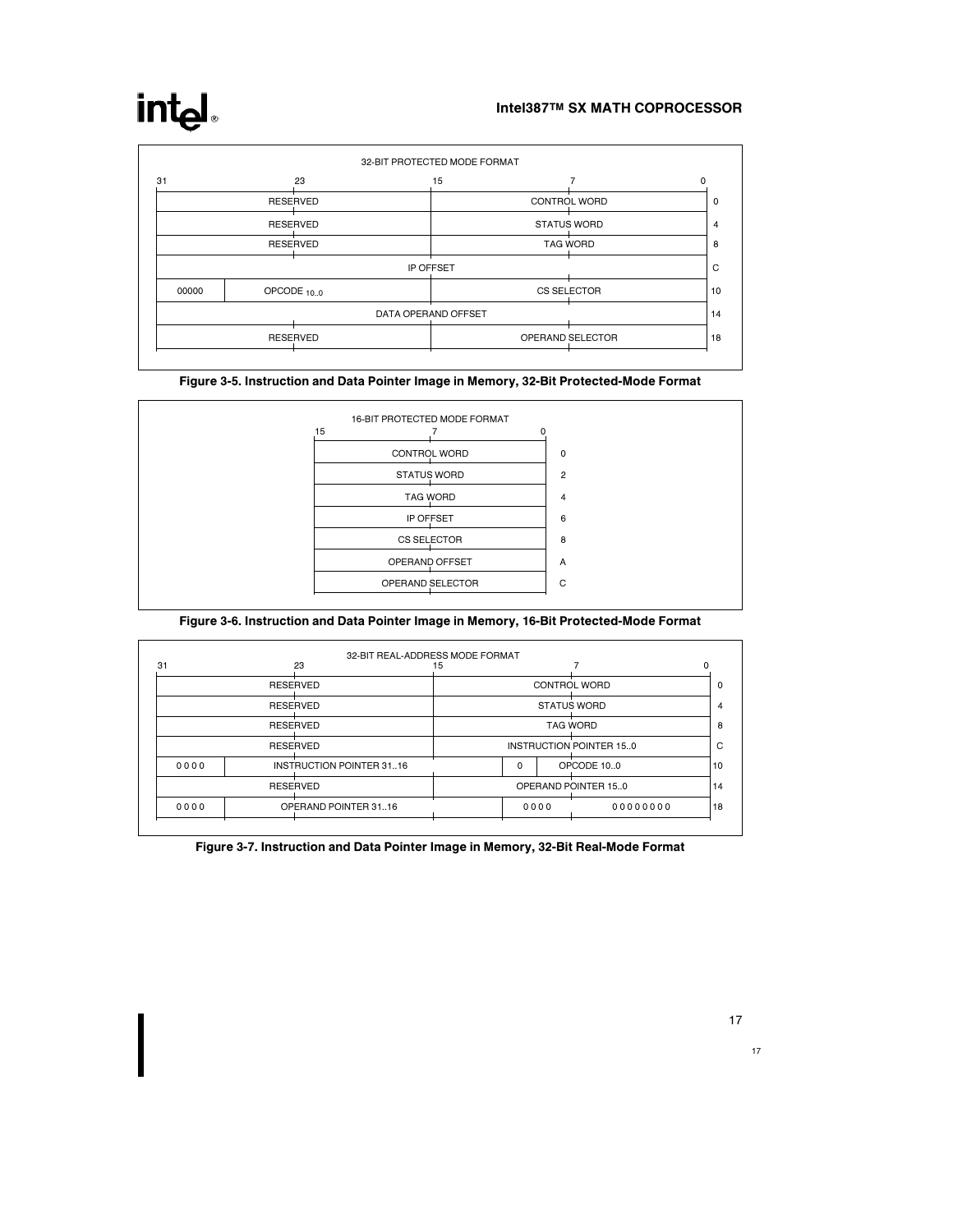



Figure 3-8. Instruction and Data Pointer Image in Memory, 16-Bit Real-Mode Format

# 3.3 Data Types

Table 3-6 lists the seven data types that the Math CoProcessor supports and presents the format for each type. Operands are stored in memory with the least significant digit at the lowest memory address. Programs retrieve these values by generating the lowest address. For maximum system performance, all operands should start at physical-memory addresses that correspond to the word size of the CPU; operands may begin at any other addresses, but will require extra memory cycles to access the entire operand.

The data type formats can be divided into three classes: binary integer, decimal integer, and binary real. These formats, however, exist in memory only. Internally, the Math CoProcessor holds all numbers in the extended-precision real format. Instructions that load operands from memory automatically convert operands represented in memory as 16, 32, or 64-bit integers, 32 or 64-bit floating point numbers, or 18 digit packed BCD numbers into extended-precision real format. Instructions that store operands in memory perform the inverse type conversion.

In addition to the typical real and integer data values, the Intel387 SX Math CoProcessor data formats encompass encodings for a variety of special values. These special values have significance and can express relevant information about the computations or operations that produced them. The various types of special values are denormal real numbers, zeros, positive and negative infinity, NaNs (Not-a-Number), Indefinite, and unsupported formats. For further information on data types and formats, see the Intel387 Programmer's Reference Manual.

### 3.4 Interrupt Description

CPU interrupts are used to report errors or exceptional conditions while executing numeric programs in either real or protected mode. Table 3-7 shows these interrupts and their functions.

#### 3.5 Exception Handling

The Math CoProcessor detects six different exception conditions that occur during instruction execution. Table 3-8 lists the exception conditions in order of precedence, showing for each the cause and the default action taken by the Math CoProcessor if the exception is masked by its corresponding mask bit in the control word.

Any exception that is not masked by the control word sets the corresponding exception flag of the status word, sets the ES bit of the status word, and asserts the ERROR $#$  signal. When the CPU attempts to execute another ESC instruction or WAIT, exception 16 occurs. The exception condition must be resolved via an interrupt service routine. The return address pushed onto the CPU stack upon entry to the service routine does not necessarily point to the failing instruction nor to the following instruction. The CPU saves the address of the floating-point instruction that caused the exception and the address of any memory operand required by that instruction.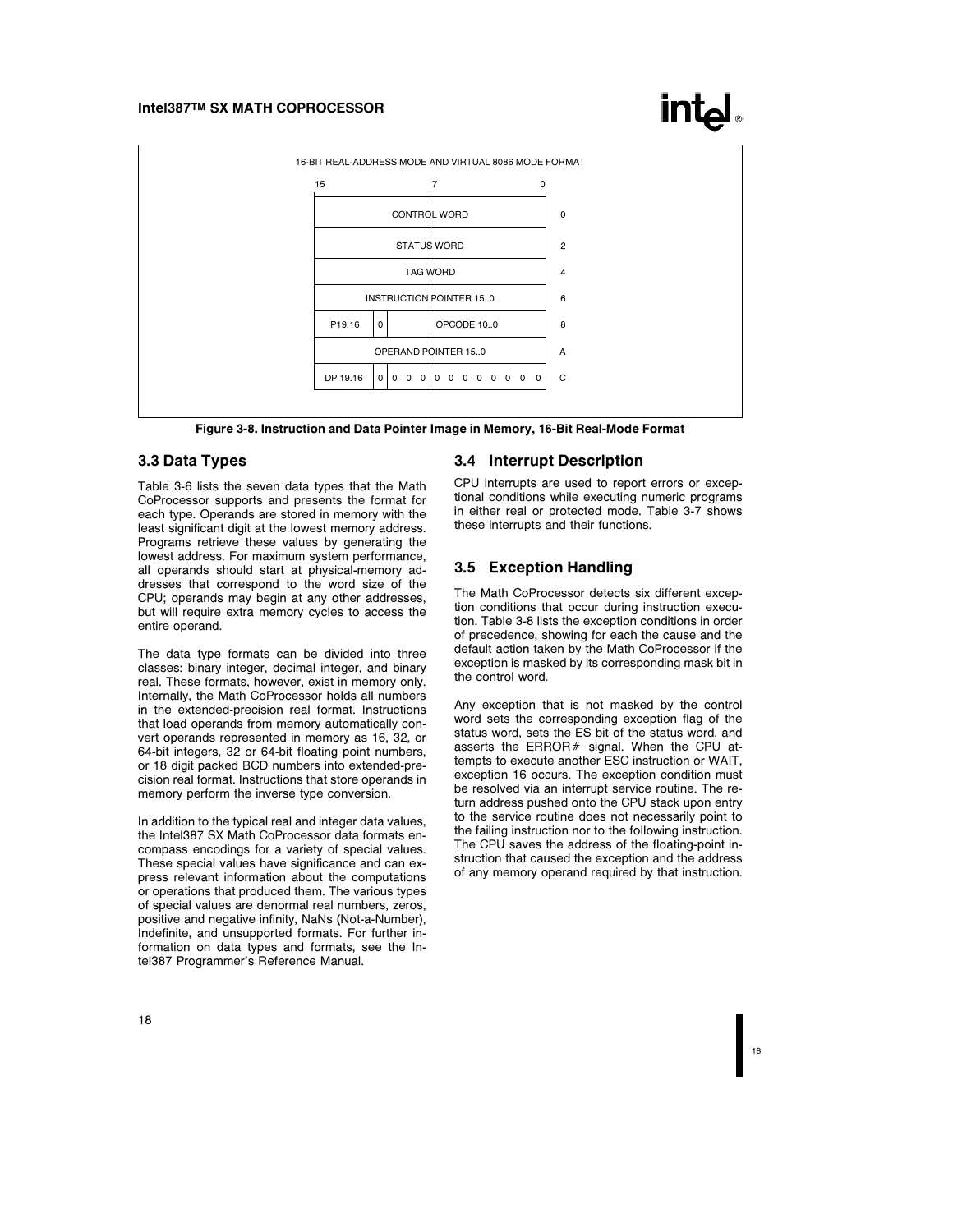# int<sub>el</sub>

| <b>Data</b>           |                     |                  | Most Significant Byte = HIGHEST ADDRESSED BYTE |                                  |                            |             |      |                                                                                                                                                                                                                                                                                                                                                                     |                                       |   |              |        |              |                    |              |   |             |                         |   |   |   |                       |              |           |
|-----------------------|---------------------|------------------|------------------------------------------------|----------------------------------|----------------------------|-------------|------|---------------------------------------------------------------------------------------------------------------------------------------------------------------------------------------------------------------------------------------------------------------------------------------------------------------------------------------------------------------------|---------------------------------------|---|--------------|--------|--------------|--------------------|--------------|---|-------------|-------------------------|---|---|---|-----------------------|--------------|-----------|
| <b>Formats</b>        | Range               | <b>Precision</b> | 7                                              | $\mathbf o$                      | 7                          | $\bullet$   | 7    | $\bullet$                                                                                                                                                                                                                                                                                                                                                           | 7                                     | 0 |              | 7      | $\mathbf{0}$ | $\overline{z}$     | $\mathbf{0}$ | 7 | 0           | $\overline{\mathbf{z}}$ | 0 |   | 7 | $\mathbf 0$           | $\mathbf{7}$ | $\bullet$ |
| Word Integer          | ±104                | 16 Bits          | 15                                             |                                  |                            | $\mathbf 0$ |      | <b>ITWO'S</b><br>COMPLEMENT)                                                                                                                                                                                                                                                                                                                                        |                                       |   |              |        |              |                    |              |   |             |                         |   |   |   |                       |              |           |
| Short Integer         | ±109                | 32 Bits          | 31                                             |                                  |                            |             |      |                                                                                                                                                                                                                                                                                                                                                                     |                                       |   | $\mathbf{0}$ | (TWO'S |              | <b>COMPLEMENT:</b> |              |   |             |                         |   |   |   |                       |              |           |
| Long Integer          | $±10^{18}$          | 64 Bits          | Ì63                                            |                                  |                            |             |      |                                                                                                                                                                                                                                                                                                                                                                     |                                       |   |              |        |              |                    |              |   |             |                         |   | 0 |   | (TWO'S<br>COMPLEMENT) |              |           |
| Packed BCD            | $±10^{18}$          | 18 Digits        | S)<br>79                                       | х                                | 72                         |             |      | $\mathsf{d}_{17_1} \mathsf{d}_{16_1} \mathsf{d}_{15_1} \mathsf{d}_{12_1} \mathsf{d}_{12_1} \mathsf{d}_{12_1} \mathsf{d}_{11_1} \mathsf{d}_{10_1} \mathsf{d}_{9_1} \mathsf{d}_{8_1} \mathsf{d}_{7_1} \mathsf{d}_{6_1} \mathsf{d}_{8_1} \mathsf{d}_{8_1} \mathsf{d}_{11_1} \mathsf{d}_{12_1} \mathsf{d}_{13_1} \mathsf{d}_{24_1} \mathsf{d}_{11_1} \mathsf{d}_{01_1}$ |                                       |   |              |        |              | <b>MAGNITUDE</b>   |              |   |             |                         |   |   |   |                       |              |           |
| Single Precision      | ±10±38              | 24 Bits          | s<br>31                                        | <b>BIASED</b><br><b>EXPONENT</b> |                            | 23          | - 14 | <b>SIGNIFICAND</b>                                                                                                                                                                                                                                                                                                                                                  |                                       |   | $\Omega$     |        |              |                    |              |   |             |                         |   |   |   |                       |              |           |
| Double Precision      | ± 10 ± 308          | 53 Bits          | s<br>63                                        |                                  | <b>BIASED<br/>EXPONENT</b> |             | 52   |                                                                                                                                                                                                                                                                                                                                                                     | - 14                                  |   |              |        |              | <b>SIGNIFICAND</b> |              |   |             |                         |   |   |   |                       |              |           |
| Extended<br>Precision | $\pm$ 10 $\pm$ 4932 | 64 Bits          | s<br>79                                        |                                  | <b>BIASED<br/>EXPONENT</b> |             |      |                                                                                                                                                                                                                                                                                                                                                                     | $\mathbf{r}$<br>$64, 63$ <sup>4</sup> |   |              |        |              |                    |              |   | SIGNIFICAND |                         |   |   |   |                       |              |           |

#### Table 3-6. Intel387TM SX Math CoProcessor Data Type Representation in Memory

**NOTES:**<br>1. S = Sign bit (0 = positive, 1 = negative)<br>2. d<sub>n</sub> = Decimal digit (two per byte)<br>3. X = Bits have no significance; Math CoProcessor ignores when loading, zeros when storing<br>4. A = Position of implicit binary p

- 
- 

Single: 127 (7FH)<br>Double: 1023 (3FFFH)<br>Extended REal: 16383 (3FFFH)<br>7. Packed BCD: (-1)<sup>S</sup> (D<sub>17</sub>..D<sub>0</sub>)<br>8. Real: (-1)<sup>S</sup> (2<sup>E-BIAS</sup>) (F<sub>0</sub> F<sub>1</sub>...)

19

240225 –23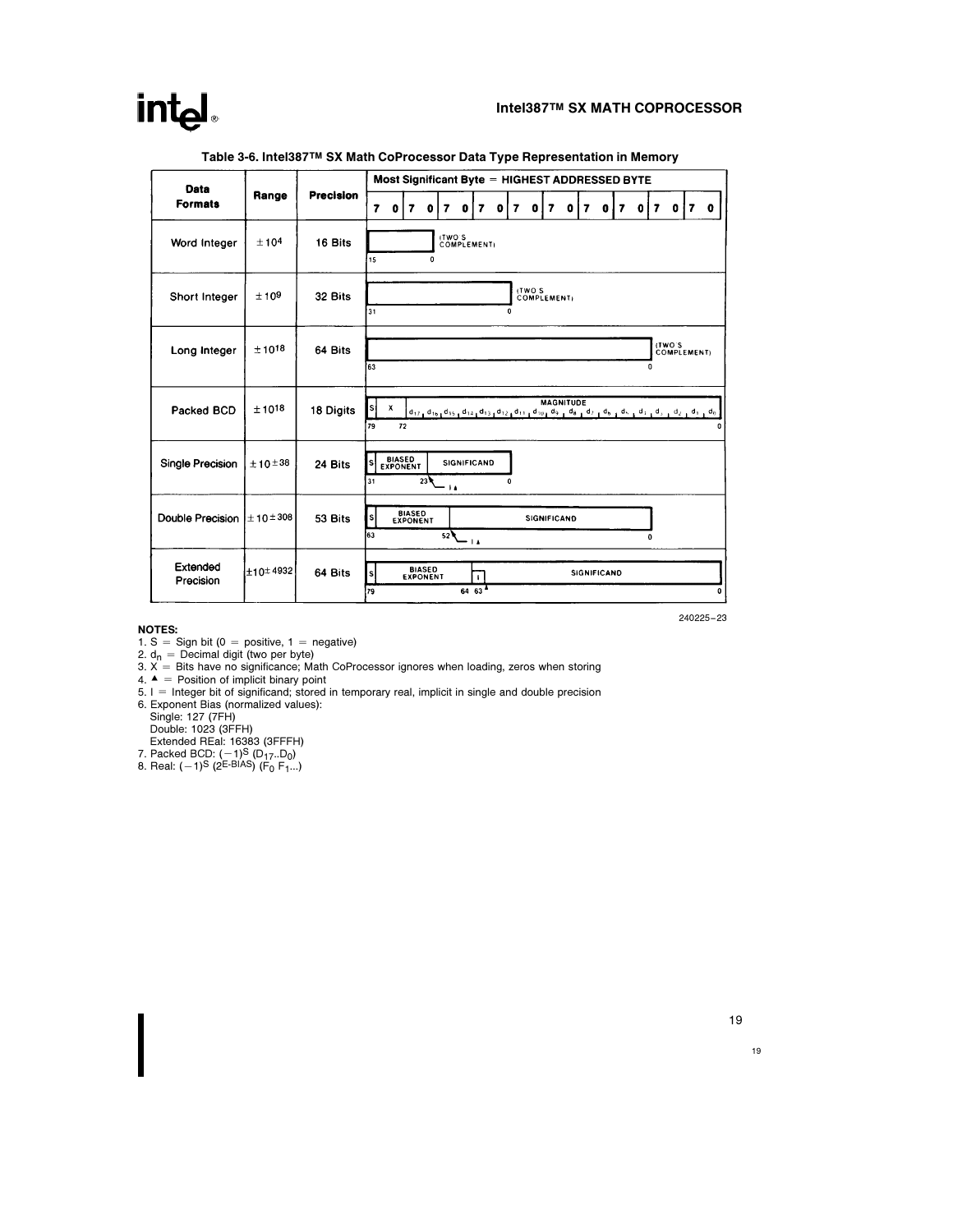

| Interrupt<br><b>Number</b> | <b>Cause of Interrupt</b>                                                                                                                                                                                                                                                                                                                                                                                                                                                                                                                                                                                                                                  |
|----------------------------|------------------------------------------------------------------------------------------------------------------------------------------------------------------------------------------------------------------------------------------------------------------------------------------------------------------------------------------------------------------------------------------------------------------------------------------------------------------------------------------------------------------------------------------------------------------------------------------------------------------------------------------------------------|
| $\overline{7}$             | An ESC instruction was encountered when EM or TS of CPU control register zero (CR0) was<br>set. $EM = 1$ indicates that software emulation of the instruction is required. When TS is set,<br>either an ESC or WAIT instruction causes interrupt 7. This indicates that the current Math<br>CoProcessor context may not belong to the current task.                                                                                                                                                                                                                                                                                                        |
| 9                          | In a protected-mode system, an operand of a coprocessor instruction wrapped around an<br>addressing limit (OFFFFH for expand-up segments, zero for expand-down segments) and<br>spanned inaccessible addresses <sup>(1)</sup> . The failing numerics instruction is not restartable. The<br>address of the failing numerics instruction and data operand may be lost; an FSTENV does not<br>return reliable addresses. The segment overrun exception should be handled by executing an<br>FNINIT instruction (i.e., an FINIT without a preceding WAIT). The exception can be avoided by<br>never allowing numerics operands to cross the end of a segment. |
| 13                         | In a protected-mode system, the first word of a numeric operand is not entirely within the limit of<br>its segment. The return address pushed onto the stack of the exception handler points at the<br>ESC instruction that caused the exception, including any prefixes. The Math CoProcessor has<br>not executed this instruction; the instruction pointer and data pointer register refer to a previous,<br>correctly executed instruction.                                                                                                                                                                                                             |
| 16                         | The previous numerics instruction caused an unmasked exception. The address of the faulty<br>instruction and the address of its operand are stored in the instruction pointer and data pointer<br>registers. Only ESC and WAIT instructions can cause this interrupt. The CPU return address<br>pushed onto the stack of the exception handler points to a WAIT or ESC instruction (including<br>prefixes). This instruction can be restarted after clearing the exception condition in the Math<br>CoProcessor. FNINIT, FNCLEX, FNSTSW, FNSTENV, and FNSAVE cannot cause this interrupt.                                                                  |

#### NOTE:

**1.** An operand may wrap around an addressing limit when the segment limit is near an addressing limit and the operand is<br>near the largest valid address in the segment. Because of the wrap-around, the beginning and ending they exceed the limit); 2) if the operand begins and ends in present and accessible segments but intermediate bytes of the<br>operand fall in a not-present page or in a segment or page to which the procedure does not have acc

| Table 3-8. Intel387™ SX Math CoProcessor Exceptions |  |  |  |
|-----------------------------------------------------|--|--|--|
|-----------------------------------------------------|--|--|--|

| <b>Exception</b>                     | Cause                                                                                                                                                                         | <b>Default Action</b><br>(if exception is masked)                        |
|--------------------------------------|-------------------------------------------------------------------------------------------------------------------------------------------------------------------------------|--------------------------------------------------------------------------|
| Invalid<br>Operation                 | Operation on a signalling NaN, unsupported format,<br>indeterminate for $(0-\infty, 0/0, (+\infty) + (-\infty))$ , etc.), or stack<br>overflow/underflow (SF is also set).    | Result is a quiet NaN,<br>integer indefinite, or<br><b>BCD</b> indefinte |
| Denormalized<br>Operand              | At least one of the operands is denormalized, i.e., it has the<br>smallest exponent but a nonzero significand.                                                                | Normal processing<br>continues                                           |
| <b>Zero Divisor</b>                  | The divisor is zero while the dividend is a noninfinite, nonzero<br>number.                                                                                                   | Result is $\infty$                                                       |
| Overflow                             | The result is too large in magnitude to fit in the specified format.                                                                                                          | Result is largest finite<br>value or $\infty$                            |
| Underflow                            | The true result is nonzero but too small to be represented in the<br>specified format, and, if underflow exception is masked,<br>denormalization causes the loss of accuracy. | Result is denormalized<br>or zero                                        |
| <b>Inexact Result</b><br>(Precision) | The true result is not exactly representable in the specified<br>format (e.g. 1/3); the result is rounded according to the rounding<br>mode.                                  | Normal processing<br>continues                                           |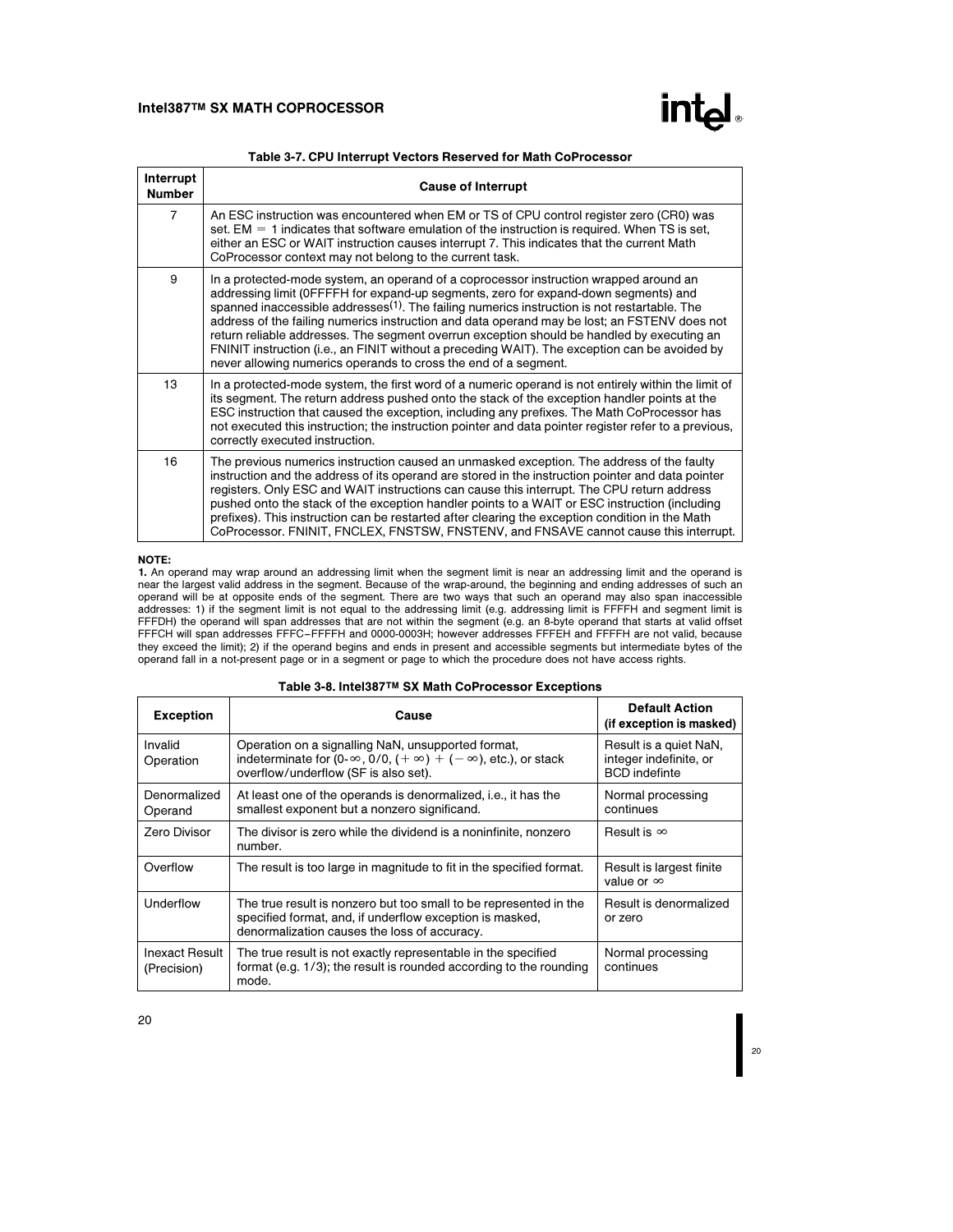# 3.6 Initialization

After FNINIT or RESET, the control word contains the value 037FH (all exceptions masked, precision control 64 bits, rounding to nearest) the same values as in an Intel287 after RESET. For compatibility with the 8087 and Intel287, the bit that used to indicate infinity control (bit 12) is set to zero; however, regardless of its setting, infinity is treated in the affine sense. After FNINIT or RESET, the status word is initialized as follows:

- All exceptions are set to zero.
- Stack TOP is zero, so that after the first push the stack top will be register seven (111B).
- The condition code  $C_3 C_0$  is undefined.
- The B-bit is zero.

The tag word contains FFFFH (all stack locations are empty).

The Intel386 Microprocessor and Intel387 Math Co-Processor initialization software must execute a FNINIT instruction (i.e., FINIT without a preceding WAIT) after RESET. The FNINIT is not strictly required for the Intel386 software, but Intel recommends its use to help ensure upware compatibility with other processors. After a hardware RESET, the ERROR $#$  output is asserted to indicate that an Intel387 Math CoProcessor is present. To accomplish this, the IE (Invalid Exception) and ES (Error Summary) bits of the status word are set, and the IM bit (Invalid Exception Mask) in the control word is cleared. After FNINIT, the status word and the control word have the same values as in an Intel287 Math CoProcessor after RESET.

## 3.7 Processing Modes

The Intel387 SX Math CoProcessor works the same whether the CPU is executing in real-addressing mode, protected mode, or virtual-8086 mode. All references to memory for numerics data or status information are performed by the CPU, and therefore obey the memory-management and protection rules of the CPU mode currently in effect. The Intel387 SX Math CoProcessor merely operates on instruc-

#### Intel387TM SX MATH COPROCESSOR

tions and values passed to it by the CPU and therefore is not sensitive to the processing mode of the CPU.

The real-address mode and virtual-8086 mode, the Intel387 SX Math CoProcessor is completely upward compatible with software for the 8086/8087 and 80286/80287 real-address mode systems.

In protected mode, the Intel387 SX Math CoProcessor is completely upward compatible with software for the 80286/80287 protected mode system.

The only differences of operation that may appear when 8086/8087 programs are ported to the protected mode (not using virtual-8086 mode) is in the format of operands for the administrative instructions FLDENV, FSTENV, FRSTOR, and FSAVE.

## 3.8 Programming Support

Using the Intel387 SX Math CoProcessor requires no special programming tools, because all new instructions and data types are directly supported by the assembler and compilers for high-level languages. All Intel386 Microprocessor development tools that support Intel387 Math CoProcessor programs can also be used to develop software for the Intel386 SX Microprocessors and Intel387 SX Math CoProcessors. All 8086/8088 development tools that support the 8087 can also be used to develop software for the CPU and Math CoProcessor in realaddress mode or virtual-8086 mode. All 80286 development tools that support the Intel287 Math Co-Processor can also be used to develop software for the Intel386 CPU and Intel387 Math CoProcessor.

#### 4.0 HARDWARE SYSTEM INTERFACE

In the following description of hardware interface, the  $#$  symbol at the end of a signal name indicates that the active or asserted state occurs when the signal is at a low voltage. When no  $#$  is present after the signal name, the signal is asserted when at the high voltage level.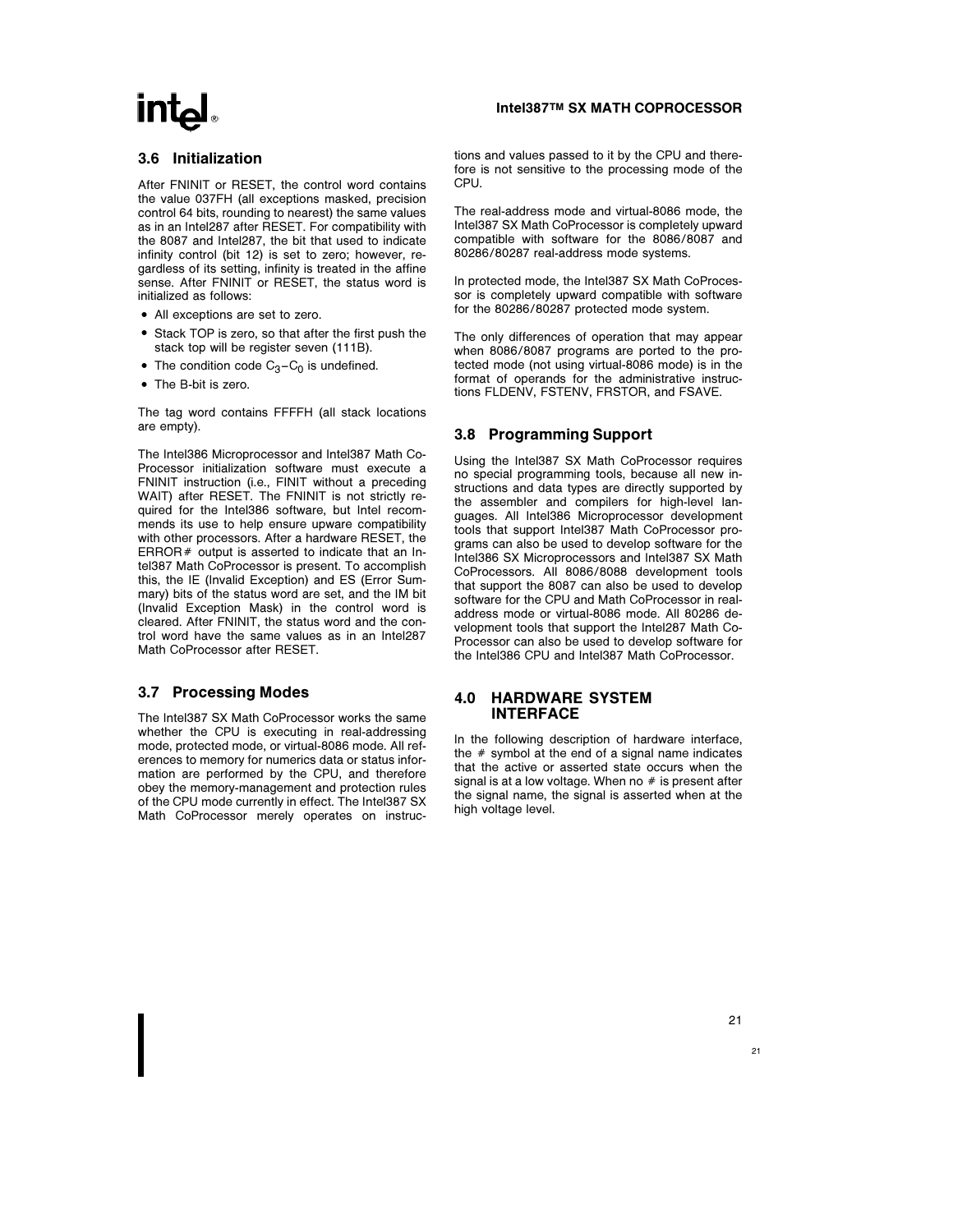

### 4.1 Signal Description

In the following signal descriptions, the Intel387 SX Math CoProcessor pins are grouped by function as shown by Table 4-1. Table 4-1 lists every pin by its identifier, gives a brief description and lists some of its characteristics (Refer to Figure 1-1 and Table 1-1 for pin configuration).

All output signals can be tri-stated by driving STEN inactive. The output buffers of the bi-directional data pins D15 –D0 are also tri-state; they only leave the floating state during read cycles when the Math Co-Processor is selected.

# 4.1.1 Intel386 CPU CLOCK 2 (CPUCLK2)

This input uses the CLK2 signal of the CPU to time the bus control logic. Several other Math CoProcessor signals are referenced to the rising edge of this signal. When CKM = 1 (synchronous mode) this pin also clocks the data interface and control unit and the floating point unit of the Math CoProcessor. This pin requires CMOS-level input. The signal on this pin is divided by two to produce the internal clock signal CLK.

#### 4.1.2 Intel387 MATH COPROCESSOR CLOCK 2 (NUMCLK2)

When CKM  $= 0$  (asynchronous mode), this pin provides the clock for the data interface and control unit and the floating point unit of the Math CoProcessor. In this case, the ratio of the frequency of NUMCLK2 to the frequency of CPUCLK2 must lie within the range 10:16 to 14:10 and the maximum frequency must not exceed the device specifications. When  $CKM = 1$  (synchronous mode), signals on this pin are ignored: CPUCLK2 is used instead for the data interface and control unit and the floating point unit. This pin requires CMOS level input and should be tied low if not used.

|  |  |  | Table 4-1. Pin Summary |  |
|--|--|--|------------------------|--|
|--|--|--|------------------------|--|

| <b>Pin Name</b>      | <b>Function</b>                   | <b>Active State</b> | Input/<br>Output | Referenced<br>To |  |  |  |
|----------------------|-----------------------------------|---------------------|------------------|------------------|--|--|--|
|                      | <b>Execution Control</b>          |                     |                  |                  |  |  |  |
| CPUCLK2              | Microprocessor Clock2             |                     |                  |                  |  |  |  |
| NUMCLK2              | Math CoProcessor Clock2           |                     |                  |                  |  |  |  |
| <b>CKM</b>           | Math CoProcessor Clock Mode       |                     |                  |                  |  |  |  |
| <b>RESETIN</b>       | <b>System Reset</b>               | High                |                  | CPUCLK2          |  |  |  |
|                      | <b>Math CoProcessor Handshake</b> |                     |                  |                  |  |  |  |
| PEREQ                | <b>Processor Request</b>          | High                | O                | CPUCLK2          |  |  |  |
| BUSY#                | <b>Busy Status</b>                | Low                 | O                | CPUCLK2          |  |  |  |
| ERROR $#$            | <b>Error Status</b>               | Low                 | $\Omega$         | NUMCLK2          |  |  |  |
| <b>Bus Interface</b> |                                   |                     |                  |                  |  |  |  |
| $D15-D0$             | Data Pins                         |                     | 1/O              | CPUCLK2          |  |  |  |
| W/R#                 | Write/Read Bus Cycle              | High/Low            |                  | CPUCLK2          |  |  |  |
| ADS#                 | <b>Address Strobe</b>             | Low                 |                  | CPUCLK2          |  |  |  |
| READV#               | <b>Bus Ready Input</b>            | Low                 |                  | CPUCLK2          |  |  |  |
| READYO#              | <b>Ready Output</b>               | Low                 | O                | CPUCLK2          |  |  |  |
|                      | <b>Chip/Port Select</b>           |                     |                  |                  |  |  |  |
| <b>STEN</b>          | <b>Status Enable</b>              | High                |                  | CPUCLK2          |  |  |  |
| NPS1#                | Numerics Select #1                | Low                 |                  | CPUCLK2          |  |  |  |
| NPS <sub>2</sub>     | Numerics Select #2                | High                |                  | CPUCLK2          |  |  |  |
| CMD0#                | Command                           | Low                 |                  | CPUCLK2          |  |  |  |
|                      | <b>Power and Ground</b>           |                     |                  |                  |  |  |  |
| $V_{CC}$             | <b>System Power</b>               |                     |                  |                  |  |  |  |
| V <sub>SS</sub>      | <b>System Ground</b>              |                     |                  |                  |  |  |  |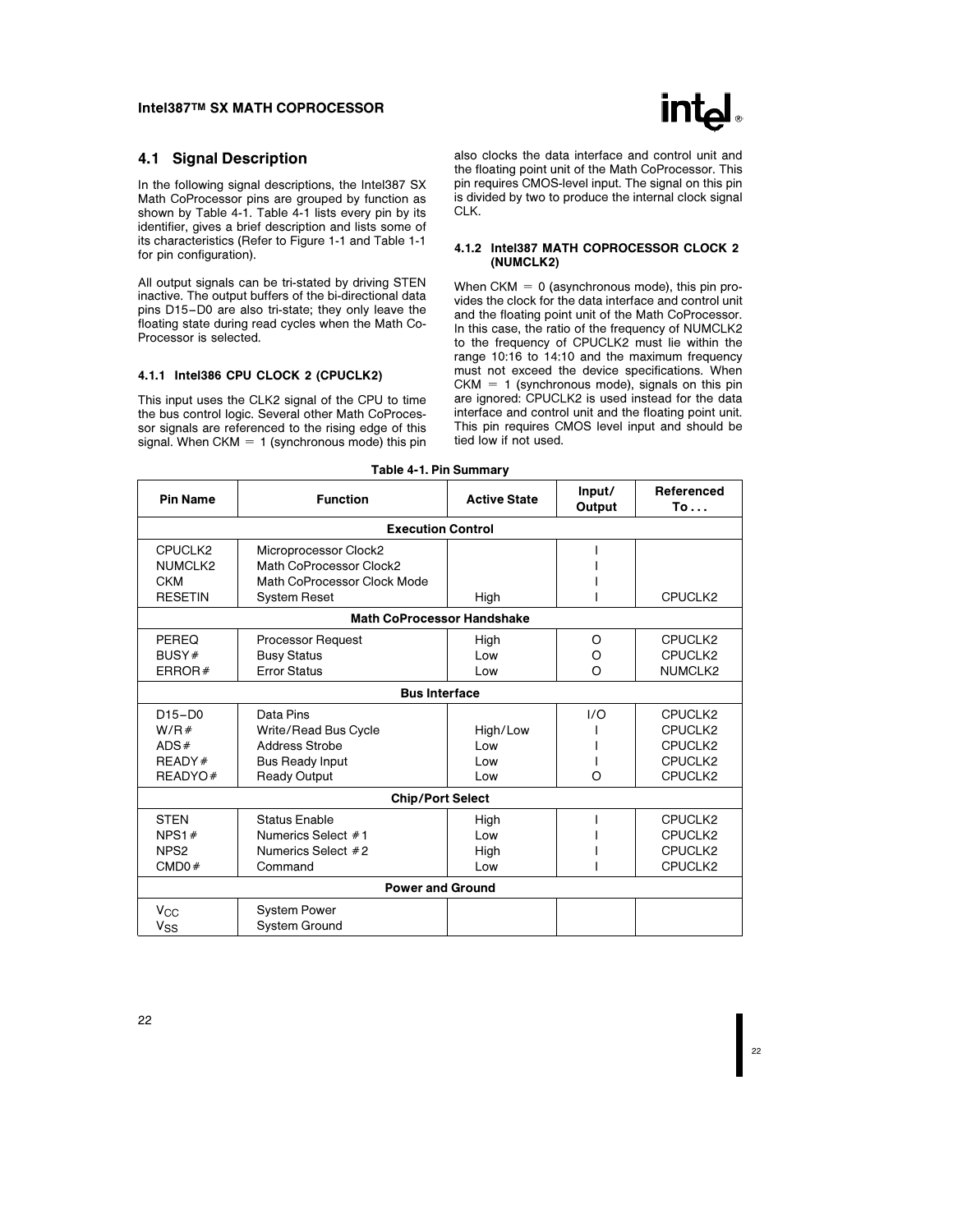#### 4.1.3 CLOCKING MODE (CKM)

This pin is strapping option. When it is strapped to  $V_{CC}$  (HIGH), the Math CoProcessor operates in synchronous mode; when strapped to  $V_{SS}$  (LOW), the Math CoProcessor operates in asynchronous mode. These modes relate to clocking of the internal data interface and control unit and the floating point unit only; the bus control logic always operates synchronously with respect to the CPU.

Synchronous mode requires the use of only one clock, the CPU's CLK2. Use of synchronous mode eliminates one clock generator from the board design and is recommended for all designs. Synchronous mode also allows the internal Power Management Unit to enable the idle and standby power saving modes.

Asynchronous mode can provide higher performance of the floating point unit by running a faster clock on NUMCLK2. (The CPU's CLK2 must still be connected to CPUCLK2 input.) This allows the floating point unit to run up to 40% faster than in synchronous mode. Internal power management is disabled in asynchronous mode.

#### 4.1.4 SYSTEM RESET (RESETIN)

A LOW to HIGH transition on this pin causes the Math CoProcessor to terminate its present activity and to enter a dormant state. RESETIN must remain active (HIGH) for at least 40 CPUCLK2 (NUMCLK2 if  $CKM = 0$ ) periods.

The HIGH to LOW transitions of RESETIN must be synchronous with CPUCLK2, so that the phase of the internal clock of the bus control logic (which is the CPUCLK2 divided by two) is the same as the phase of the internal clock of the CPU. After RESETIN goes LOW, at least 50 CPUCLK2 (NUMCLK2 if CKM  $=$  0) periods must pass before the first Math CoProcessor instruction is written into the Math CoProcessor. This pin should be connected to the CPU RESET pin. Table 4-2 shows the status of the output pins during the reset sequence. After a reset, all output pins return to their inactive state except for  $ERROR#$  which remains active (for CPU recognition) until cleared.

|  | Table 4-2. Output Pin Status during Reset |  |  |  |
|--|-------------------------------------------|--|--|--|
|--|-------------------------------------------|--|--|--|

| <b>Pin Value</b> | <b>Pin Name</b> |
|------------------|-----------------|
| <b>HIGH</b>      | READYO#. BUSY#  |
| <b>I</b> OW      | PEREQ, ERROR#   |
| Tri-State OFF    | $D15-D0$        |

#### Intel387TM SX MATH COPROCESSOR

#### 4.1.5 PROCESSOR REQUEST (PEREQ)

When active, this pin signals to the CPU that the Math CoProcessor is ready for data transfer to/from its data FIFO. When all data is written to or read from the data FIFO, PEREQ is deactivated. This signal always goes inactive before BUSY # goes inactive. This signal is reference to CPUCLK2. It should be connected to the CPU PEREQ input pin.

#### 4.1.6 BUSY STATUS (BUSY  $#$ )

When active, this pin signals to the CPU that the Math CoProcessor is currently executing an instruction. This signal is referenced to CPUCLK2. It should be connected to the CPU BUSY # input pin.

#### 4.1.7 ERROR STATUS (ERROR#)

This pin reflects the ES bit of the status register. When active, it indicates that an unmasked exception has occurred. This signal can be changed to the inactive state only by the following instructions (without a preceding WAIT); FNINIT, FNCLEX, FNSTENV, FNSAVE, FLDCW, FLDENV, and FRSTOR. ERROR  $#$  is driven active during RESET to indicate to the CPU that the Math CoProcessor is present. This pin is referenced to NUMCLK2 (or CPUCLK2 if  $CKM = 1$ ). It should be connected to the  $ERROR#$  pin of the CPU.

#### 4.1.8 DATA PINS (D15 –D0)

These bi-directional pins are used to transfer data and opcodes between the CPU and Math CoProcessor. They are normally connected directly to the corresponding CPU data pins. HIGH state indicates a value of one. D0 is the least significant data bit. Timings are referenced to rising edge of CPUCLK2.

#### 4.1.9 WRITE/READ BUS CYCLE (W/R#)

This signal indicates to the Math CoProcessor whether the CPU bus cycle in progress is a read or a write cycle. This pin should be connected directly to the CPU's  $W/R#$  pin. HIGH indicates a write cycle to the Math CoProcessor; LOW a read cycle from the Math CoProcessor. This input is ignored if any of the signals STEN, NPS1 $#$ , or NPS2 are inactive. Setup and hold times are referenced to CPUCLK2.

#### 4.1.10 ADDRESS STROBE (ADS#)

This input, in conjunction with the READY  $#$  input, indicates when the Math CoProcessor bus control logic may sample  $W/R#$  and the chip select signals. Setup and hold times are referenced to CPUCLK2. This pin should be connected to the  $ADS#$  pin of the CPU.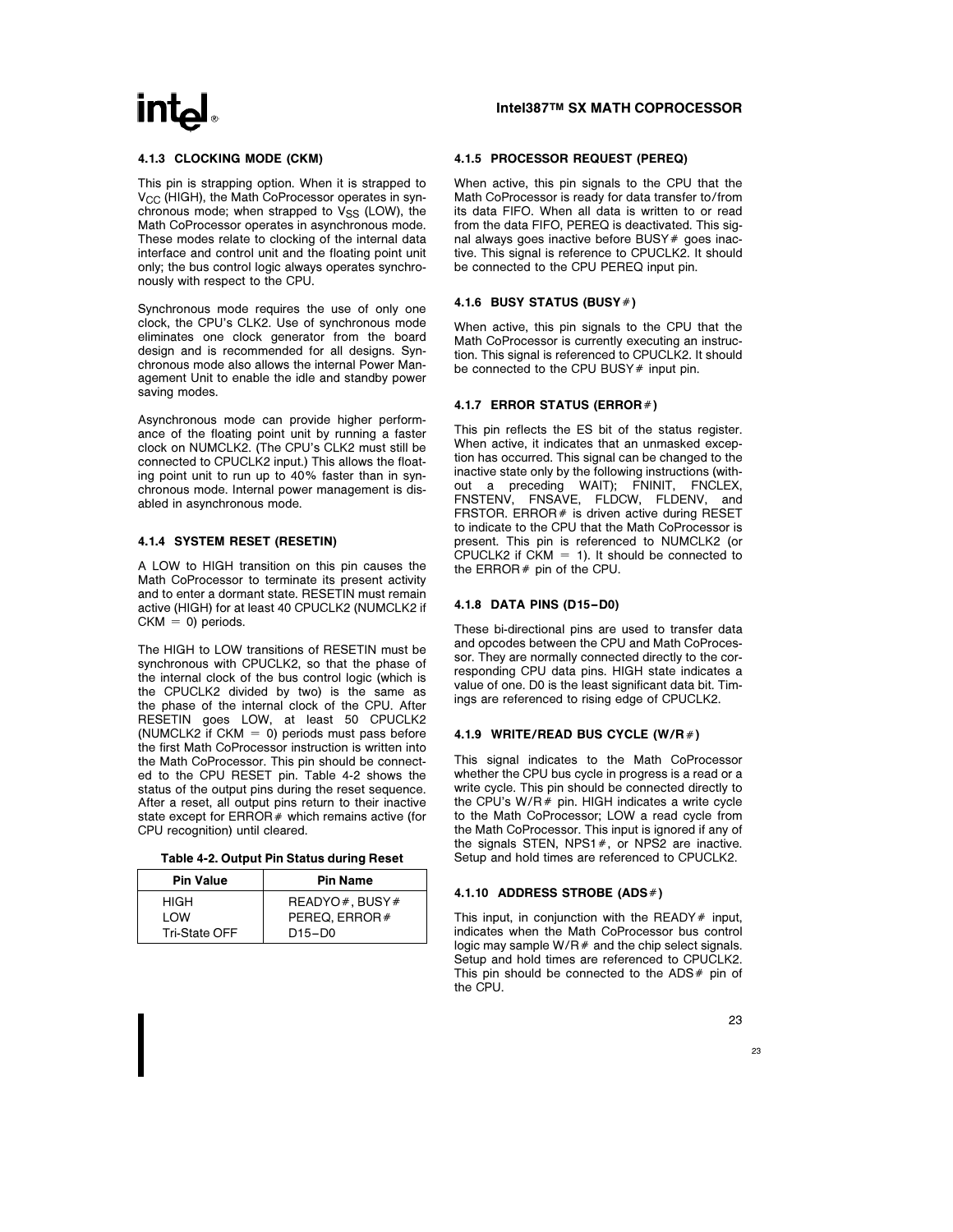#### 4.1.11 BUS READY INPUT (READY#)

This input indicates to the Math CoProcessor when a CPU bus cycle is to be terminated. It is used by the bus control logic to trace bus activities. Bus cycles can be extended indefinitely until terminated by  $READV$ . This input should be connected to the same signal that drives the CPU's READY  $#$  input. Setup and hold times are referenced to CPUCLK2.

#### 4.1.12 READY OUTPUT (READYO#)

This pin is activated at such a time that write cycles are terminated after two clocks (except FLDENV and FRSTOR) and read cycles after three clocks. In configurations where no extra wait states are required, this pin must directly or indirectly drive the  $READV$ # input of the CPU. Refer to the section entitled ''BUS OPERATION'' for details. This pin is activated only during bus cycles that select the Math CoProcessor. This signal is referenced to CPUCLK2.

(FLDENV and FRSTOR require data transfers larger than the FIFO. Therefore, PEREQ is activated for the duration of transferring 2 words of 32 bits and then deactivated until the FIFO is ready to accept two additional words. The length of the write cycles of the last operand word in each transfer as well as the first operand word transfer of the entire instruction is 3 clocks instead of 2 clocks. This is done to give the Intel386 CPU enough time to sample PEREQ and to notice that the Intel387 is not ready for additional transfers.)

#### 4.1.13 STATUS ENABLE (STEN)

This pin serves as a chip select for the Math Co-Processor. When inactive, this pin forces BUSY $#$ , PEREQ, ERROR  $#$  and READYO  $#$  outputs into a floating state. D15 –D0 are normally floating and will leave the floating state only if STEN is active and additional conditions are met (read cycle). STEN also causes the chip to recognize its other chip select inputs. STEN makes it easier to do on-board testing (using the overdrive method) of other chips in systems containing the Math CoProcessor. STEN should be pulled up with a resistor so that it can be pulled down when testing. In boards that do not use on-board testing STEN should be connected to  $V_{\text{CC}}$ . Setup and hold times are relative to CPUCLK2. Note that STEN must maintain the same setup and hold times as NPS1  $#$ , NPS2, and CMD0 $#$  (i.e., if STEN changes state during a Math CoProcessor bus cycle, it must change state during the same CLK period as the NPS1  $#$ , NPS2, and CMD0  $#$  signals).



#### 4.1.14 MATH COPROCESSOR SELECT 1  $(NPS1#)$

When active (along with STEN and NPS2) in the first period of a CPU bus cycle, this signal indicates that the purpose of the bus cycle is to communicate with the Math CoProcessor. This pin should be connected directly to the M/IO $#$  pin of the CPU, so that the Math CoProcessor is selected only when the CPU performs I/O cycles. Setup and hold times are referenced to the rising edge of CPUCLK2.

#### 4.1.15 MATH COPROCESSOR SELECT 2 (NPS2)

When active (along with STEN and NPS1 $#$ ) in the first period of a CPU bus cycle, this signal indicates that the purpose of the bus cycle is to communicate with the Math CoProcessor. This pin should be connected directly to the A23 pin of the CPU, so that the Math CoProcessor is selected only when the CPU issues one of the I/O addresses reserved for the Math CoProcessor (8000F8h, 8000FCh, or 8000FEh which is treated as 8000FCh by the Math CoProcessor). Setup and hold times are referenced to the rising edge of CPUCLK2.

#### 4.1.16 COMMAND (CMD0#)

During a write cycle, this signal indicates whether an opcode (CMD0 $#$  active low) or data (CMD0 $#$  inactive high) is being sent to the Math CoProcessor. During a read cycle, it indicates whether the control or status register (CMD0 $#$  active) or a data register (CMD0 $#$ ) is being read. CMD0 $#$  should be connected directly to the A2 output of the CPU. Setup and hold times are referenced to the rising edge of CPUCLK2 at the end of PH2.

#### 4.1.17 SYSTEM POWER  $(V_{CC})$

System power provides the  $+5V$  DC supply input. All  $V_{CC}$  pins should be tied together on the circuit board and local decoupling capacitors should be used between  $V_{CC}$  and  $V_{SS}$ .

#### 4.1.18 SYSTEM GROUND (V<sub>SS</sub>)

System ground provides the 0V connection from which all inputs and outputs are measured. All  $V_{SS}$ pins should be tied together on the circuit board and local decoupling capacitors should be used between  $V_{CC}$  and  $V_{SS}$ .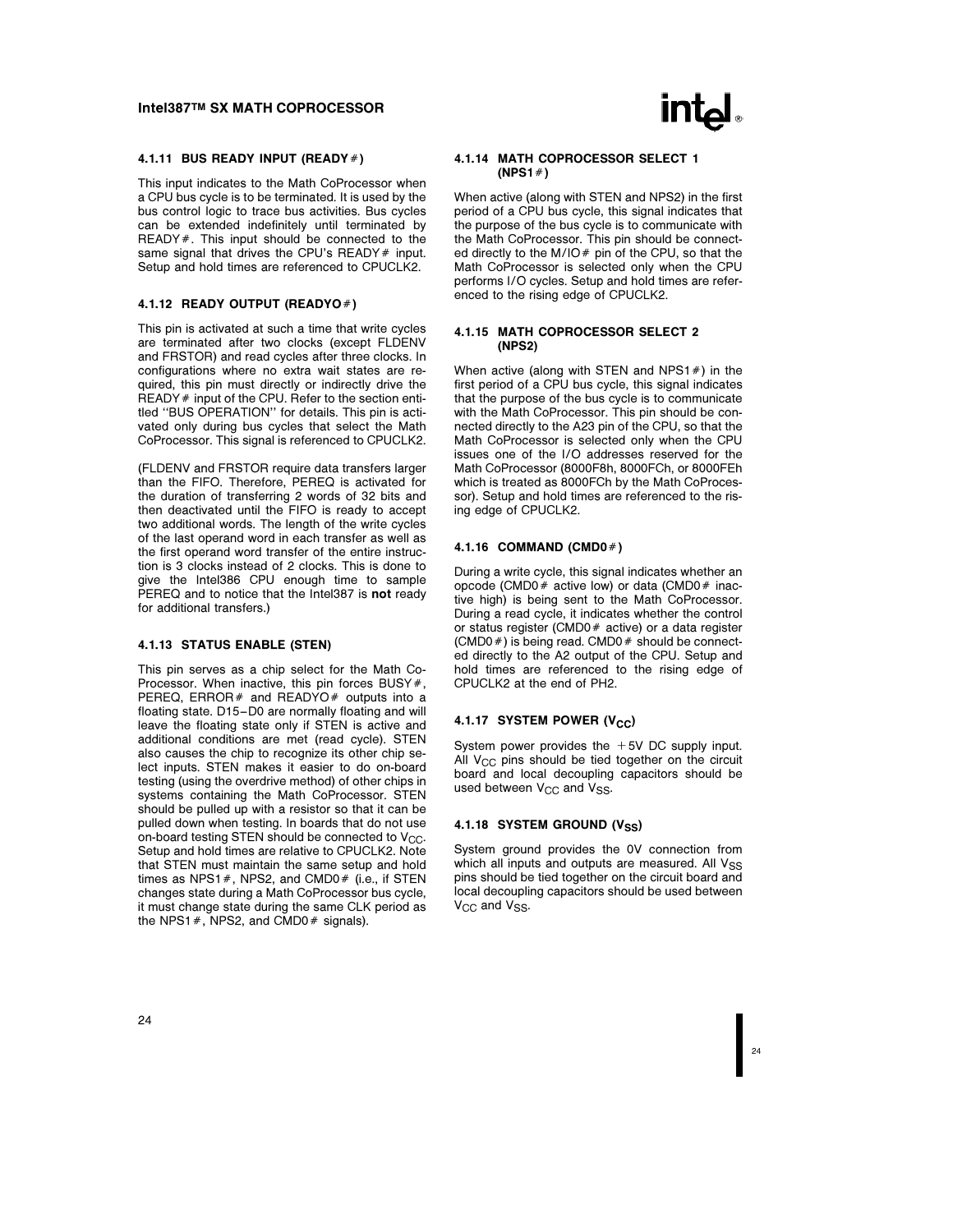# $Int_{\mathbf{a}}$

### Intel387TM SX MATH COPROCESSOR

# 4.2 System Configuration

The Intel387 SX Math CoProcessor is designed to interface with the Intel386 SX Microprocessor as shown by Figure 4-1. A dedicated communication protocol makes possible high-speed transfer of opcodes and operands between the CPU and Math CoProcessor. The Intel387 SX Math CoProcessor is designed so that no additional components are required for interface with the CPU. Most control pins of the Math CoProcessor are connected directly to pins of the CPU.

The interface between the Math CoProcessor and the CPU has these characteristics:

• The Math CoProcessor shares the local bus of the Intel386 SX Microprocessor.

- The CPU and Math CoProcessor share the same reset signals. They may also share the same clock input; however, for greatest performance, an external oscillator may be needed.
- The corresponding Busy#, ERROR#, and PEREQ pins are connected together.
- The Math CoProcessor NPS1 $#$  and NPS2 inputs are connected to the latched CPU M/IO $#$  and A23 outputs respectively. For Math CoProcessor cycles,  $M/IO#$  is always LOW and A23 always HIGH.
- The Math CoProcessor input CMD0 is connected to the latched  $A<sub>2</sub>$  output. The Intel386 SX Microprocessor generates address 8000F8H when writing a command and address 8000FCH or 8000FEH (treated as 8000FCH by the Intel387 SX Math CoProcessor) when writing or reading data. It does not generate any other addresses during Math CoProcessor bus cycles.



Figure 4-1. Intel386TM SX CPU and Intel387TM SX Math CoProcessor System Configuration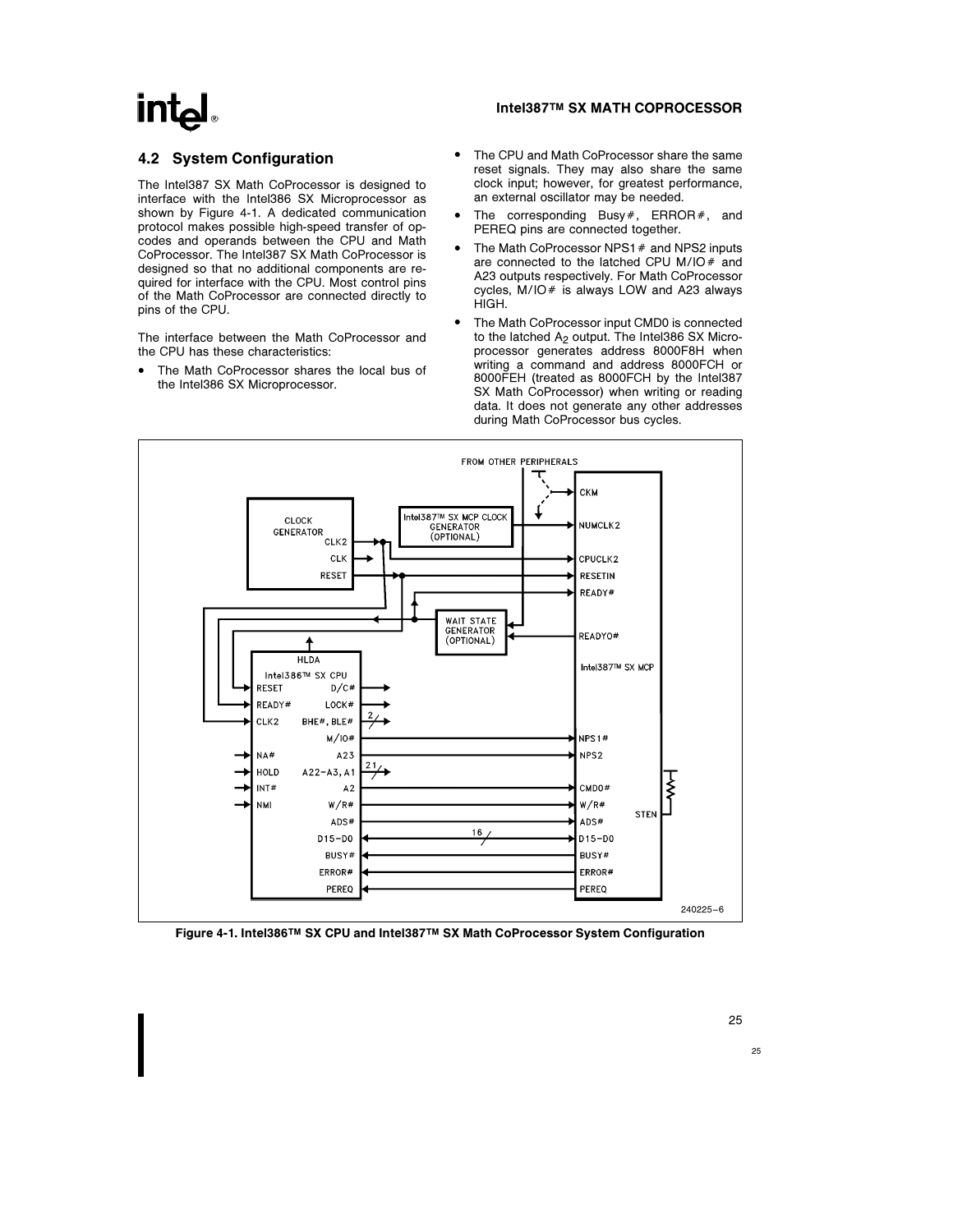#### 4.3 Math CoProcessor Architecture

As shown in Figure 2-1 Block Diagram, the Intel387 SX Math CoProcessor is internally divided into four sections; the Bus Control Logic (BCL), the Data Interface and Control Logic, the Floating Point Unit (FPU), and the Power Management Unit (PMU). The Bus Control Logic is responsible for the CPU bus tracking and interface. The BCL is the only unit in the Math CoProcessor that must run synchronously with the CPU; the rest of the Math CoProcessor can run asynchronously with respect to the CPU. The Data Interface and Control Unit is responsible for the data flow to and from the FPU and the control registers, for receiving the instructions, decoding them, sequencing the microinstructions, and for handling some of the administrative instructions. The Floating Point Unit (with the support of the control unit which contains the sequencer and other support units) executes the mathematical instructions. The Power Manager is new to the Intel387 family. It is responsible for shutting down idle sections of the device to save power.

#### 4.3.1 BUS CONTROL LOGIC

The BCL communicates solely with the CPU using I/O bus cycles. The BCL appears to the CPU as a special peripheral device. It is special in two respects: the CPU initiates I/O automatically when it encounters ESC instructions, and the CPU uses reserved I/O addresses to communicate with the BCL. The BCL does not communicate directly with memory. The CPU performs all memory access, transferring input operands from the memory to the Math CoProcessor and transferring outputs from the Math CoProcessor to memory.

#### 4.3.2 DATA INTERFACE AND CONTROL UNIT

The data interface and control unit latches the data and, subject to BCL control, directs the data to the



FIFO or the instruction decoder. The instruction decoder decodes the ESC instructions sent to it by the CPU and generates controls that direct the data flow in the FIFO. It also triggers the microinstruction sequencer that controls execution of each instruction. If the ESC instruction is FINIT, FCLEX, FSTSW, FSTSW AX, FSTCW, FSETPM, or FRSTPM, the control unit executes it independently of the FPU and the sequencer. The data interface and control unit is the unit that generates the BUSY  $#$ , PEREQ, and  $ERROR#$  signals that synchronize the Math CoProcessor activities with the CPU.

#### 4.3.3 FLOATING POINT UNIT

The FPU executes all instructions that involve the register stack, including arithmetic, logical, transcendental, constant, and data transfer instructions. The data path in the FPU is 84 bits wide (68 significant bits, 15 exponent bits, and a sign bit) which allows internal operand transfers to be performed at very high speeds.

#### 4.3.4 POWER MANAGEMENT UNIT

The Power Management Unit (PMU) controls all internal power savings circuits. When the Math Co-Processor is not executing an instruction, the PMU disables the internal clock to the FPU, Control Unit, and Data Interface within three clocks. The Bus Control Logic remains enabled to accept the next instruction. Upon decode of a valid Math CoProcessor bus cycle, the PMU enables the internal clock to all circuits. No loss in performance occurs.

#### 4.4 Bus Cycles

All bus cycles are initiated by the CPU. The pins STEN, NPS1  $#$ , NPS2, CMD0, and W/R $#$  identify bus cycles for the Math CoProcessor. Table 4-3 defines the types of Math CoProcessor bus cycles.

| <b>STEN</b> | NPS1# | NPS2 | CMDO# | W/R# | <b>Bus Cycle Type</b>                                           |
|-------------|-------|------|-------|------|-----------------------------------------------------------------|
| 0           |       |      |       | X    | Math CoProcessor not selected and all outputs in floating state |
|             |       |      |       | X    | Math CoProcessor not selected                                   |
|             |       | 0    | х     | X    | Math CoProcessor not selected                                   |
|             |       |      |       | 0    | CW or SW read from Math CoProcessor                             |
|             |       |      |       |      | Opcode write to Math CoProcessor                                |
|             | 0     |      |       | 0    | Data read from Math CoProcessor                                 |
|             |       |      |       |      | Data write to Math CoProcessor                                  |

#### Table 4-3. Bus Cycle Definition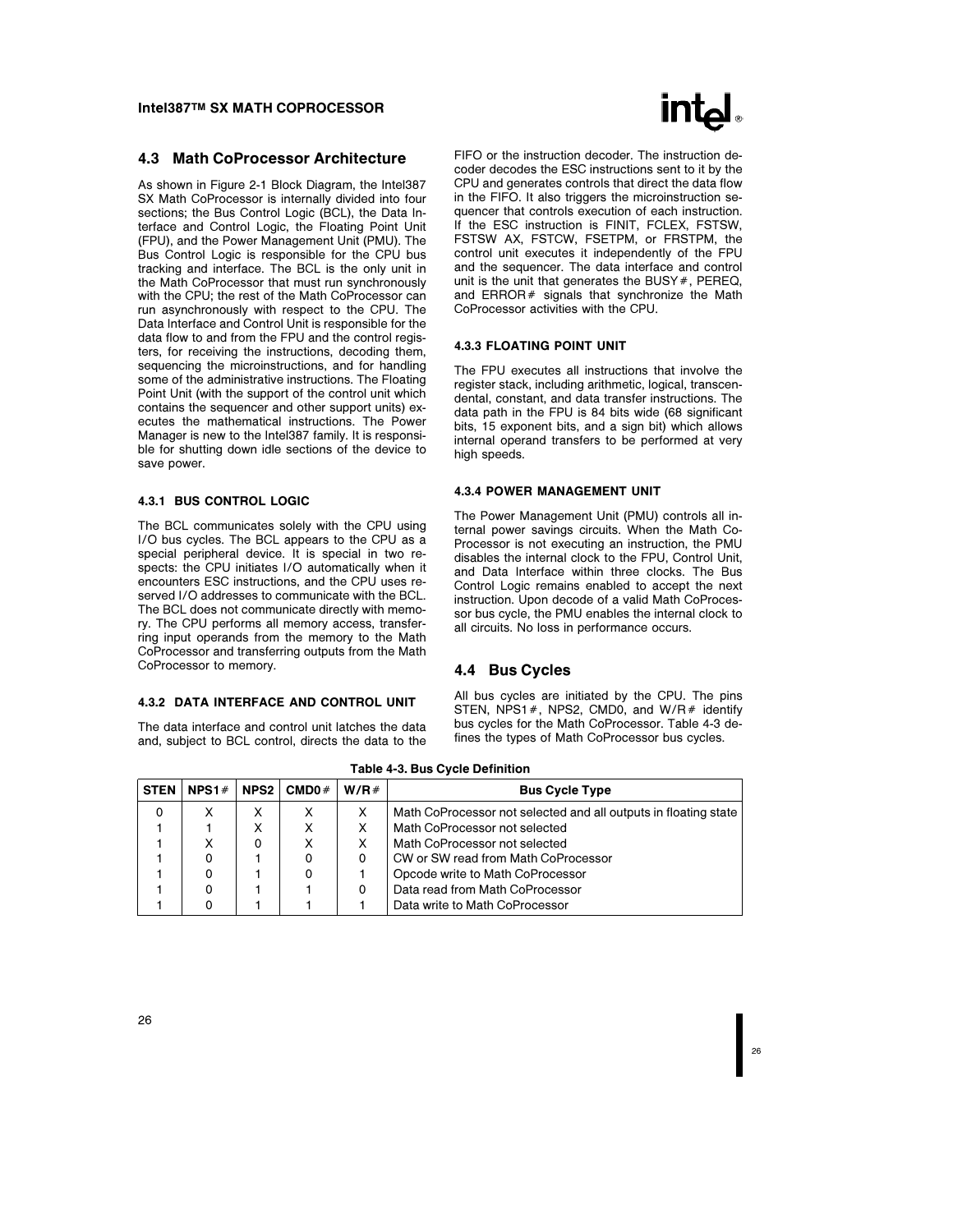#### 4.4.1 INTEL387 SX MATH COPROCESSOR ADDRESSING

The NPS1 $#$ , NPS2, and CMD0 signals allow the Math CoProcessor to identify which bus cycles are intended for the Math CoProcessor. The Math Co-Processor responds to I/O cycles when the I/O address is 8000F8h, 8000FCh, and 8000FEh (treated as 8000FCh). The Math CoProcessor responds to I/O cycles when bit 23 of the I/O address is set. In other words, the Math CoProcessor acts as an I/O device in a reserved I/O address space.

Because A23 is used to select the Intel387 SX Math CoProcessor for data transfers, it is not possible for a program running on the CPU to address the Math CoProcessor with an I/O instruction. Only ESC instructions cause the CPU to communicate with the Math CoProcessor.

#### 4.4.2 CPU/MATH COPROCESSOR **SYNCHRONIZATION**

The pins BUSY#, PEREQ, and ERROR# are used for various aspects of synchronization between the CPU and the Math CoProcessor.

BUSY  $#$  is used to synchronize instruction transfer from the CPU to the Math CoProcessor. When the Math CoProcessor recognizes an ESC instruction it asserts  $BUSY#$ . For most ESC instructions, the CPU waits for the Math CoProcessor to deassert BUSY  $#$  before sending the new opcode.

The Math CoProcessor uses the PEREQ pin of the CPU to signal that the Math CoProcessor is ready for data transfer to or from its data FIFO. The Math CoProcessor does not directly access memory; rather, the CPU provides memory access services for the Math CoProcessor. (For this reason, memory access on behalf of the Math CoProcessor always obeys the protection rules applicable to the current CPU mode.) Once the CPU initiates an Math Co-Processor instruction that has operands, the CPU waits for PEREQ signals that indicate when the Math CoProcessor is ready for operand transfer. Once all operands have been transferred (or if the instruction has no operands) the CPU continues program execution while the Math CoProcessor executes the ESC instruction.

In 8087/8087 systems, WAIT instructions may be required to achieve synchronization of both commands and operands. In the Intel386 Microprocessor and Intel387 Math CoProcessor systems, however, WAIT instructions are required only for operand synchronization; namely, after Math CoProcessor stores to memory (except FSTSW and FSTCW) or load from memory. (In 80286/80287 systems, WAIT is required before FLDENV and FRSTOR.) Used this way, WAIT ensures that the

#### Intel387TM SX MATH COPROCESSOR

value has already been written or read by the Math CoProcessor before the CPU reads or changes the value.

Once it has started to execute a numerics instruction and has transferred and operands from the CPU, the Math CoProcessor can process the instruction in parallel with and independent of the host CPU. When the Math CoProcessor detects an exception, it asserts the  $ERROR#$  signal, which causes a CPU interrupt.

#### 4.4.3 SYNCHRONOUS/ASYNCHRONOUS MODES

The internal logic of the Math CoProcessor can operate either directly from the CPU clock (synchronous mode) or from a separate clock (asynchronous mode). The two configurations are distinguished by the CKM pin. In either case, the bus control logic (BCL) of the Math CoProcessor is synchronized with the CPU clock. Use of asynchronous mode allows the BCL and the FPU section of the Math CoProcessor to run at different speeds. In this case, the ratio of the frequency of NUMCLK2 to the frequency of CPUCLK2 must lie within the range 10:16 to 14:10. Use of synchronous mode eliminates one clock generator from the board design. The internal Power Management Unit of the Intel387 SX Math CoProcessor is disabled in asynchronous mode.

#### 4.4.4 AUTOMATIC BUS CYCLE TERMINATION

In configurations where no extra wait states are required, READYO# can drive the CPU's READY# input and the Math CoProcessors  $READV \#$  input. If wait states are required, this pin should be connected to the logic that ORs all READY outputs from peripheral devices on the CPU bus.  $READYO#$  is asserted by the Math CoProcessor only during I/O cycles that select the Math CoProcessor. Refer to Section 5.0 Bus Operation for details.

## 5.0 BUS OPERATION

With respect to bus interface, the Intel387 SX Math CoProcessor is fully synchronous with the CPU. Both operate at the same rate because each generates its internal CLK signal by dividing CPUCLK2 by two. Furthermore, both internal CLK signals are in phase, because they are synchronized by the same RESETIN signal.

A bus cycle for the Math CoProcessor starts when the CPU activates  $ADS#$  and drives new values on the address and cycle definition lines  $(W/R#$ ,  $M/IO$ , etc.). The Math CoProcessor examines the address and cycle definition lines in the same CLK period during which  $ADS#$  is activated. This CLK period is considered the first CLK of the bus cycle.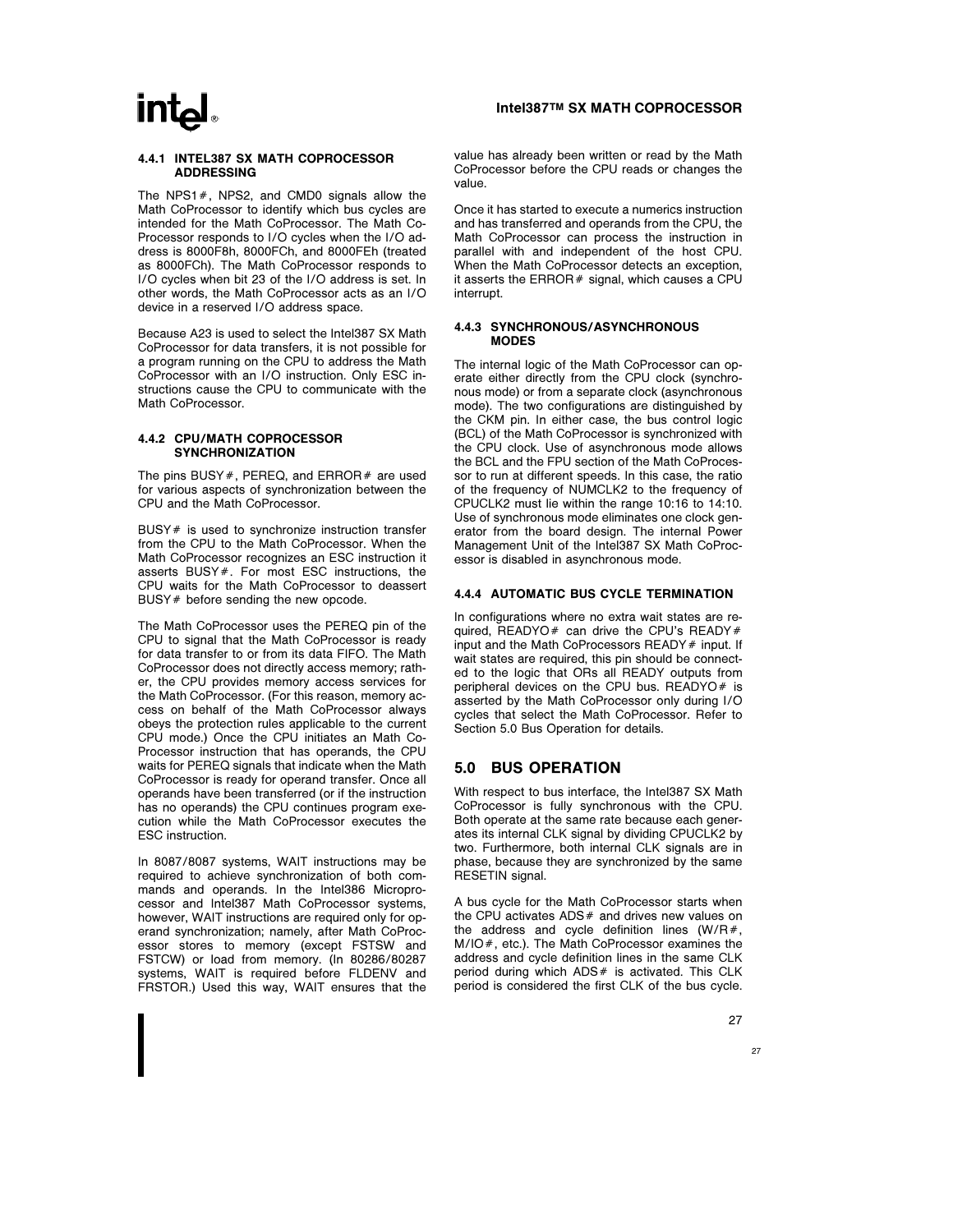During this first CLK period, the Math CoProcessor also examines the W/R $#$  input signal to determine whether the cycle is a read or a write cycle and examines the CMD0 $#$  input to determine whether an opcode, operand, or control/status register transfer is to occur.

The Intel387 SX Math CoProcessor supports both pipelined (i.e., overlapped) and non-pipelined bus cycles. A non-pipelined cycle is one for which the CPU asserts  $ADS#$  when no other bus cycle is in progress. A pipelined bus cycle is one for which the CPU asserts  $ADS#$  and provides valid next address and control signals before the prior Math CoProcessor cycle terminates. The CPU may do this as early as the second CLK period after asserting  $ADS#$  for the prior cycle. Pipelining increases the availability of the bus by at least one CLK period. The Intel387 SX Math CoProcessor supports pipelined bus cycles in order to optimize address pipelining by the CPU for memory cycles.

Bus operation is described in terms of an abstract state machine. Figure 5-1 illustrates the states and state transitions for Math CoProcessor bus cycles:

- $\bullet$  T<sub>I</sub> is the idle state. This is the state of the bus logic after RESET, the state to which bus logic returns after every non-pipelined bus cycle, and the state to which bus logic returns after a series of pipelined cycles.
- $\bullet$  T<sub>RS</sub> is the READY# sensitive state. Different types of bus cycles may require a minimum of one or two successive  $T_{\text{RS}}$  states. The bus logic remains in T<sub>RS</sub> state until READY  $#$  is sensed, at which point the bus cycle terminates. Any number of wait states may be implemented by delaying READY#, thereby causing additional successive  $T_{RS}$  states.
- $\bullet$  T<sub>P</sub> is the first state for every pipelined bus cycle. This state is not used by non-pipelined cycles.

Note that the bus logic tracks bus state regardless of the values on the chip/port select pins. The



Figure 5-1. Bus State Diagram



READYO# output of the Math CoProcessor indicates when a Math CoProcessor bus cycle may be terminated if no extra wait states are required. For all write cycles (except those for the instructions FLDENV and FRSTOR), READYO $#$  is always asserted during the first  $T_{RS}$  state, regardless of the number of wait states. For all read cycles (and write cycles for FLDENV and FRSTOR), READY  $#$  is always asserted in the second  $T_{\text{RS}}$  state, regardless of the number of wait states. These rules apply to both pipelined and non-pipelined cycles. Systems designers may use READYO  $#$  in one of the following ways:

- 1. Connect it (directly or through logic that ORs READY  $#$  signals from other devices) to the READY # inputs of the CPU and Math CoProcessor.
- 2. Use it as one input to a wait-state generator.

The following sections illustrate different types of Intel387 SX Math CoProcessor bus cycles. Because different instructions have different amounts of overhead before, between, and after operand transfer cycles, it is not possible to represent in a few diagrams all of the combinations of successive operand transfer cycles. The following bus cycle diagrams show memory cycles between Math CoProcessor operand transfer cycles. Note however that, during FRSTOR, some consecutive accesses to the Math CoProcessor do not have intervening memory accesses. For the timing relationship between operand transfer cycles and opcode write or other overhead activities, see Figure 7-7 ''Other Parameters''.

### 5.1 Non-Pipelined Bus Cycles

Figure 5-2 illustrates bus activity for consecutive non-pipelined bus cycles.

At the second clock of the bus cycle, the Math Co-Processor enters the  $T_{BS}$  state. During this state, it samples the READY  $#$  input and stays in this state as long as READY  $#$  is inactive.

#### 5.1.1 WRITE CYCLE

In write cycles, the Math CoProcessor drives the READYO# signal for one CLK period during the second CLK period of the cycle (i.e., the first  $T_{BS}$ state); therefore, the fastest write cycle takes two CLK periods (see cycle 2 of Figure 5-2). For the instructions FLDENV and FRSTOR, however, the Math CoProcessor forces wait state by delaying the activation of READYO# to the second  $T_{RS}$  state (not shown in Figure 5-2).

The Math CoProcessor samples the D15 –D0 inputs into data latches at the falling edge of CLK as long as it stays in  $T_{\text{BS}}$  state.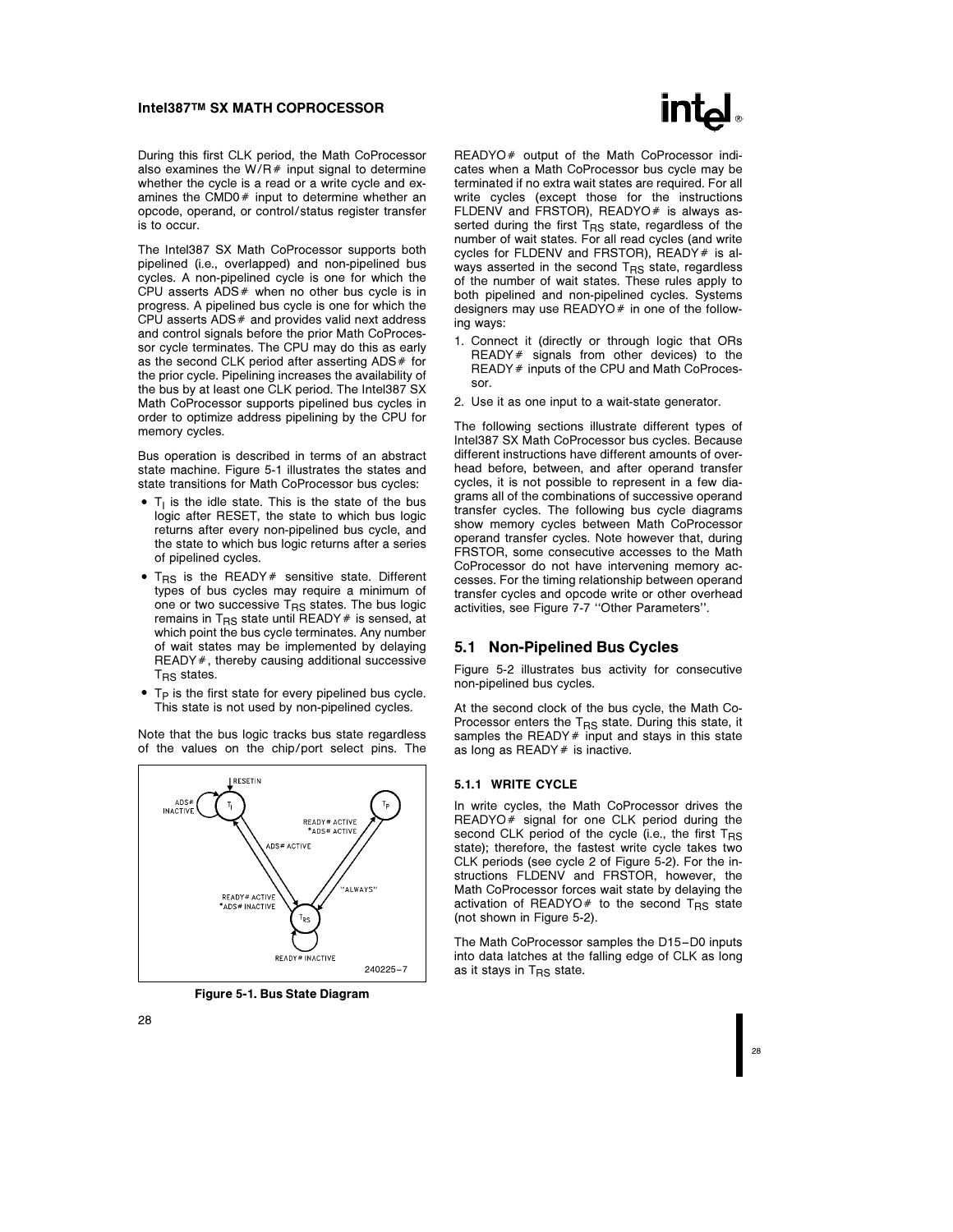# **intal**



Figure 5-2. Non-Pipelined Read and Write Cycles

When  $READV \#$  is asserted, the Math CoProcessor returns to the idle state. Simultaneously with the Math CoProcessor entering the idle state, the CPU may assert ADS $#$  again, signaling the beginning of yet another cycle.

#### 5.1.2 READ CYCLE

At the rising edge of CLK in the second CLK period of the cycle (i.e., the first  $T_{RS}$  state), the Math Co-Processor starts to drive the D15-D0 outputs and continues to drive them as long as it stays in  $T_{\text{RS}}$ state.

At least one wait state must be inserted to ensure that the CPU latches the correct data. Because the Math CoProcessor starts driving the data bus only at the rising edge of CLK in the second clock period of the bus cycle, not enough time is left for the data signals to propagate and be latched by the CPU before the next falling edge of CLK. Therefore, the Math CoProcessor does not drive the READYO#

signal until the third CLK period of the cycle. Thus, if the READYO# output drives the CPU's READY# input, one wait state is automatically inserted.

Because one wait state is required for Math CoProcessor reads, the minimum length of a Math CoProcessor read cycle is three CLK periods, as cycle 3 of Figure 5-2 shows.

When  $READV \#$  is asserted, the Math CoProcessor returns to the idle state. Simultaneously with the Math CoProcessor's entering the idle state, the CPU may assert ADS $#$  again, signaling the beginning of yet another cycle. The transition from  $T_{BS}$  state to idle state causes the Math CoProcessor to put the D15 –D0 outputs into the floating state, allowing another device to drive the data bus.

#### 5.2 Pipelined Bus Cycles

Because all the activities of the Math CoProcessor bus interface occur either during the  $T_{RS}$  state or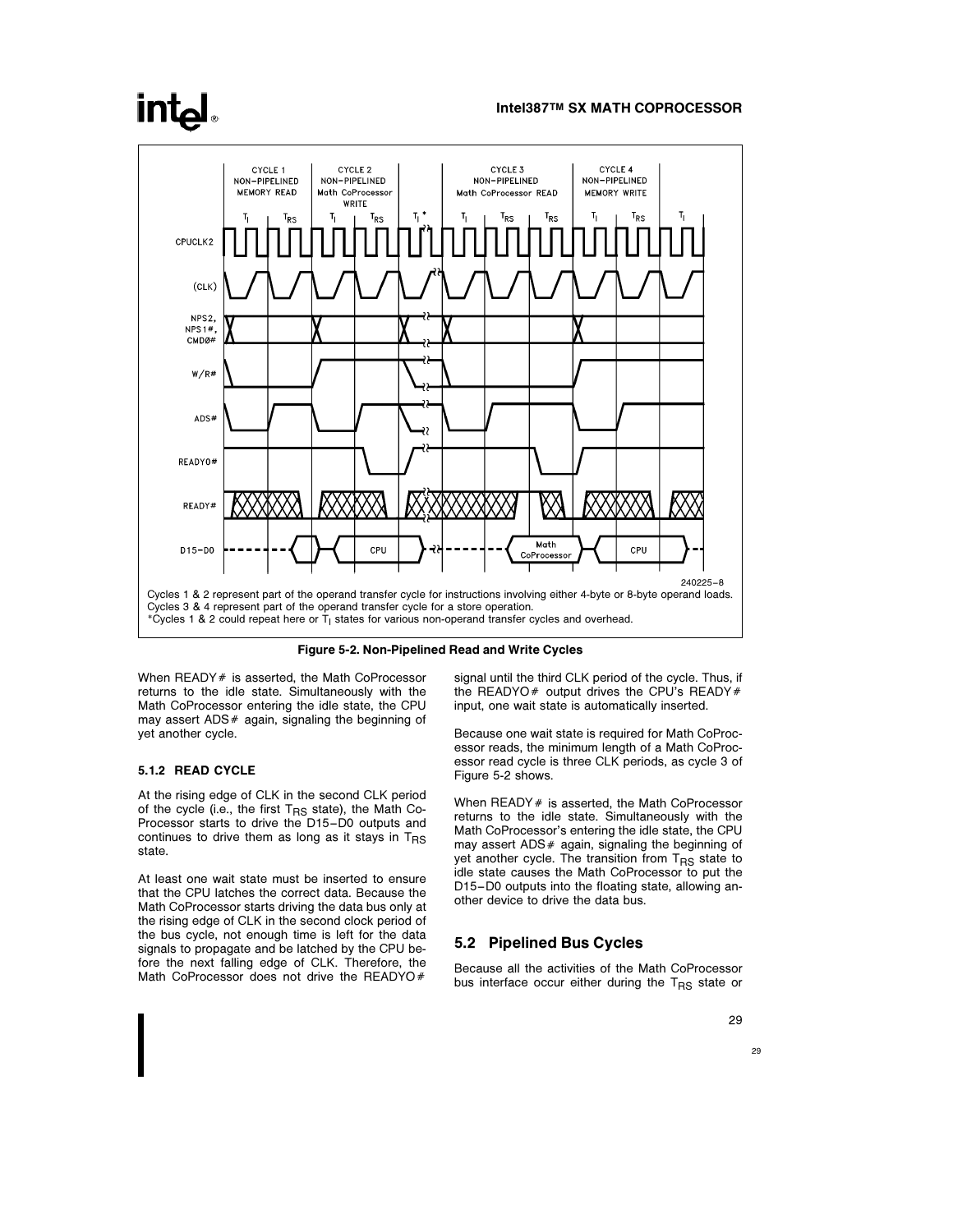

during the transitions to or from that state, the only difference between a pipelined and a non-pipelined cycle is the manner of changing from one state to another. The exact activities during each state are detailed in the previous section ''Non-pipelined Bus Cycles''.

When the CPU asserts  $ADS#$  before the end of a bus cycle, both  $ADS#$  and  $READY#$  are active during a TRS state. This condition causes the Math Co-Processor to change to a different state named Tp. One clock period after a T<sub>P</sub> state, the Math CoProcessor always returns to the  $T_{\mathsf{RS}}$  state. In consecutive pipelined cycles, the Math CoProcessor bus logic uses only the  $T_{\text{RS}}$  and  $T_{\text{P}}$  states.

Figure 5-3 shows the fastest transitions into and out of the pipelined bus cycles. Cycle 1 in the figure represents a non-pipelined cycle. (Non-pipelined write are always followed by another non-pipelined cycle, because READY $#$  is asserted before the earliest possible assertion of  $ADS#$  for the next cycle.)

Figure 5-4 shows pipelined write and read cycles with one additional  $T_{RS}$  state beyond the minimum required. To delay the assertion of  $READV \#$  requires external logic.

#### 5.3 Mixed Bus Cycles

When the Math CoProcessor bus logic is in the  $T_{RS}$ state, it distinguishes between non-pipelined and pipelined cycles according to the behavior of  $ADS#$ and  $READY#$ . In a non-pipelined cycle, only READY  $#$  is activated, and the transition is from the  $T_{RS}$  state to the idle state. In a pipelined cycle, both READY  $#$  and ADS  $#$  are active, and the transition is first from  $T_{RS}$  state to  $T_P$  state, then, after one clock period, back to  $T_{RS}$  state.



Figure 5-3. Fastest Transitions to and from Pipelined Cycles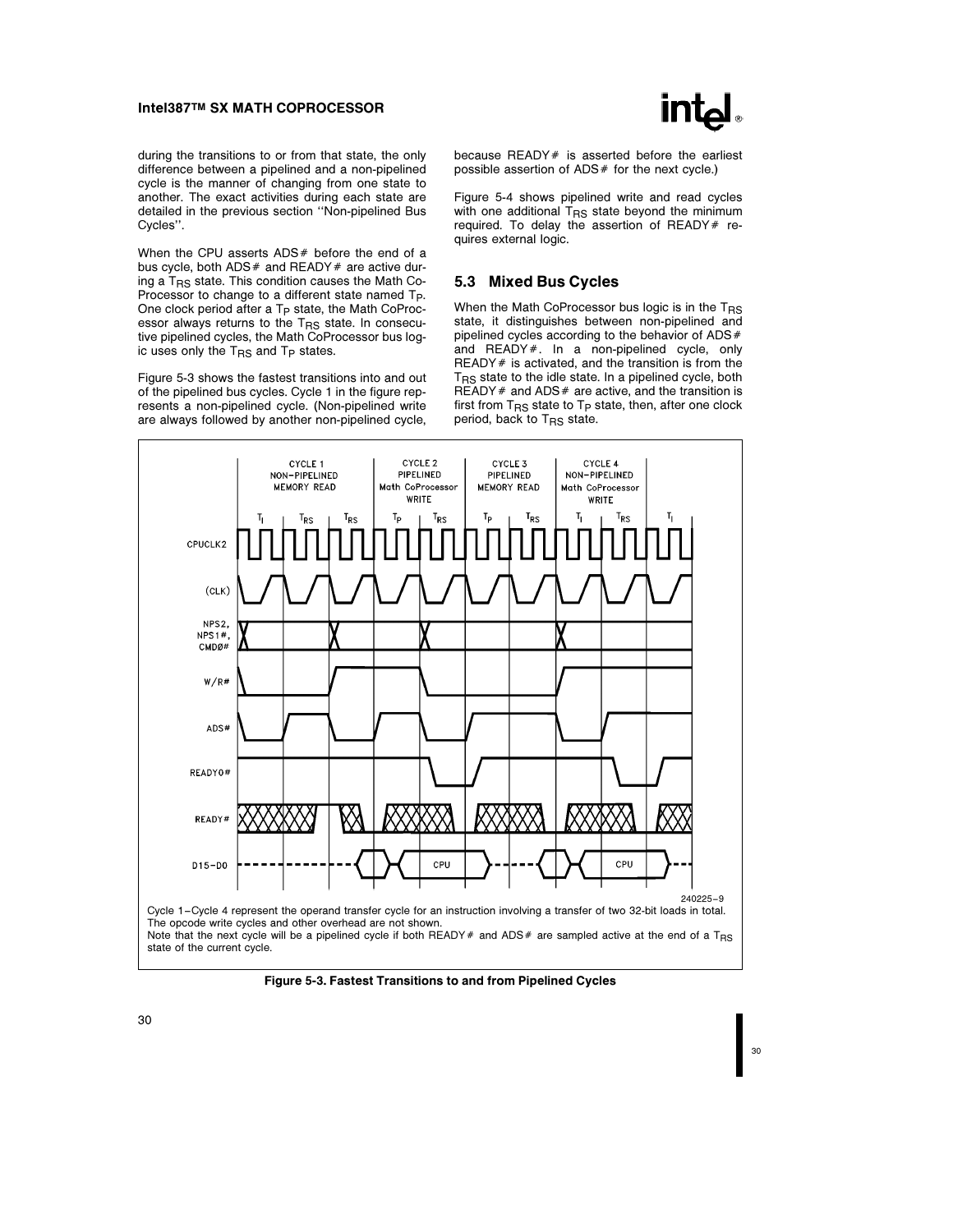# intd.

## Intel387TM SX MATH COPROCESSOR



Figure 5-4. Pipelined Cycles with Wait States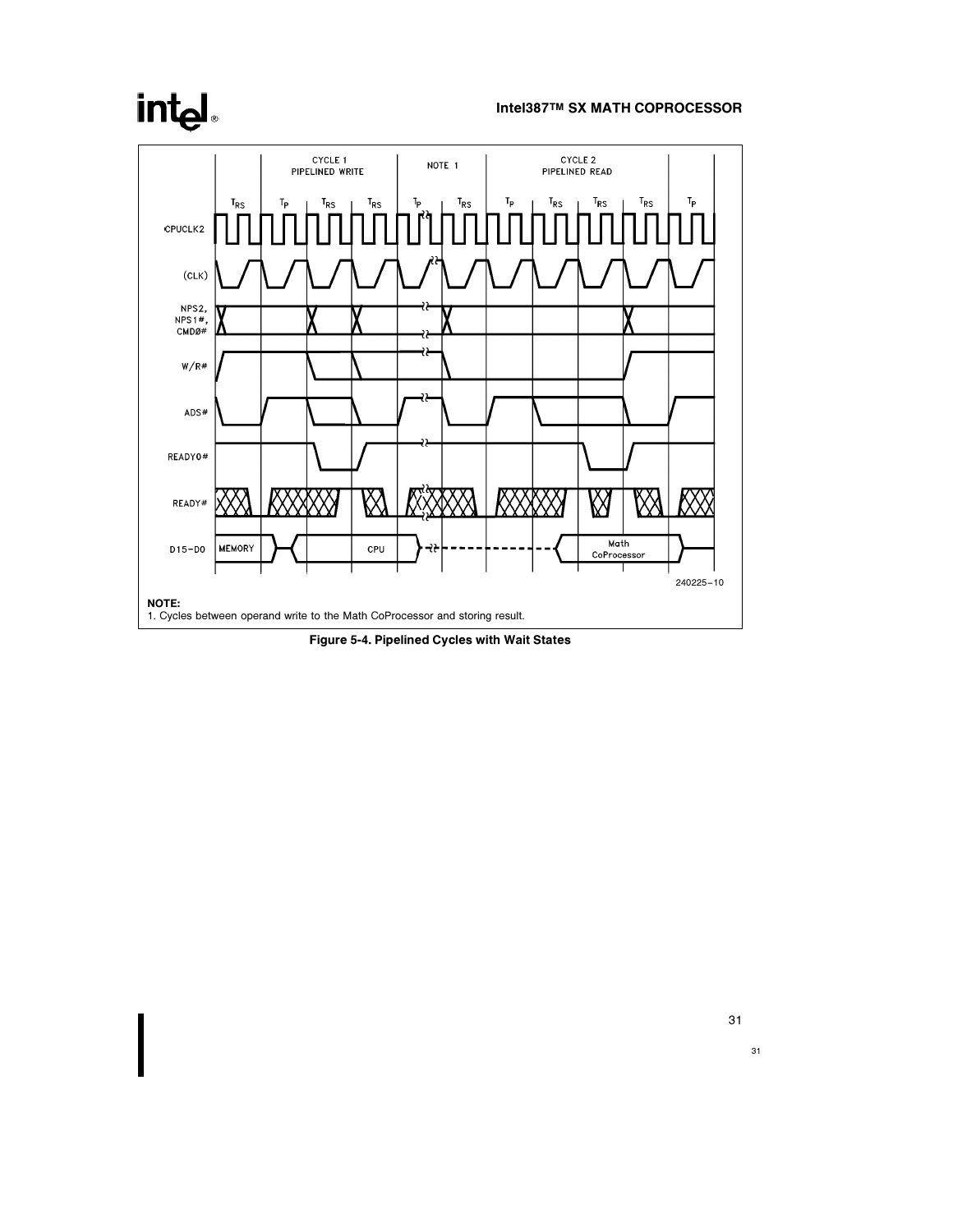

## 5.4 BUSY  $#$  and PEREQ Timing Relationship

Figure 5-5 shows the activation of BUSY  $#$  at the beginning of instruction execution and its deactivation upon completion of the instruction. PEREQ is activated within this interval. If  $ERROR#$  is ever asserted, it would be asserted at least six CPUCLK2 periods after the deactivation of PEREQ and would be deasserted at least six CPUCLK2 periods before the deactivation of BUSY $#$ .



Figure 5-5. STEN, BUSY  $#$ , and PEREQ Timing Relationships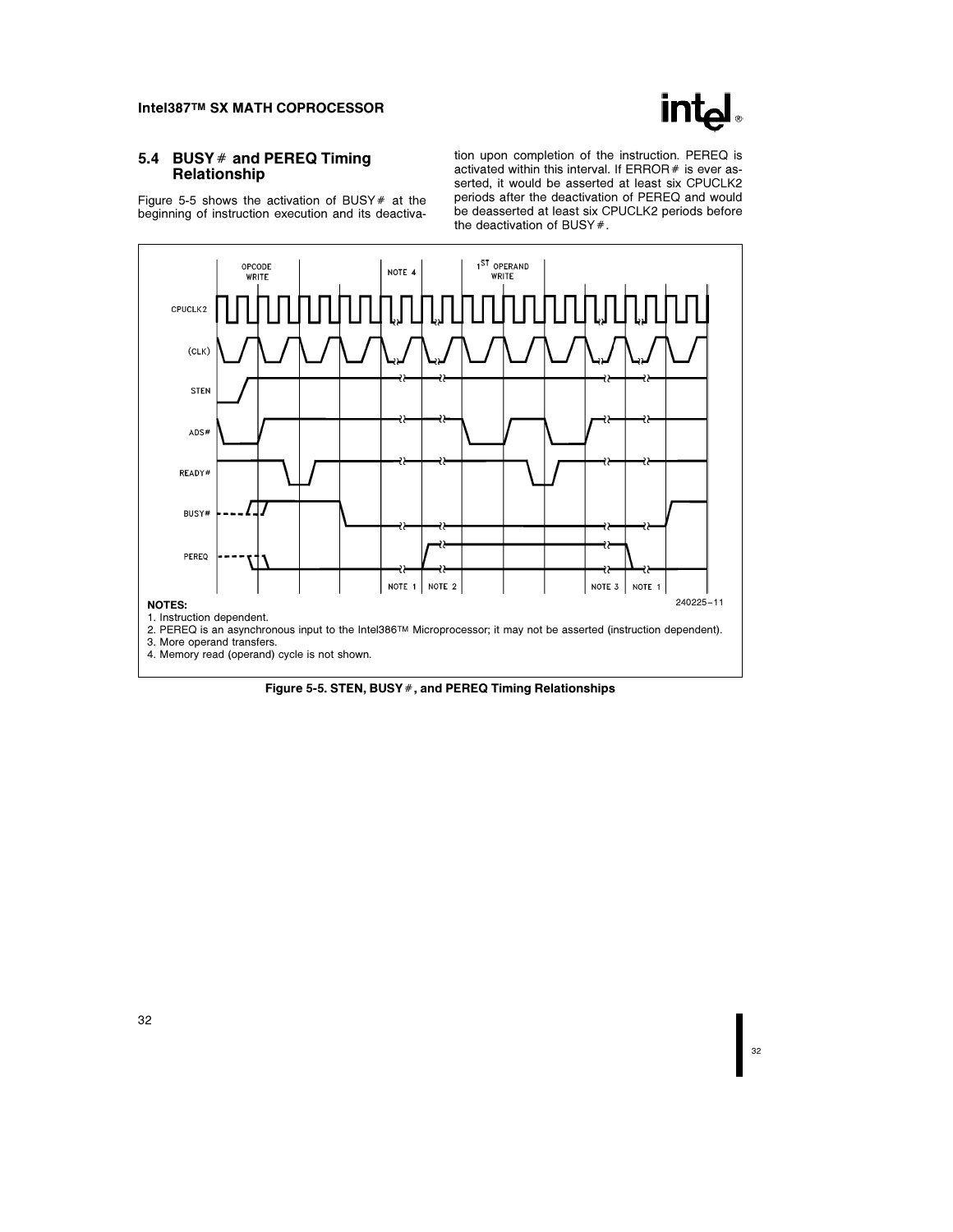## 6.0 PACKAGE SPECIFICATIONS

#### 6.1 Mechanical Specifications

The Intel387 SX Math CoProcessor is packaged in a 68-pin PLCC package. Detailed mechanical specifications can be found in the Intel Packaging Specification, Order Number 231369.

### 6.2 Thermal Specifications

The Intel387 SX Math CoProcessor is specified for operation when the case temperature is within the range of  $0^{\circ}$ C to 100 $^{\circ}$ C. The case temperature (T<sub>C</sub>) may be measured in any environment to determine whether the Intel387 SX Math CoProcessor is within the specified operating range. The case temperature should be measured at the center of the top surface. The ambient temperature  $(T_A)$  is guaranteed as long as  $T_C$  is not violated. The ambient temperature can be calculated from the  $\theta_{\text{JC}}$  (thermal resistance constant from the transistor junction to the case) and  $\theta_{JA}$  (thermal resistance from junction to ambient) from the following calculations:

Junction Temperature  $T_J = T_C + P^* \theta_{JC}$ Ambient Temperature  $T_A = T_J - P^* \theta_{JA}$ Case Temperature  $T_C = T_A + P^* (\theta_{JA} - \theta_{JC})$ 

Values for  $\theta_{JA}$  and  $\theta_{JC}$  are given in Table 6-1 for the 68 pin PLCC package.  $\theta_{\text{JC}}$  is given at various airflows. Table 6-2 shows the maximum  $T_A$  allowable without exceeding  $T<sub>C</sub>$  at various airflows. Note that  $T_A$  can be improved further by attaching a heat sink to the package. P is calculated by using the maximum hot  $I_{CC}$  and maximum  $V_{CC}$ .

| Table 6-1. Thermal Resistances (°C/Watt) $\theta_{\mathsf{JC}}$ and $\theta_{\mathsf{JA}}$ |  |
|--------------------------------------------------------------------------------------------|--|
|--------------------------------------------------------------------------------------------|--|

|             |             | $\theta_{,IA}$ versus Airflow - ft/min (m/sec) |               |               |               |               |                |  |  |
|-------------|-------------|------------------------------------------------|---------------|---------------|---------------|---------------|----------------|--|--|
| Package     | $\theta$ JC | (0)                                            | 200<br>(1.01) | 400<br>(2.03) | 600<br>(3.04) | 800<br>(4.06) | 1000<br>(5.07) |  |  |
| 68-Pin PLCC |             | 30                                             | 25            | 20            | 15.5          | 13            | 12             |  |  |

#### Table 6-2. Maximum  $T_A$  at Various Airflows

|             |      |        |        | $T_A$ (°C) versus Airflow - ft/min (m/sec) |        |        |
|-------------|------|--------|--------|--------------------------------------------|--------|--------|
| Package     |      | 200    | 400    | 600                                        | 800    | 1000   |
|             | (0)  | (1.01) | (2.03) | (3.04)                                     | (4.06) | (5.07) |
| 68-Pin PLCC | 84.9 | 88.3   | 91.8   | 94.8                                       | 96.6   | 97.2   |

Maximum  $T_A$  is calculated at maximum  $V_{CC}$  and maximum  $I_{CC}$ .

## 7.0 ELECTRICAL CHARACTERISTICS

The following specifications represent the targets of the design effort. They are subject to change without notice. Contact your Intel representative to get the most up-to-date values.

#### 7.1 Absolute Maximum Ratings\*

| Case Temperature $T_C$ Under Bias 0°C to $+100$ °C                    |
|-----------------------------------------------------------------------|
| Storage Temperature $\dots\dots\dots -65$ °C to $+150$ °C             |
| Voltage on Any Pin<br>with Respect to Ground  - 0.5 to $V_{CC}$ + 0.5 |
| Power Dissipation0.8W                                                 |

NOTICE: This is a production data sheet. The specifications are subject to change without notice.

\*WARNING: Stressing the device beyond the ''Absolute Maximum Ratings'' may cause permanent damage. These are stress ratings only. Operation beyond the ''Operating Conditions'' is not recommended and extended exposure beyond the ''Operating Conditions'' may affect device reliability.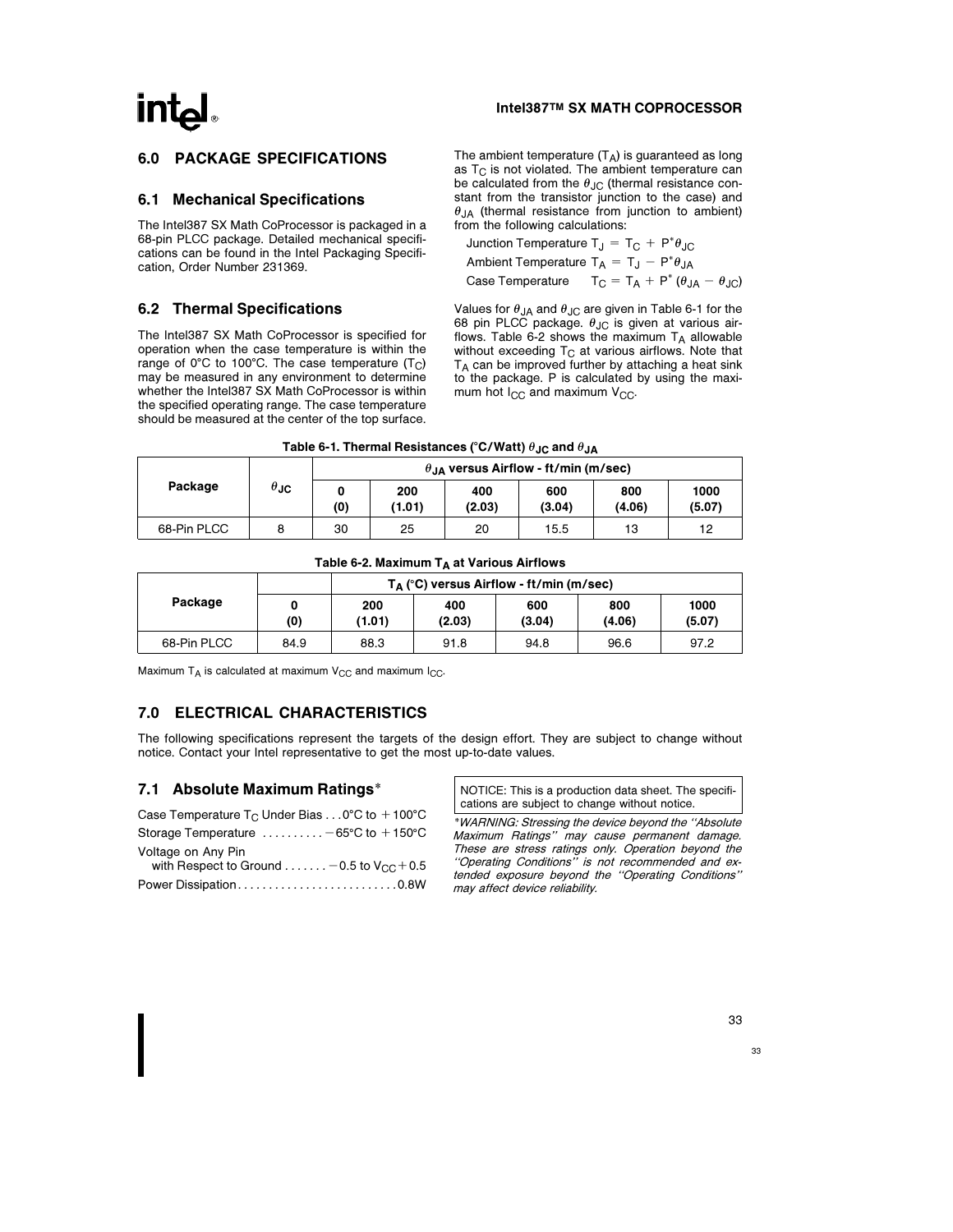

# 7.2 D.C. Characteristics

| Symbol                      | <b>Parameter</b>                                            | Min                  | Max                          | <b>Units</b> | <b>Test Conditions</b>                       |
|-----------------------------|-------------------------------------------------------------|----------------------|------------------------------|--------------|----------------------------------------------|
| $V_{IL}$<br>$V_{\text{IH}}$ | Input LO Voltage<br>Input HI Voltage<br>CPUCLK2 and NUMCLK2 | $-0.3$<br>2.0        | $+0.8$<br>$V_{\rm CC} + 0.3$ | V<br>V       | (Note 1)<br>(Note 1)                         |
| $V_{CL}$<br>V <sub>CH</sub> | Input LO Voltage<br>CPUCLK2 and NUMCLK2                     | $-0.3$               | $+0.8$                       | V            |                                              |
|                             | Input HI Voltage                                            | $V_{\rm CC}$ $-$ 0.8 | $V_{\rm CC} + 0.8$           | ۷            |                                              |
| VOL                         | Output LO Voltage                                           |                      | 0.45                         | V            | (Note 2)                                     |
| V <sub>OH</sub>             | Output HI Voltage                                           | 2.4                  |                              | ۷            | (Note 3)                                     |
| $V_{OH}$                    | Output HI Voltage                                           | $V_{CC}$ - 0.8       |                              | ٧            | (Note 4)                                     |
| $_{\rm lcc}$                | Power Supply Current<br>Dynamic Mode                        |                      |                              |              |                                              |
|                             | Freq. $= 33$ MHz <sup>(5)</sup>                             |                      | 150                          | mA           | $I_{\rm GC}$ typ. = 135 mA                   |
|                             | Freq. $= 25 \text{ MHz}^{(5)}$                              |                      | 150                          | mA           | $I_{CC}$ typ. = 130 mA                       |
|                             | Freq. $= 20$ MHz(5)                                         |                      | 125                          | mA           | $I_{CC}$ typ. = 110 mA                       |
|                             | Freq. $= 16$ MHz(5)                                         |                      | 100                          | mA           | $I_{CC}$ typ. = 90 mA                        |
|                             | Freq. = $1 MHz^{(5)}$<br>Idle Mode <sup>(6)</sup>           |                      | 20<br>$\overline{7}$         | mA<br>mA     | $I_{CC}$ typ. = 5 mA<br>$I_{CC}$ typ. = 4 mA |
| Iц                          | Input Leakage Current                                       |                      | ± 15                         | μA           | $0V \leq V_{IN} \leq V_{CC}$                 |
| ILO                         | I/O Leakage Current                                         |                      | ±15                          | μA           | $0.45V \leq V_{\odot} \leq V_{\rm CC}$       |
| $C_{IN}$                    | Input Capacitance                                           | $\overline{7}$       | 10                           | рF           | $f_c = 1$ MHz                                |
| $C_{\rm O}$                 | I/O Capacitance                                             |                      | 12                           | рF           | $f_c = 1$ MHz                                |
| $C_{CLK}$                   | Clock Capacitance                                           |                      | 20                           | рF           | $f_c = 1$ MHz                                |

Table 7-1. D.C. Specifications  $T_{\text{C}} = 0^{\circ}\text{C}$  to  $+100^{\circ}\text{C}$ ,  $V_{\text{CC}} = 5V \pm 10\%$ 

#### NOTES:

1. This parameter is for all inputs, excluding the clock inputs. 2. This parameter is measured at IOL as follows:

Data = 4.0 mA<br>READYO#, ERROR#, BUSY#, PEREQ = 25 mA

3. This parameter is measured at  $I_{OH}$  as follows:<br>Data = 1.0 mA<br>READYO #, ERROR #, BUSY #, PEREQ = 0.6 mA

4. This parameter is measured at  $I_{OH}$  as follows:<br>Data =  $0.2$  mA

READYO #, ERROR #, BUSY # PEREQ = 0.12 mA<br>5. Synchronous Clock Mode (CKM = 1). I<sub>CC</sub> is measured at steady state, maximum capacitive loading on the outputs, and worst-case D.C. level at the inputs.

6. Intel387 SX Math CoProcessor Internal Idle Mode. Synchronous clock mode, clock and control inputs are active but the Math CoProcessor is not executing an instruction. Outputs driving CMOS inputs.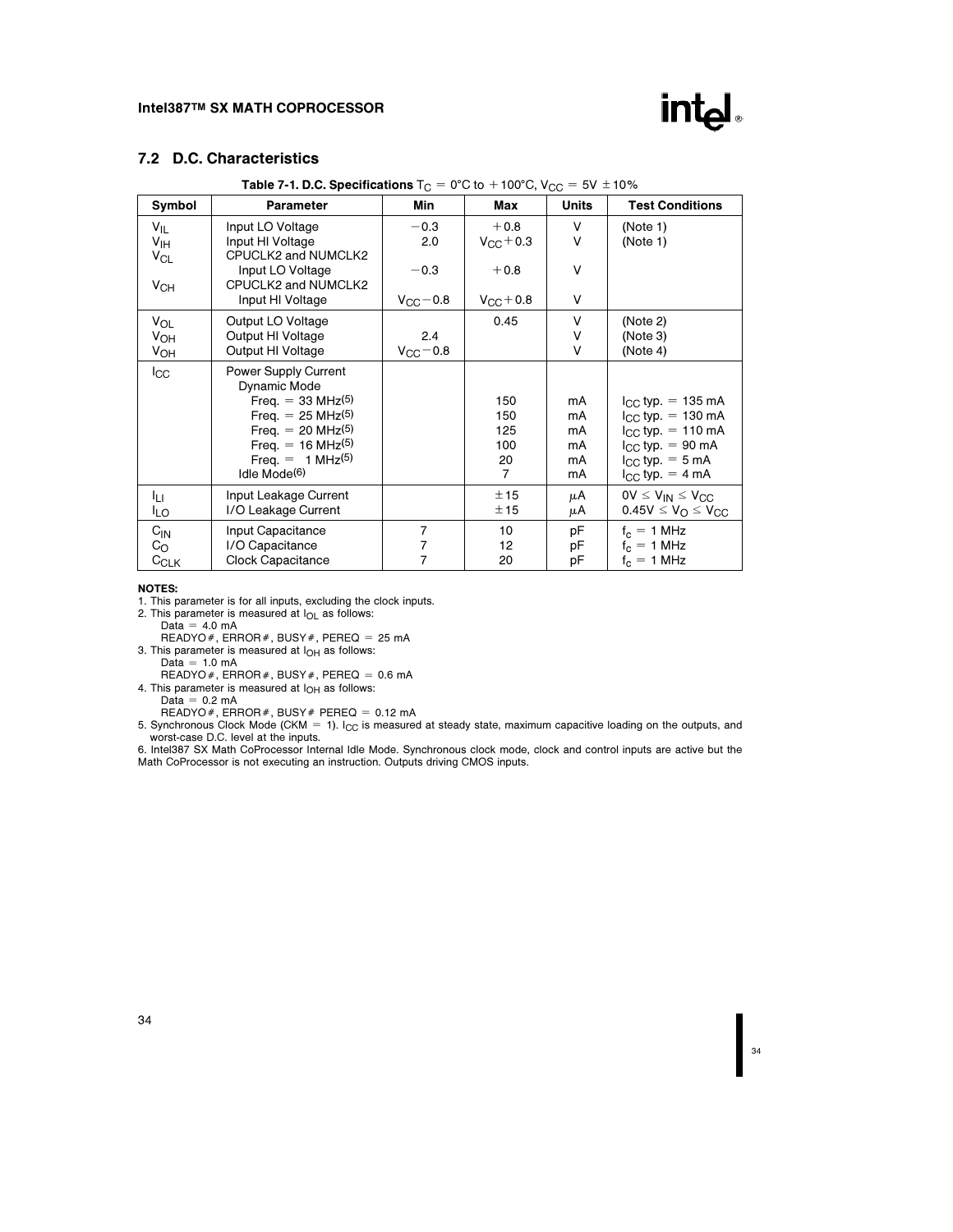# intel

# 7.3 A.C. Characteristics

|                                                                                                    |                                                                     |                                                                                                                                      | 16 MHz-<br><b>25 MHz</b>                                                                    |                                        |                                                                                | <b>33 MHz</b>                             | <b>Test</b>                                                                                                         | <b>Refer to</b> |
|----------------------------------------------------------------------------------------------------|---------------------------------------------------------------------|--------------------------------------------------------------------------------------------------------------------------------------|---------------------------------------------------------------------------------------------|----------------------------------------|--------------------------------------------------------------------------------|-------------------------------------------|---------------------------------------------------------------------------------------------------------------------|-----------------|
| Pin                                                                                                | Symbol                                                              | Parameter                                                                                                                            | Min<br>(ns)                                                                                 | Max<br>(n <sub>s</sub> )               | Min<br>(ns)                                                                    | Max<br>(n <sub>s</sub> )                  | <b>Conditions</b>                                                                                                   | <b>Figure</b>   |
| CPUCLK2<br>CPUCLK2<br>CPUCLK2<br>CPUCLK2<br>CPUCLK2<br>CPUCLK2<br>CPUCLK2                          | t1<br>t <sub>2a</sub><br>t <sub>2</sub> b<br>t3a<br>t3b<br>t4<br>t5 | Period<br><b>High Time</b><br><b>High Time</b><br>Low Time<br>Low Time<br>Fall Time<br><b>Rise Time</b>                              | 20<br>6<br>3<br>6<br>4                                                                      | DC<br>$\overline{7}$<br>$\overline{7}$ | 15<br>6.25<br>4.5<br>6.25<br>4.5                                               | <b>DC</b><br>4<br>$\overline{\mathbf{4}}$ | 2.0V<br>2.0V<br>$V_{\rm GC}$ - 0.8V<br>2.0V<br>0.8V<br>From $V_{CC}$ – 0.8V to 0.8V<br>From 0.8V to $V_{CC}$ - 0.8V | 7.2             |
| READYO#<br>PEREQ<br>BUSY#<br>ERROR $#$                                                             | t7a<br>t7b<br>t7c<br>t7d                                            | Out Delay<br>Out Delay<br>Out Delay<br>Out Delay                                                                                     | $\overline{4}$<br>4<br>4<br>$\overline{\mathbf{4}}$                                         | 25<br>23<br>23<br>23                   | 4<br>$\overline{4}$<br>4<br>$\overline{4}$                                     | 17<br>21<br>21<br>23                      | $C_1 = 50 pF$<br>$C_1 = 50 pF$<br>$C_L = 50 pF$<br>$C_L = 50 pF$                                                    | 7.3             |
| $D15-D0$<br>$D15-D0$<br>$D15-D0$<br>$D15-D0$                                                       | t8<br>t10<br>t11<br>$t12*$                                          | Out Delay<br>Setup Time<br><b>Hold Time</b><br><b>Float Time</b>                                                                     | $\mathbf{1}$<br>11<br>11<br>6                                                               | 45<br>24                               | 0<br>8<br>8<br>6                                                               | 37<br>19                                  | $C_1 = 50 pF$                                                                                                       | 7.4             |
| READYO#<br><b>PEREQ</b><br>BUSY#<br>ERROR $#$                                                      | $t13a*$<br>$t13b*$<br>$t13c*$<br>t13d*                              | <b>Float Time</b><br><b>Float Time</b><br><b>Float Time</b><br><b>Float Time</b>                                                     | 1<br>1<br>1<br>1                                                                            | 40<br>40<br>40<br>40                   | 1<br>1<br>1<br>1                                                               | 30<br>30<br>30<br>30                      |                                                                                                                     | 7.6             |
| ADS#<br>ADS#<br>W/R#<br>W/R#                                                                       | t14a<br>t15a<br>t14b<br>t15b                                        | Setup Time<br><b>Hold Time</b><br>Setup Time<br><b>Hold Time</b>                                                                     | 15<br>$\overline{4}$<br>15<br>4                                                             |                                        | 13<br>$\overline{4}$<br>13<br>$\overline{4}$                                   |                                           |                                                                                                                     | 7.4             |
| READY#<br>READY#<br>CMD0#<br>CMD0#<br>NPS1 $#$ , NPS2<br>NPS1#, NPS2<br><b>STEN</b><br><b>STEN</b> | t16a<br>t17a<br>t16b<br>t17b<br>t16c<br>t17c<br>t16d<br>t17d        | Setup Time<br><b>Hold Time</b><br>Setup Time<br><b>Hold Time</b><br>Setup Time<br><b>Hold Time</b><br>Setup Time<br><b>Hold Time</b> | 9<br>$\overline{4}$<br>16<br>$\overline{2}$<br>16<br>$\overline{2}$<br>15<br>$\overline{2}$ |                                        | $\overline{7}$<br>4<br>13<br>2<br>13<br>$\overline{c}$<br>13<br>$\overline{2}$ |                                           |                                                                                                                     | 7.4             |
| <b>RESETIN</b><br><b>RESETIN</b>                                                                   | t18<br>t19                                                          | Setup Time<br><b>Hold Time</b>                                                                                                       | 8<br>3                                                                                      |                                        | 5<br>$\overline{2}$                                                            |                                           |                                                                                                                     | 7.5             |

Table 7-2a. Timing Requirements of the Bus Interface Unit  $T_c = 0$ °C to  $+100$ °C, V<sub>CC</sub> = 5V  $\pm 10$ % (All measurements made at 1.5V unless otherwise specified)

NOTE:

\*Float condition occurs when maximum output current becomes less than ILO in magnitude. Float delay is not tested.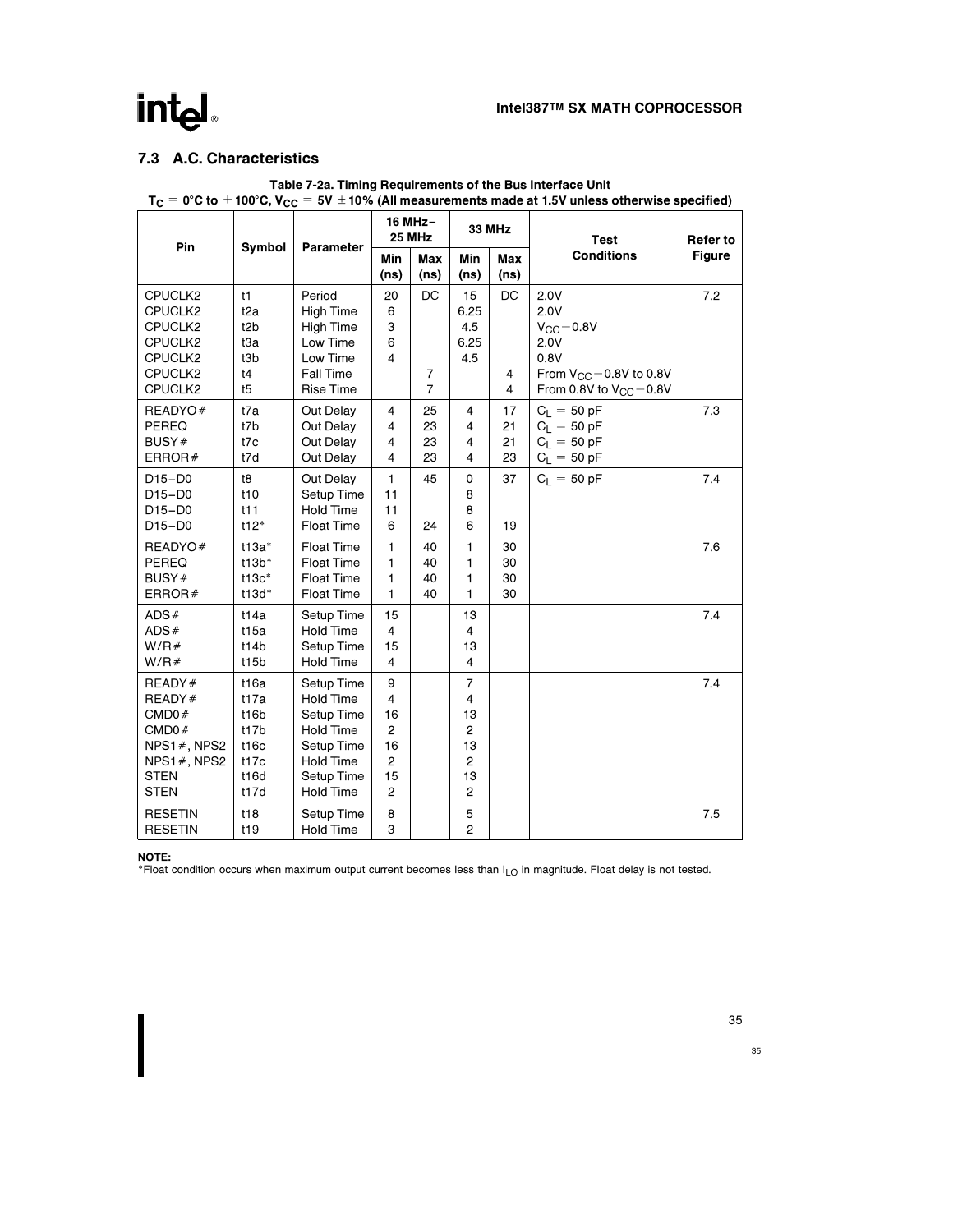

| <b>Pin</b>          |                  | Parameter        | 16 MHz-<br><b>25 MHz</b> |             | 33 MHz                   |             | Test                             | Refer to      |  |
|---------------------|------------------|------------------|--------------------------|-------------|--------------------------|-------------|----------------------------------|---------------|--|
|                     | Symbol           |                  | Min<br>(ns)              | Max<br>(ns) | Min<br>(n <sub>s</sub> ) | Max<br>(ns) | <b>Conditions</b>                | <b>Figure</b> |  |
| NUMCLK2             | t1               | Period           | 20                       | 500         | 15                       | 500         | 2.0V                             | 7.2           |  |
| NUMCLK2             | t2a              | High Time        | 6                        |             | 6.25                     |             | 2.0V                             |               |  |
| NUMCLK2             | t <sub>2</sub> b | High Time        | 3                        |             | 4.5                      |             | $V_{\rm CC}$ - 0.8V              |               |  |
| NUMCLK2             | tЗa              | Low Time         | 6                        |             | 6.25                     |             | 2.0V                             |               |  |
| NUMCLK2             | t3b              | Low Time         | 4                        |             | 4.5                      |             | 0.8V                             |               |  |
| NUMCLK2             | t4               | <b>Fall Time</b> |                          | 7           |                          | 6           | From $V_{\rm CC}$ – 0.8V to 0.8V |               |  |
| NUMCLK2             | t5               | Rise Time        |                          | 7           |                          | 6           | From 0.8V to $V_{CC}$ – 0.8V     |               |  |
| NUMCLK2/<br>CPUCLK2 |                  | Ratio            | 10/16                    | 14/10       | 10/16                    | 14/10       |                                  |               |  |

# Table 7-2b. Timing Requirements of the Execution Unit (Asynchronous Mode CKM  $= 0$ )

**NOTE:**<br>If not used (CKM = 1) tie NUMCLK2 low.

| Table 7-2c. Other A.C. Parameters |  |  |  |  |
|-----------------------------------|--|--|--|--|
|-----------------------------------|--|--|--|--|

| Pin                  | Symbol | <b>Parameter</b>                                             | Min      | Max | <b>Units</b> |
|----------------------|--------|--------------------------------------------------------------|----------|-----|--------------|
| <b>RESETIN</b>       | t30    | Duration                                                     | 40       |     | NUMCLK2      |
| <b>RESETIN</b>       | t31    | <b>RESETIN Inactive to 1st</b><br>Opcode Write               | 50       |     | NUMCLK2      |
| BUSY#                | t32    | Duration                                                     | 6        |     | CPUCLK2      |
| BUSY $#$ , ERROR $#$ | t33    | ERROR $#$ (In) Active to<br>BUSY # Inactive                  | 6        |     | CPUCLK2      |
| PEREQ, ERROR $#$     | t34    | PEREQ Inactive to<br>ERROR# Active                           | 6        |     | CPUCLK2      |
| $READV$ , BUSY #     | t35    | READY # Active to BUSY #<br>Active                           | $\Omega$ | 4   | CPUCLK2      |
| READV#               | t36    | Minimum Time from<br>Opcode Write to<br>Opcode/Operand Write | 4        |     | CPUCLK2      |
| READY#               | t37    | Minimum Time from<br>Operand Write to Operand<br>Write       | 4        |     | CPUCLK2      |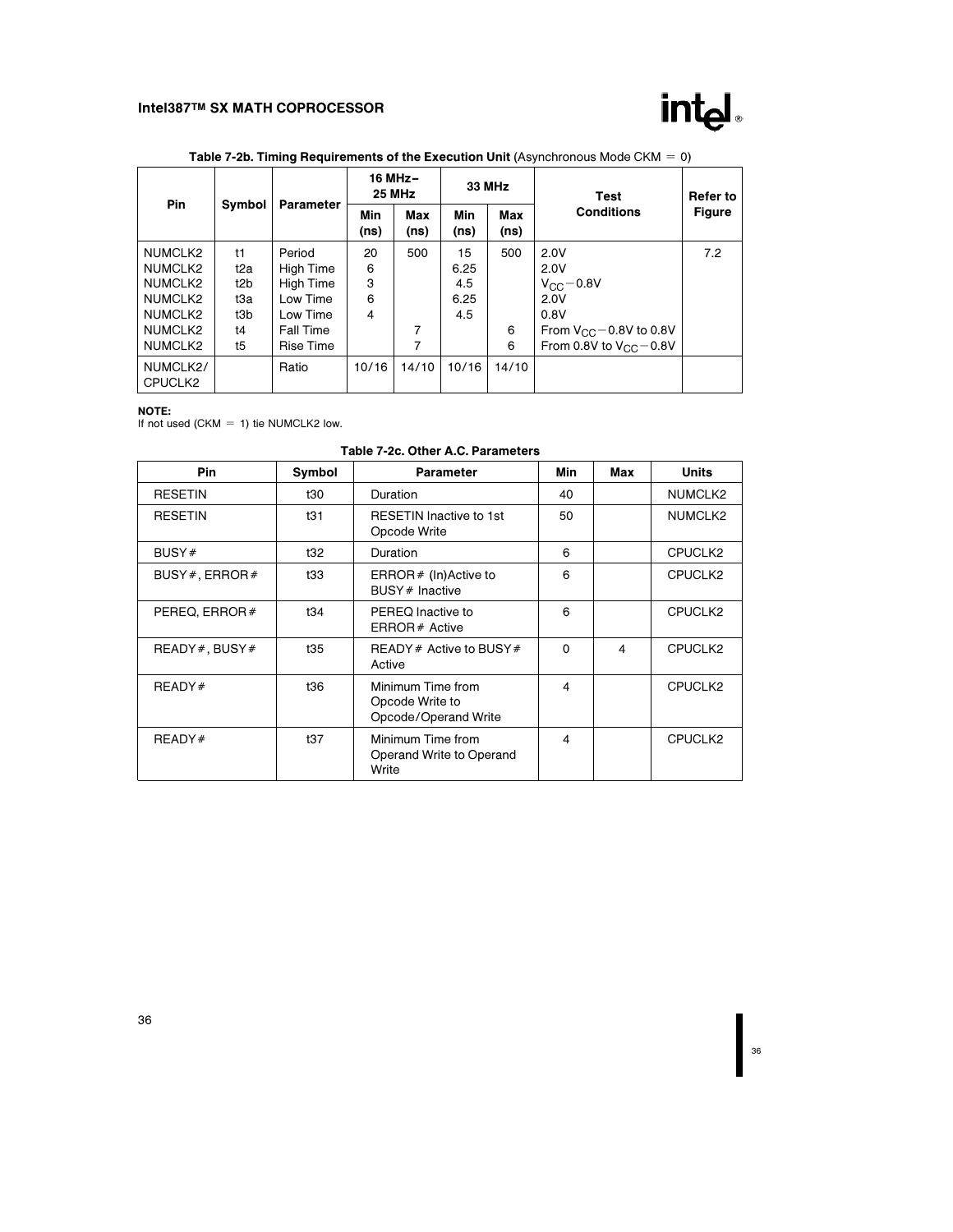# int<sub>el</sub>

# Intel387TM SX MATH COPROCESSOR



Figure 7-1a. Typical Output Valid Delay vs Load Capacitance at Max Operating Temperature



Figure 7-1b. Typical Output Slew Time vs Load Capacitance at Max Operating Temperature



Figure 7-1c. Maximum I<sub>CC</sub> vs Frequency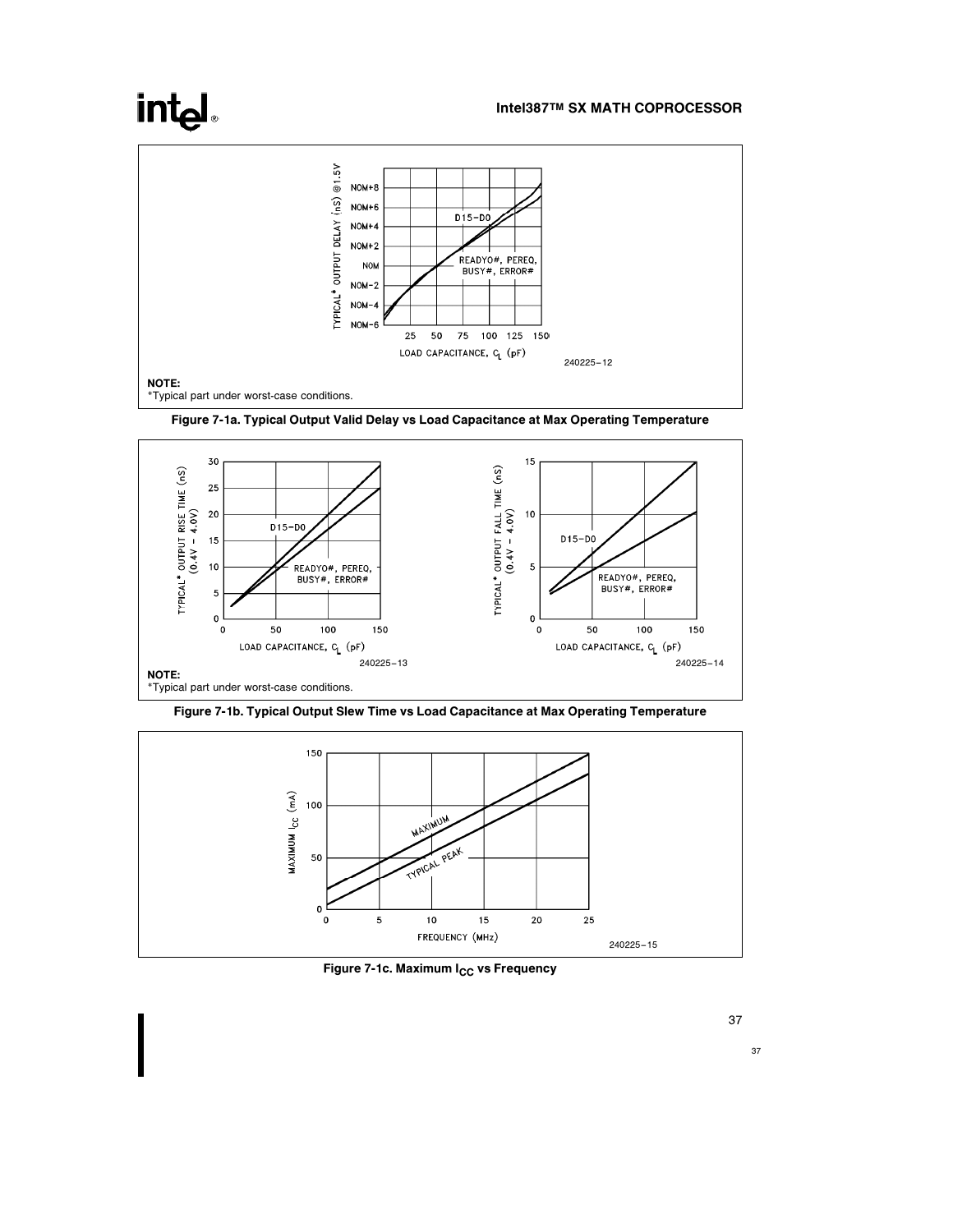# int<sub>el</sub>



Figure 7-2. CPUCLK2/NUMCLK2 Waveform and Measurement Points for Input/Output



Figure 7-3. Output Signals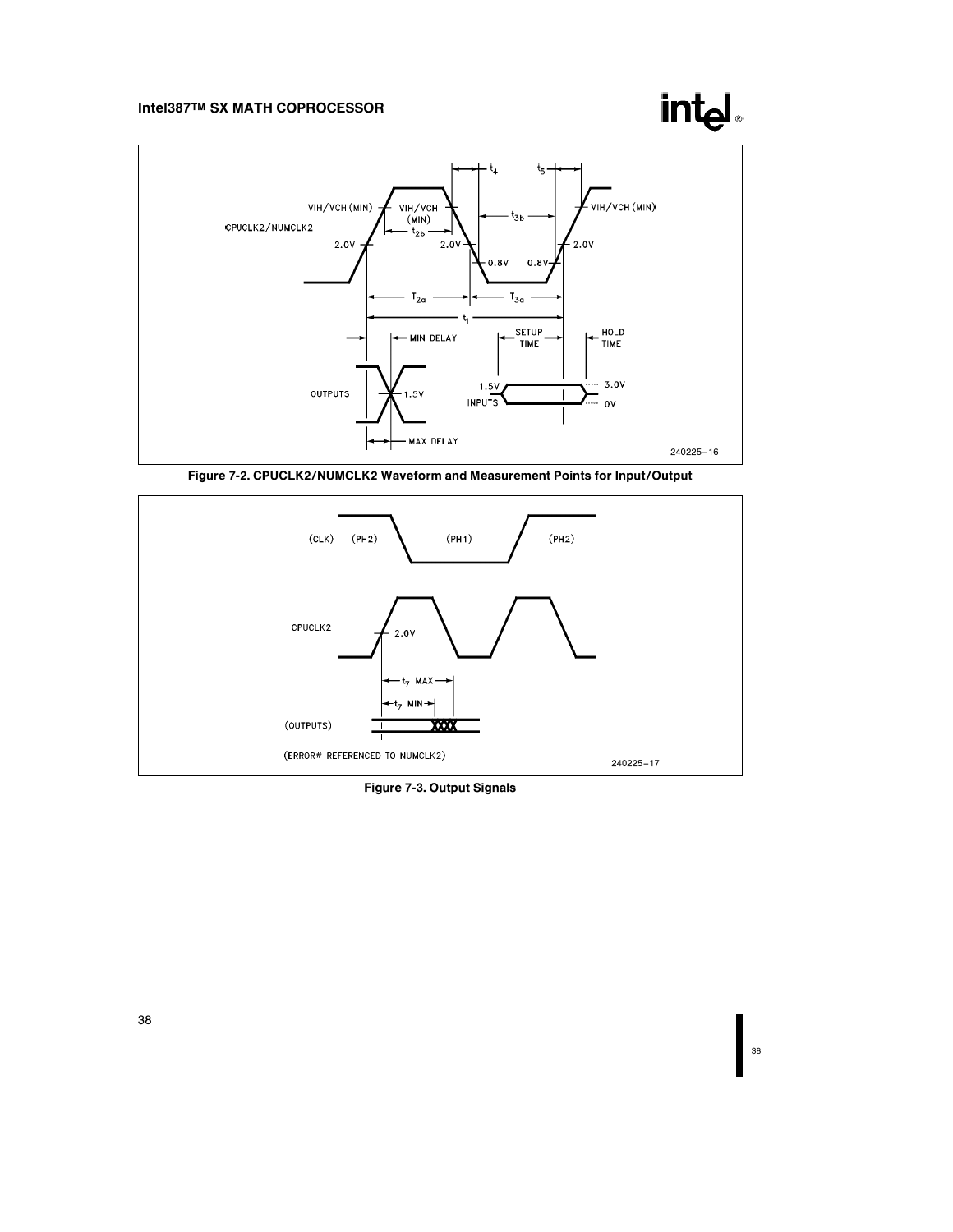# intel

### Intel387TM SX MATH COPROCESSOR



Figure 7-4. Input and I/O Signals



Figure 7-5. RESET Signal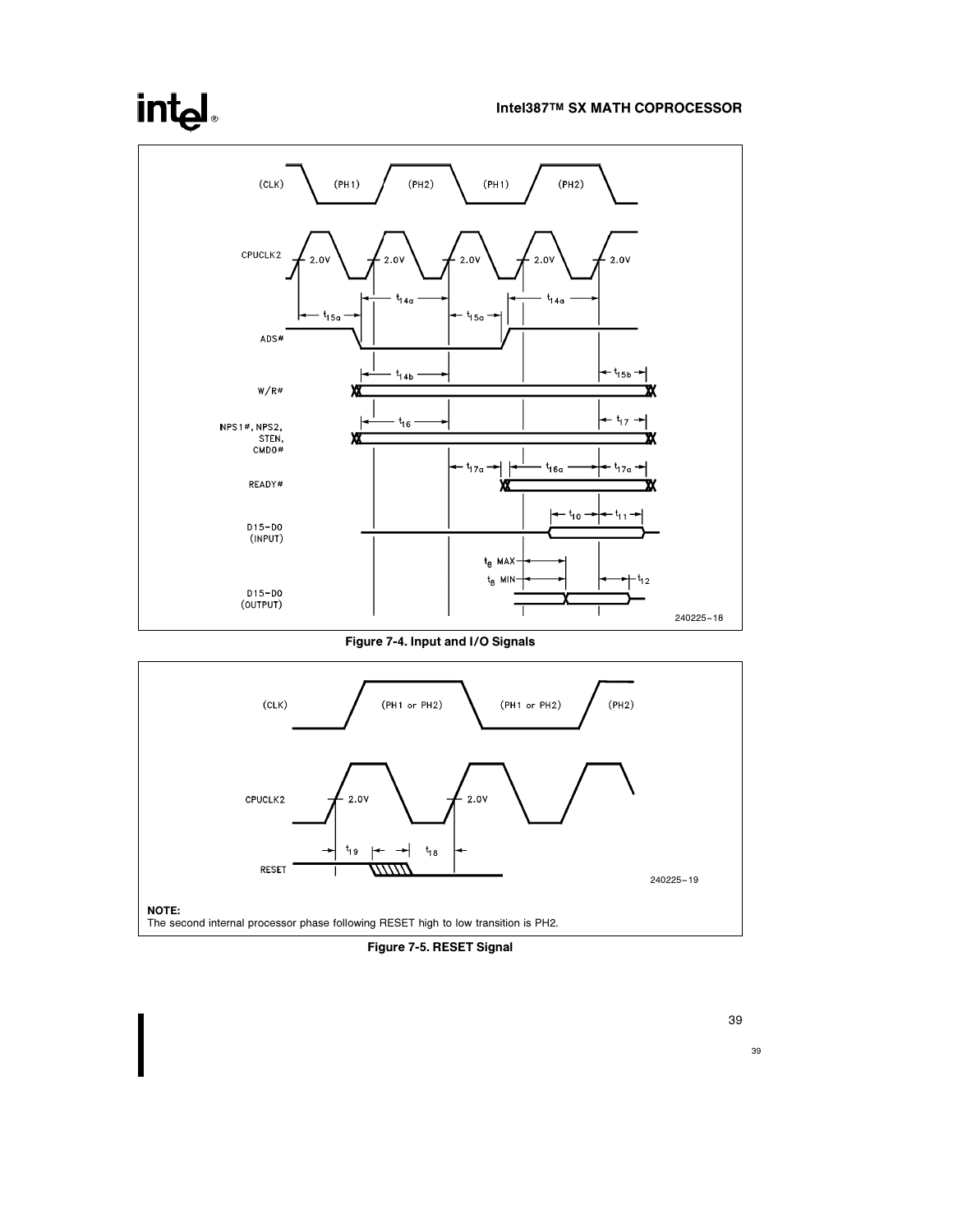





Figure 7-7. Other Parameters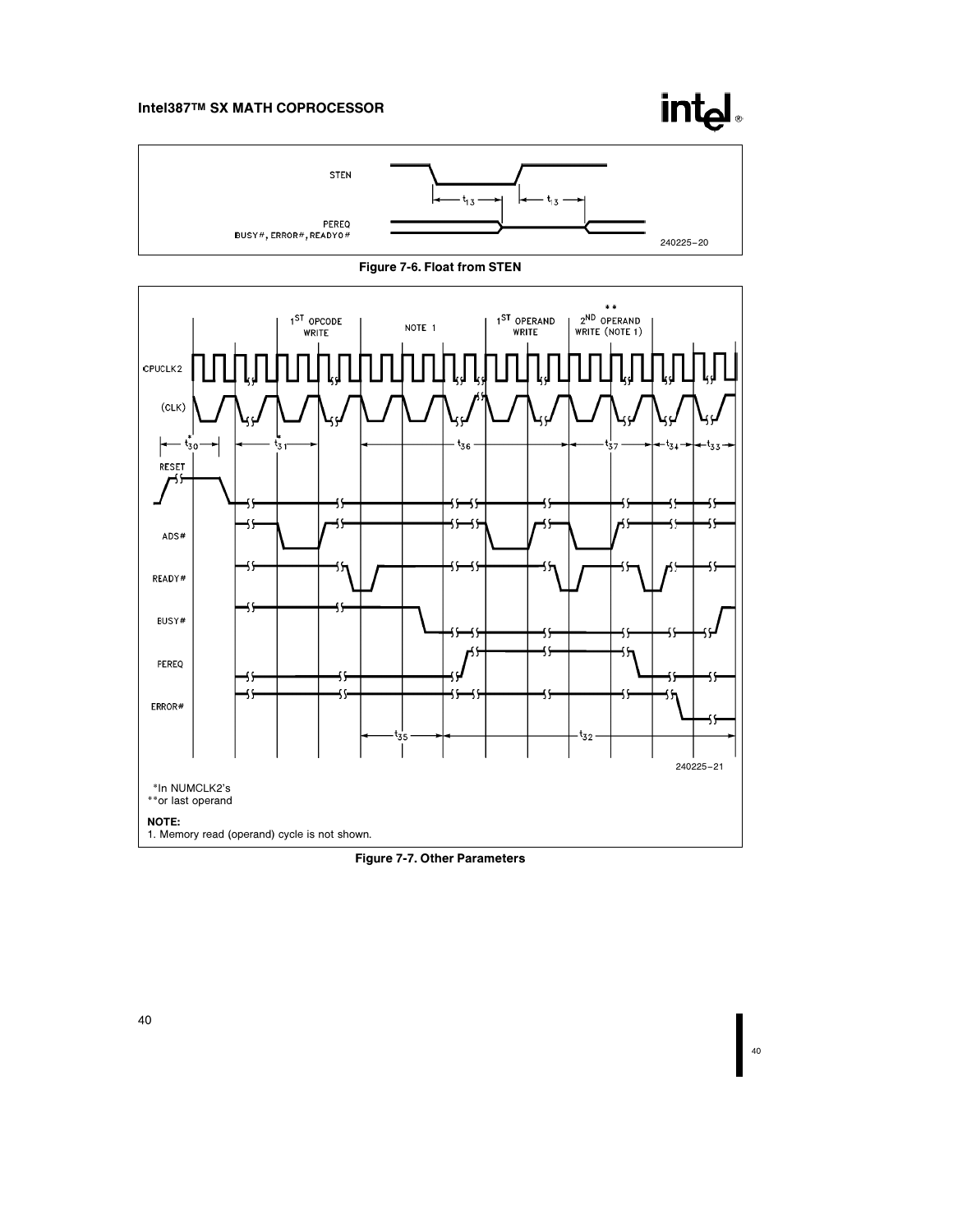# **intel**

#### Intel387TM SX MATH COPROCESSOR

#### 8.0 INTEL387 SX MATH COPROCESSOR INSTRUCTION **SET**

Instructions for the Intel387 SX Math CoProcessor assume one of the five forms shown in Table 8-1. In all cases, instructions are at least two bytes long and begin with the bit pattern 11011B, which identifies the ESCAPE class of instruction. Instructions that refer to memory operands specify addresses using the CPU's addressing modes.

MOD (Mode field) and R/M (Register/Memory specifier) have the same interpretation as the corresponding fields of CPU instructions (refer to Programmer's Reference Manual for the CPU). SIB (Scale Index Base) byte and DISP (displacement) are optionally present in instructions that have MOD and R/M fields. Their presence depends on the values of MOD and R/M, as for instructions of the CPU.

The instruction summaries that follow in Table 8-2 assume that the instruction has been prefetched, decoded, and is ready for execution; that bus cycles do not require wait states; that there are no local bus HOLD requests delaying processor access to the bus; and that no exceptions are detected during instruction execution. If the instruction has MOD and R/M fields that call for both base and index registers, add one clock.

Table 8-1. Instruction Formats

|                |           | Optional          |             |            |            |   |               |        |           |            |             |
|----------------|-----------|-------------------|-------------|------------|------------|---|---------------|--------|-----------|------------|-------------|
|                |           | <b>First Byte</b> |             |            |            |   | <b>Fields</b> |        |           |            |             |
| 1              | 11011     | <b>OPA</b>        |             |            | <b>MOD</b> |   | <b>OPB</b>    |        | R/M       | <b>SIB</b> | <b>DISP</b> |
| $\overline{2}$ | 11011     | MF                |             | <b>OPA</b> | <b>MOD</b> |   | $OPB*$        |        | R/M       | <b>SIB</b> | <b>DISP</b> |
| 3              | 11011     | d                 | P           | <b>OPA</b> |            |   |               | $OPB*$ | ST(i)     |            |             |
| $\overline{4}$ | 11011     | 0                 | $\mathbf 0$ |            |            |   |               |        | <b>OP</b> |            |             |
| 5              | 11011     | 0                 |             |            |            |   | <b>OP</b>     |        |           |            |             |
|                | $15 - 11$ | 10                | 9           | 8          |            | 6 | 5             |        | 4 3 2 1 0 |            |             |

 $OP =$  Instruction opcode, possibly split into two fields OPA and OPB

 $MF =$  Memory Format

00 - 32-bit real 01 - 32-bit integer

10 - 64-bit real

11 - 16-bit integer

 $d =$  Destination

0 - Destination is ST(0)

1 - Destination is ST(i)

R XOR d = 0 - Destination (op) Source<br>R XOR d = 1 - Source (op) Destination<br>\*In FSUB and FDIV, the low-order bit of OPB is the R (reversed) bit

 $P = POP$ 

0 - Do not pop stack 1 - Pop stack after operation

ESC = 11011<br>
ST(i) = Register stack element i<br>
000 = Stack top<br>
001 = Second stack element<br>
•

#

•<br>111 = Eighth stack element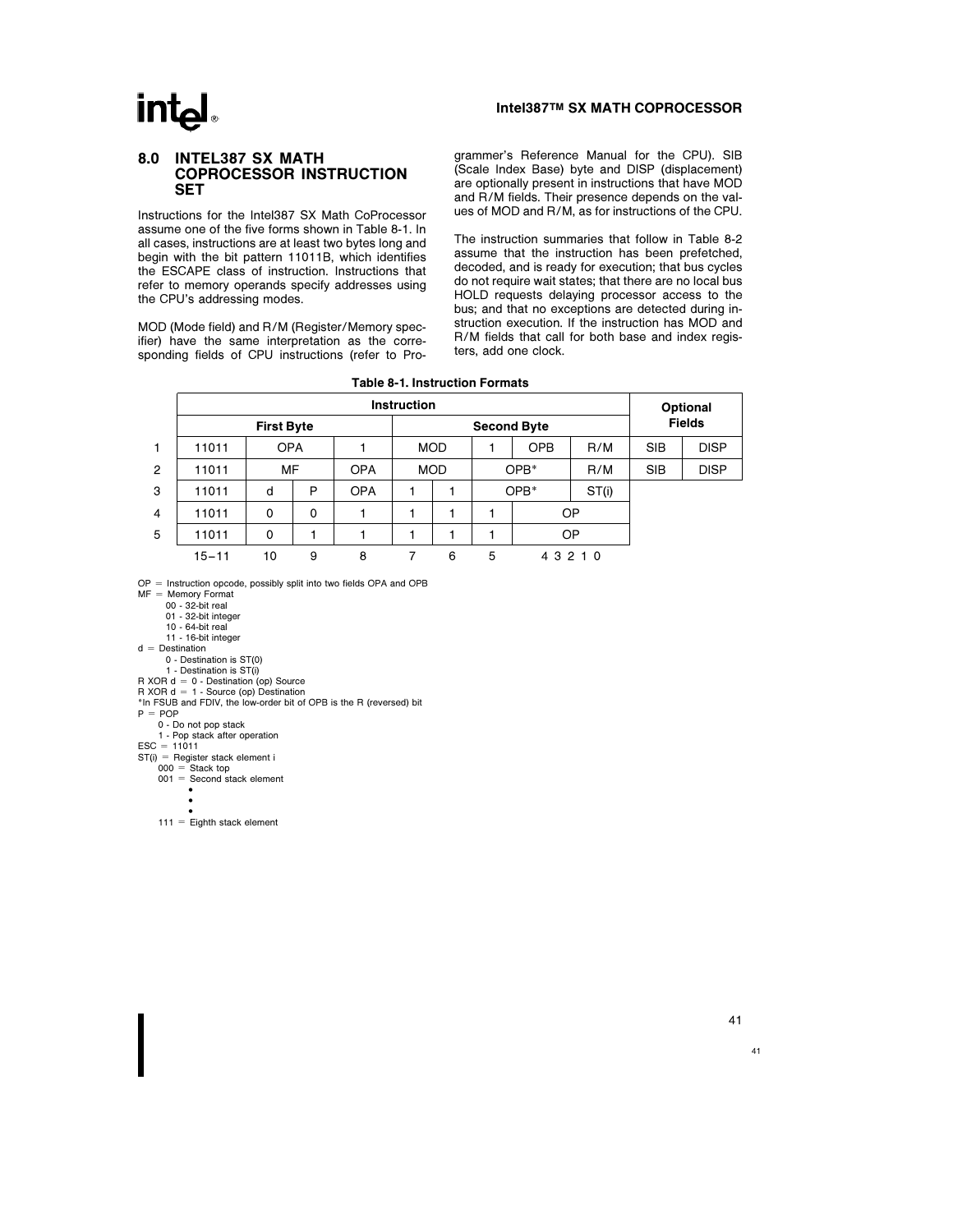42

|                                     |                | Encoding           |                       |                | <b>Clock Count Range</b> |                |                   |
|-------------------------------------|----------------|--------------------|-----------------------|----------------|--------------------------|----------------|-------------------|
| Instruction                         | Byte 0         | Byte 1             | Optional<br>Bytes 2-6 | 32-Bit<br>Real | 32-Bit<br>Integer        | 64-Bit<br>Real | 16-Bit<br>Integer |
| <b>DATA TRANSFER</b>                |                |                    |                       |                |                          |                |                   |
| $FLD = Load^a$                      |                |                    |                       |                |                          |                |                   |
| Integer/real memory to ST(0)        | ESC MF 1       | <b>MOD 000 R/M</b> | SIB/DISP              | $11 - 20$      | $28 - 44$                | $20 - 27$      | $42 - 53$         |
| Long integer memory to ST(0)        | <b>ESC 111</b> | <b>MOD 101 R/M</b> | SIB/DISP              |                |                          | $30 - 58$      |                   |
| Extended real memory to ST(0)       | <b>ESC 011</b> | <b>MOD 101 R/M</b> | SIB/DISP              |                |                          | $16 - 47$      |                   |
| BCD memory to ST(0)                 | <b>ESC 111</b> | <b>MOD 100 R/M</b> | SIB/DISP              |                |                          | $49 - 101$     |                   |
| ST(i) to ST(0)                      | <b>ESC 001</b> | 11000 ST(i)        |                       |                |                          | $7 - 12$       |                   |
| $FST = Store$                       |                |                    |                       |                |                          |                |                   |
| ST(0) to integer/real memory        | ESC MF1        | <b>MOD 010 R/M</b> | SIB/DISP              | $27 - 45$      | $59 - 78$                | 59             | $58 - 76$         |
| ST(0) to ST(i)                      | <b>ESC 101</b> | 11010 ST(i)        |                       |                | $7 - 11$                 |                |                   |
| $FSTP = Store and Pop$              |                |                    |                       |                |                          |                |                   |
| ST(0) to integer/real memory        | ESC MF 1       | <b>MOD 011 R/M</b> | SIB/DISP              | $27 - 45$      | $59 - 78$                | 59             | $58 - 76$         |
| ST(0) to long integer memory        | <b>ESC 111</b> | <b>MOD 111 R/M</b> | SIB/DISP              |                |                          | $64 - 86$      |                   |
| ST(0) to extended real memory       | ESC 011        | <b>MOD 111 R/M</b> | SIB/DISP              |                |                          | $50 - 56$      |                   |
| ST(0) to BCD memory                 | <b>ESC 111</b> | <b>MOD 110 R/M</b> | SIB/DISP              |                | $116 - 194$              |                |                   |
| ST(0) to ST(i)                      | <b>ESC 101</b> | 11011 ST (i)       |                       |                | $7 - 11$                 |                |                   |
| $\mathsf{FXCH} = \mathsf{Exchange}$ |                |                    |                       |                |                          |                |                   |
| $ST(i)$ and $ST(0)$                 | <b>ESC 001</b> | 11001 ST(i)        |                       |                |                          | $10 - 17$      |                   |
| <b>COMPARISON</b>                   |                |                    |                       |                |                          |                |                   |
| $FCOM = Compare$                    |                |                    |                       |                |                          |                |                   |
| Integer/real memory to ST(0)        | ESC MF 0       | <b>MOD 010 R/M</b> | SIB/DISP              | $15 - 27$      | $36 - 54$                | $18 - 31$      | $39 - 62$         |
| ST(i) to ST(0)                      | <b>ESC 000</b> | 11010 ST(i)        |                       |                |                          | $13 - 21$      |                   |
| $FCOMP = Compare and pop$           |                |                    |                       |                |                          |                |                   |
| Integer/real memory to ST(0)        | ESC MF 0       | <b>MOD 011 R/M</b> | SIB/DISP              | $15 - 27$      | $36 - 54$                | $18 - 31$      | $39 - 62$         |
| ST(i) to ST(0)                      | <b>ESC 000</b> | 11011 ST(i)        |                       |                |                          | $13 - 21$      |                   |
| $FCOMPP = Compare and pop twice$    |                |                    |                       |                |                          |                |                   |
| $ST(1)$ to $ST(0)$                  | <b>ESC 110</b> | 1101 1001          |                       |                |                          | $13 - 21$      |                   |
| $FTST = Test ST(0)$                 | <b>ESC 001</b> | 1110 0100          |                       |                |                          | $17 - 25$      |                   |
| $FUCOM = Unordered compare$         | <b>ESC 101</b> | 11100 ST(i)        |                       |                |                          | $13 - 21$      |                   |
| $FUCOMP =$ Unordered compare        |                |                    |                       |                |                          |                |                   |
| and pop                             | <b>ESC 101</b> | 11101 ST(i)        |                       |                |                          | $13 - 21$      |                   |
| $FUCOMP =$ Unordered compare        |                |                    |                       |                |                          |                |                   |
| and pop twice                       | <b>ESC010</b>  | 1110 1001          |                       |                |                          | $13 - 21$      |                   |
| $\mathsf{FXAM} =$ Examine ST(0)     | <b>ESC 001</b> | 1110 0101          |                       |                |                          | 24-37          |                   |

Shaded areas indicate instructions not available in 8087/80287.

NOTE:

a. When loading single or double precision zero from memory, add 5 clocks.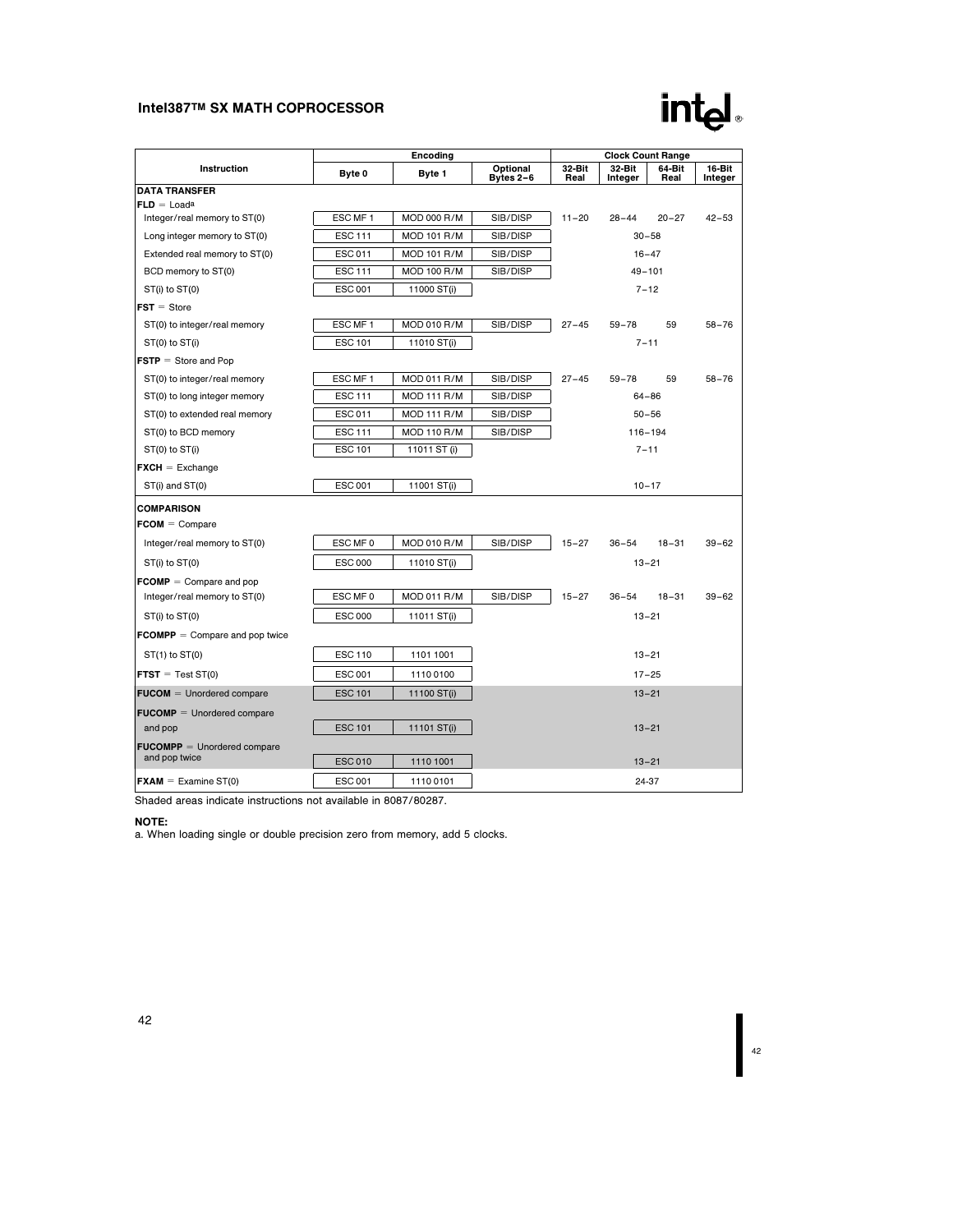# intel

## Intel387TM SX MATH COPROCESSOR

| <b>Instruction</b>                                      | Encoding       |                    |                       | <b>Clock Count Range</b> |                          |                |                   |  |
|---------------------------------------------------------|----------------|--------------------|-----------------------|--------------------------|--------------------------|----------------|-------------------|--|
|                                                         | Byte 0         | Byte 1             | Optional<br>Bytes 2-6 | 32-Bit<br>Real           | 32-Bit<br>Integer        | 64-Bit<br>Real | 16-Bit<br>Integer |  |
| <b>ARITHMETIC</b>                                       |                |                    |                       |                          |                          |                |                   |  |
| $FADD = Add$                                            |                |                    |                       |                          |                          |                |                   |  |
| Integer/real memory to ST(0)                            | ESC MF 0       | MOD 000 R/M        | SIB/DISP              | $14 - 31$                | $36 - 58$                | $19 - 38$      | $38 - 64$         |  |
| ST(i) and ST(0)                                         | ESC d P 0      | 11000 ST(i)        | SIB/DISP              | $12 - 26b$               |                          |                |                   |  |
| $FSUB = Subtract$                                       |                |                    |                       |                          |                          |                |                   |  |
| Integer/real memory with ST(0)                          | ESC MF 0       | MOD 10 R R/M       | SIB/DISP              | $14 - 31$                | $36 - 58$                | $19 - 38$      | $38 - 64c$        |  |
| ST(i) to ST(0)                                          | ESC d P 0      | 1110 R R/M         |                       | $12 - 26$ d              |                          |                |                   |  |
| $FMUL = Multiply$                                       |                |                    |                       |                          |                          |                |                   |  |
| Integer/real memory with ST(0)                          | ESC MF 0       | <b>MOD 001 R/M</b> | SIB/DISP              | $21 - 33$                | $45 - 73$                | $27 - 57$      | $46 - 74$         |  |
| ST(i) and ST(0)                                         | ESC d P 0      | 1100 1 R/M         |                       |                          | $17 - 50e$               |                |                   |  |
| $FDIV = Divide$                                         |                |                    |                       |                          |                          |                |                   |  |
| Integer/real memory with ST(0)                          | ESC MF 0       | MOD 11 R R/M       | SIB/DISP              | $79 - 87$                | $103 - 116$ <sup>f</sup> | $85 - 95$      | 105-1249          |  |
| ST(i) and ST(0)                                         | ESC d P 0      | 1111 R R/M         |                       |                          | $77 - 80h$               |                |                   |  |
| <b>FSQRT</b> $i =$ Square root                          | <b>ESC 001</b> | 1111 1010          |                       | $97 - 111$               |                          |                |                   |  |
| <b>FSCALE</b> = Scale ST(0) by ST(1)                    | <b>ESC 001</b> | 1111 1101          |                       | $44 - 82$                |                          |                |                   |  |
| $FPREM = Partial remainder$                             | <b>ESC 001</b> | 1111 1000          |                       | $56 - 140$               |                          |                |                   |  |
| <b>FPREM1</b> = Partial remainder (IEEE)                | <b>ESC 001</b> | 1111 0101          |                       | $81 - 168$               |                          |                |                   |  |
| <b>FRNDINT</b> = Round $ST(0)$ to integer               | <b>ESC 001</b> | 1111 1100          | $41 - 62$             |                          |                          |                |                   |  |
| $\text{EXT}\text{RACT} =$ Extract components            |                |                    |                       |                          |                          |                |                   |  |
| of $ST(0)$                                              | <b>ESC 001</b> | 1111 0100          | $42 - 63$             |                          |                          |                |                   |  |
| $FABS = Absolute value of ST(0)$                        | <b>ESC 001</b> | 1110 0001          | $14 - 21$             |                          |                          |                |                   |  |
| <b>FCHS</b> = Change sign of $ST(0)$                    | <b>ESC 001</b> | 1110 0000          |                       |                          | $17 - 24$                |                |                   |  |
| <b>TRANSCENDENTAL</b>                                   |                |                    |                       |                          |                          |                |                   |  |
| $FCOSk = Cosine of ST(0)$                               | <b>ESC 001</b> | 1111 1111          |                       |                          | $122 - 680$              |                |                   |  |
| <b>FPTAN<sup>k</sup></b> = Partial tangent of $ST(0)$   | <b>ESC 001</b> | 1111 0010          | 162-430i              |                          |                          |                |                   |  |
| <b>FPATAN</b> = Partial arctangent of $ST(0)$           | <b>ESC 001</b> | 1111 0011          | $250 - 420$           |                          |                          |                |                   |  |
| $FSINk = Sine of ST(0)$                                 | <b>ESC 001</b> | 1111 1110          | $121 - 680$           |                          |                          |                |                   |  |
| <b>FSINCOS<sup>k</sup></b> = Sine and cosine of $ST(0)$ | <b>ESC 001</b> | 1111 1011          | 150-650               |                          |                          |                |                   |  |
| $F2XM1^1 = 2^{ST(0)} - 1$                               | <b>ESC 001</b> | 1111 0000          | $167 - 410$           |                          |                          |                |                   |  |
| $FYL2X^m = ST(1) * log_2ST(0)$                          | <b>ESC 001</b> | 1111 0001          | $99 - 436$            |                          |                          |                |                   |  |
| <b>FYL2XP1n</b> = ST(1) * $log_2ST(0) + 1.0$            | <b>ESC 001</b> | 1111 1001          | $210 - 447$           |                          |                          |                |                   |  |

Shaded areas indicate instructions not available in 8087/80287.

NOTES:

b. Add 3 clocks to the range when  $d = 1$ .<br>c. Add 1 clock to each range when  $R = 1$ .<br>d. Add 3 clocks to the range when  $d = 0$ .<br>e. typical = 52 (When  $d = 0$ , 46–54, typical = 49).

f. Add 1 clock to the range when  $R = 1$ .

g. 135–141 when R = 1.<br>h. Add 3 clocks to the range when d = 1.

i.  $-0 \leq ST(0) \leq +\infty$ .

j. These timings hold for operands in the range  $|x|<\pi.$  For operands not in this range, up to 76 additional clocks may be needed to reduce the operand.<br>k. 0 ≤ ST(0) < 2<sup>63</sup>.<br>l. −1.0 ≤ ST(0) ≤ 1.0.<br>m. 0 ≤ ST(0) < ∞, - ∞ < ST(1) < + ∞.<br>n. 0 ≤ |ST(0)| < [2-SQRT(2)]/2, - ∞ < ST(1) < + ∞.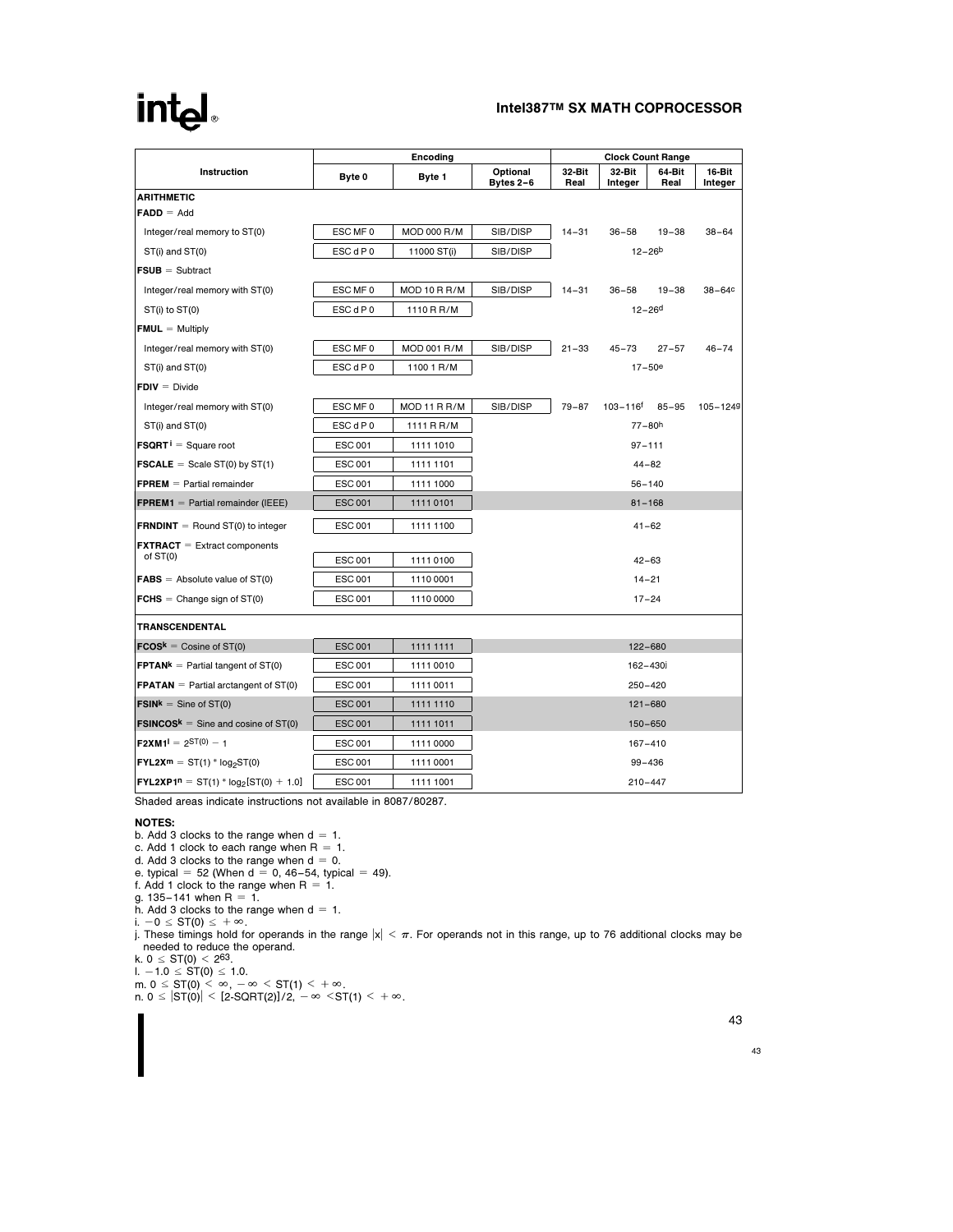# intel

| Instruction                                         |                | <b>Clock Count Range</b> |                         |                |                   |                |                   |  |  |
|-----------------------------------------------------|----------------|--------------------------|-------------------------|----------------|-------------------|----------------|-------------------|--|--|
|                                                     | Byte 0         | Byte 1                   | Optional<br>Bytes $2-6$ | 32-Bit<br>Real | 32-Bit<br>Integer | 64-Bit<br>Real | 16-Bit<br>Integer |  |  |
| <b>CONSTANTS</b>                                    |                |                          |                         |                |                   |                |                   |  |  |
| $FLDZ = Load + 0.0$ to $ST(0)$                      | <b>ESC 001</b> | 1110 1110                |                         | $10 - 17$      |                   |                |                   |  |  |
| $FLD1 = Load + 1.0 to ST(0)$                        | <b>ESC 001</b> | 1110 1000                |                         | $15 - 22$      |                   |                |                   |  |  |
| <b>FLDPI</b> = Load $\pi$ to ST(0)                  | <b>ESC 001</b> | 1110 1011                |                         | $26 - 36$      |                   |                |                   |  |  |
| $FLDL2T =$ Load $log2(10)$ to ST(0)                 | <b>ESC 001</b> | 1110 1001                |                         | $26 - 36$      |                   |                |                   |  |  |
| $FLDL2E =$ Load log <sub>2</sub> (e) to ST(0)       | <b>ESC 001</b> | 1110 1010                |                         | $26 - 36$      |                   |                |                   |  |  |
| FLDLG2 = Load $log_{10}(2)$ to ST(0)                | <b>ESC 001</b> | 1110 1100                | $25 - 35$               |                |                   |                |                   |  |  |
| $FLDLN2 =$ Load log <sub>e</sub> (2) to ST(0)       | <b>ESC 001</b> | 1110 1101                | $26 - 38$               |                |                   |                |                   |  |  |
| PROCESSOR CONTROL                                   |                |                          |                         |                |                   |                |                   |  |  |
| $FINIT =$ Initialize Math CoProcessor               | <b>ESC 011</b> | 1110 0011                |                         | 33             |                   |                |                   |  |  |
| $FLDCW =$ Load control word from memory             | <b>ESC 001</b> | <b>MOD 101 R/M</b>       | SIB/DISP                | 19             |                   |                |                   |  |  |
| $FSTCW =$ Store control word to memory              | <b>ESC 001</b> | <b>MOD 111 R/M</b>       | SIB/DISP                | 15             |                   |                |                   |  |  |
| $FSTSW =$ Store status word to memory               | <b>ESC 101</b> | <b>MOD 111 R/M</b>       | SIB/DISP                | 15             |                   |                |                   |  |  |
| <b>FSTSW AX</b> $=$ Store status word to AX         | <b>ESC 111</b> | 1110 0000                |                         | 13             |                   |                |                   |  |  |
| $\mathsf{FCLEX} = \mathsf{Clear}\xspace$ exceptions | <b>ESC011</b>  | 1110 0010                |                         | 11             |                   |                |                   |  |  |
| $FSTENV = Store environment$                        | <b>ESC 001</b> | <b>MOD 110 R/M</b>       | SIB/DISP                | $117 - 118$    |                   |                |                   |  |  |
| $FLDENV =$ Load environment                         | <b>ESC 001</b> | <b>MOD 100 R/M</b>       | SIB/DISP                | 85             |                   |                |                   |  |  |
| $FSAVE = Save state$                                | <b>ESC 101</b> | <b>MOD 110 R/M</b>       | SIB/DISP                | $402 - 403$    |                   |                |                   |  |  |
| <b>FRSTOR</b> = Restore state                       | <b>ESC 101</b> | <b>MOD 100 R/M</b>       | SIB/DISP                | 415            |                   |                |                   |  |  |
| $FINCSTP = Increment stack pointer$                 | <b>ESC 001</b> | 1111 0111                | 21                      |                |                   |                |                   |  |  |
| $FDECSTP = Decrement stack pointer$                 | <b>ESC 001</b> | 1111 0110                | 22                      |                |                   |                |                   |  |  |
| $FFREE = Free ST(i)$                                | <b>ESC 101</b> | 1100 0 ST(i)             | 18                      |                |                   |                |                   |  |  |
| $FNOP = No$ operations                              | <b>ESC 001</b> | 1101 0000                | 12                      |                |                   |                |                   |  |  |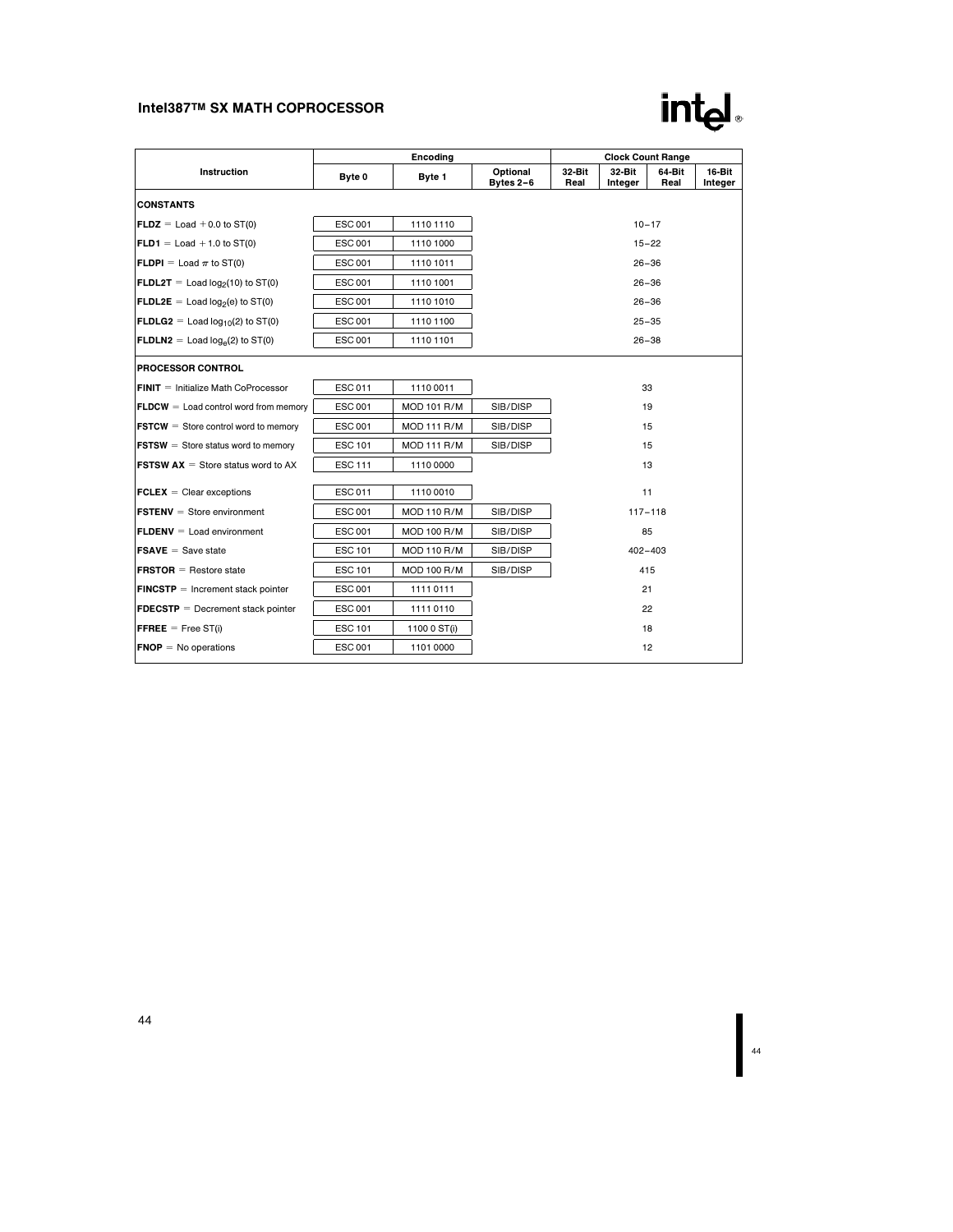# APPENDIX A INTEL387 SX MATH COPROCESSOR **COMPATIBILITY**

### A.1 8087/80287 Compatibility

This section summarizes the differences between the Intel387 SX Math CoProcessor and the 80287 Math CoProcessor. Any migration from the 8087 directly to the Intel387 SX Math CoProcessor must also take into account the differences between the 8087 and the 80287 Math CoProcessor as listed in Appendix B.

Many changes have been designed into the Intel387 SX Math CoProcessor to directly support the IEEE standard in hardware. These changes result in increased performance by eliminating the need for software that supports the standard.

#### A.1.1 GENERAL DIFFERENCES

The Intel387 SX Math CoProcessor supports only affine closure for infinity arithmetic, not projective closure.

Operands for FSCALE and FPATAN are no longer restricted in range (except for  $\pm \infty$ ); F2XM1 and FPTAN accept a wider range of operands.

Rounding control is in effect for FLD constant.

Software cannot change entries of the tag word to values (other than empty) that differ from actual register contents.

After reset, FINIT, and incomplete FPREM, the Intel387 SX Math CoProcessor resets to zero the condition code bits  $C_3 - C_0$  of the status word.

In conformance with the IEEE standard, the Intel387 SX Math CoProcessor does not support the special data formats pseudo-zero, pseudo-NaN, pseudo-infinity, and unnormal.

The denormal exception has a different purpose on the Intel387 SX Math CoProcessor. A system that uses the denormal exception handler solely to normalize the denormal operands, would better mask the denormal exception on the Intel387 SX Math CoProcessor. The Intel387 SX Math CoProcessor automatically normalizes denormal operands when the denormal exception is masked.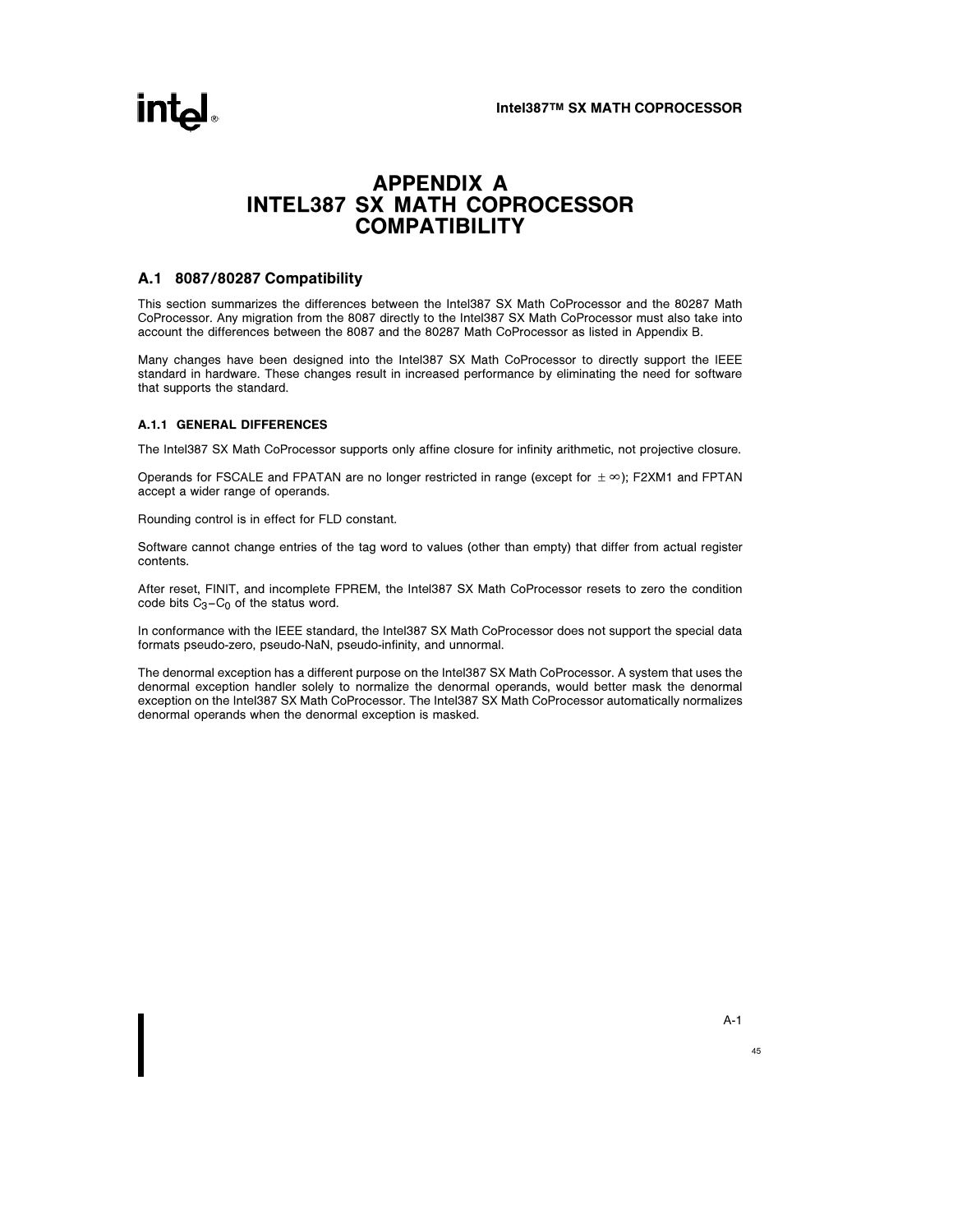

#### A.1.2 EXCEPTIONS

A number of differences exist due to changes in the IEEE standard and to functional improvements to the architecture of the Intel387 SX Math CoProcessor:

- 1. When the overflow or underflow exception is masked, the Intel387 SX Math CoProcessor differs from the 80287 in rounding when overflow or underflow occurs. The Intel387 SX Math CoProcessor produces results that are consistent with the rounding mode.
- 2. When the underflow exception is masked, the Intel387 SX Math CoProcessor sets its underflow flag only if there is also a loss of accuracy during denormalization.
- 3. Fewer invalid-operations exceptions due to denormal operand, because the instructions FSQRT, FDIV, FPREM, and conversions to BCD or to integer normalize denormal operands before proceeding.
- 4. The FSQRT, FBSTP, and FPREM instructions may cause underflow, because they support denormal operands.
- 5. The denormal exception can occur during the transcendental instruction and the FXTRACT instruction.
- 6. The denormal exception no longer takes precedence over all other exceptions.
- 7. When the denormal exception is masked, the Intel387 SX Math CoProcessor automatically normalizes denormal operands. The 8087/80287 performs unnormal arithmetic, which might produce an unnormal result.
- 8. When the operand is zero, the FXTRACT instruction reports a zero-divide exception and leaves  $-\infty$  in ST(1).
- 9. The status word has a new bit (SF) that signals when invalid-operation exceptions are due to stack underflow or overflow.
- 10. FLD extended precision no longer reports denormal exceptions, because the instruction is not numeric.
- 11. FLD single/double precision when the operand is denormal converts the number to extended precision and signals the denormal operand exception. When loading a signaling NaN, FLD single/double precision signals an invalid-operation exception.
- 12. The Intel387 SX Math CoProcessor only generates quiet NaNs (as on the 80287); however, the Intel387 SX Math CoProcessor distinguishes between quiet NaNs and signaling NaNs. Signaling NaNs trigger exceptions when they are used as operands; quiet NaNs do not (except for FCOM, FIST, and FBSTP which also raise IE for quiet NaNs).
- 13. When stack overflow occurs during FPTAN and overflow is masked, both ST(0) and ST(1) contain quiet NaNs. The 80287/8087 leaves the original operand in ST(1) intact.
- 14. When the scaling factor is  $\pm \infty$ , the FSCALE instruction behaves as follows:
	- $\bullet$  FSCALE (0,  $\infty$ ) generates the invalid operation exception.
	- FSCALE (finite,  $-\infty$ ) generates zero with the same sign as the scaled operand.
	- FSCALE (finite,  $+\infty$ ) generates  $\infty$  with the same sign as the scaled operand.

The 8087/80287 returns zero in the first case and raises the invalid-operation exception in the other cases.

15. The Intel387 SX Math CoProcessor returns signed infinity/zero as the unmasked response to massive overflow/underflow. The 8087 and 80287 support a limited range for the scaling factor; within this range either massive overflow/underflow do not occur or undefined results are produced.